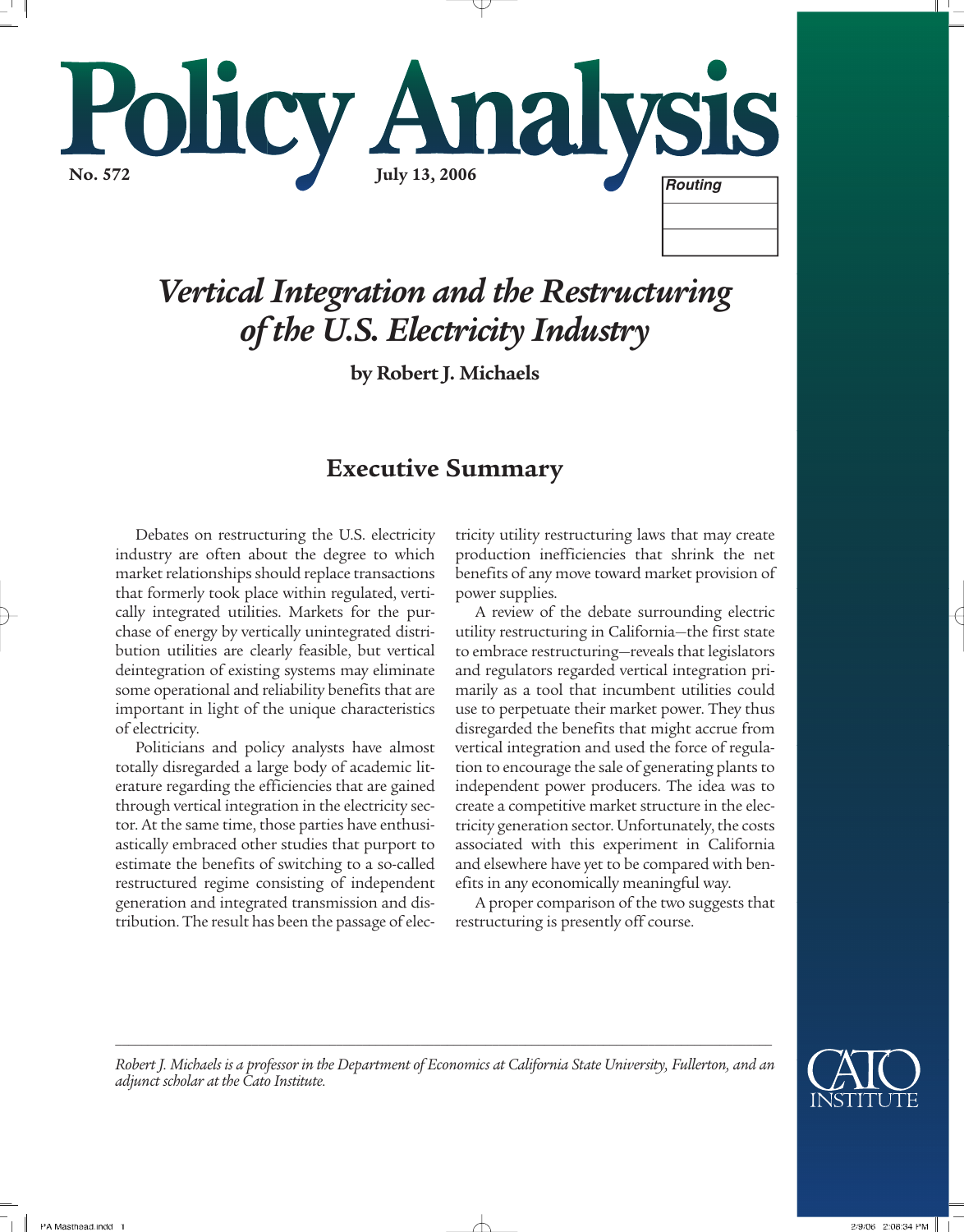**The case for deintegration is problematic. Its advocates often argue from inappropriate analogies with other industries or nations and disregard a large body of econometric research on the efficiencies of vertically integrated utilities.**

## **Introduction: Vertical Integration and Electricity**

The past 30 years have transformed the economic theory of the business firm.<sup>1</sup> Instead of assuming that the scope of a firm's activities is fixed, economists now treat its boundaries as matters of choice. The economics of organization asks such questions as whether the firm should purchase its raw materials in markets or produce them in a facility that it owns and whether its product should be sold by salaried employees or by independent retailers. A rational decision about producing raw material or buying it from a third party requires that the firm consider alternative ways to hedge price uncertainty and ensure deliveries, its ability to coordinate production and use of the raw material in question, and its competence in managing the dissimilar activities of raw material and output production.

Almost since their origin, electric utilities have been vertically integrated, with generation, transmission, and distribution combined in a single firm. The operational rationale for vertical integration was largely related to the physics of electricity delivery. In order for electricity to be transmitted from the generator to the consumer, electricity supply and electricity demand must remain in precise balance at every instant over a wide area. That challenging task requires a central authority to govern both the supply of and the demand for electricity along the power grid.<sup>2</sup>

There were also economic incentives for vertical integration. Low-cost production requires the simultaneous optimization of both generator dispatch and transmission capacity. Longrun efficiency requires the coordination of investment decisions at all stages of the chain from generators to low-voltage distribution lines.

In the mid-1970s scholars first argued that generation could be organized as a competitive market.<sup>3</sup> Superficially, the case for vertical deintegration is clear: changes in technology have turned generation into a potentially competitive market, and efficiency would be enhanced if that market were allowed to operate. Transmission and distribution, however, remain most efficiently organized as monopolies, and those activities should continue to be regulated.

In reality, the case for deintegration is problematic. Its advocates often argue from inappropriate analogies with other industries or nations and disregard a large body of econometric research on the efficiencies of vertically integrated utilities.<sup>4</sup> If both integration and competitive markets have desirable economic properties, industry restructuring should focus on facilitating the most efficient mix of the two. Unfortunately, the value of integration between generation and transmission has been conspicuously unexplored, and thus restructuring threatens to produce institutions that foreclose the realization of important efficiencies.

The economically efficient degree of deintegration is not obvious. Vertical deintegration could remedy discrimination against competitors by an integrated utility, but so could a policy that requires integrated utilities that transmit their own power to honor requests from others to use their lines on the same terms. Note that the latter remedy does not change the organizational structure of the company whereas the former does just that. Of course, there may not be a problem to remedy in the first place—favoring generators that one owns may be efficient.

Various gradations of deintegration have been proposed. The least extreme form mandates a functional separation of generation, transmission, and distribution into different administrative divisions within the firm. A step beyond that lies structural separation, which creates subsidiaries that must deal at arm's length and in a nondiscriminatory manner with each other. A step beyond that lies the preferred policy of the Federal Energy Regulatory Commission, which encourages an operational separation of generation and transmission services and a surrender of the control of the power grid to a nonprofit, public-private independent system operator (ISO) or regional transmission organization  $(RTO)^5$ . The most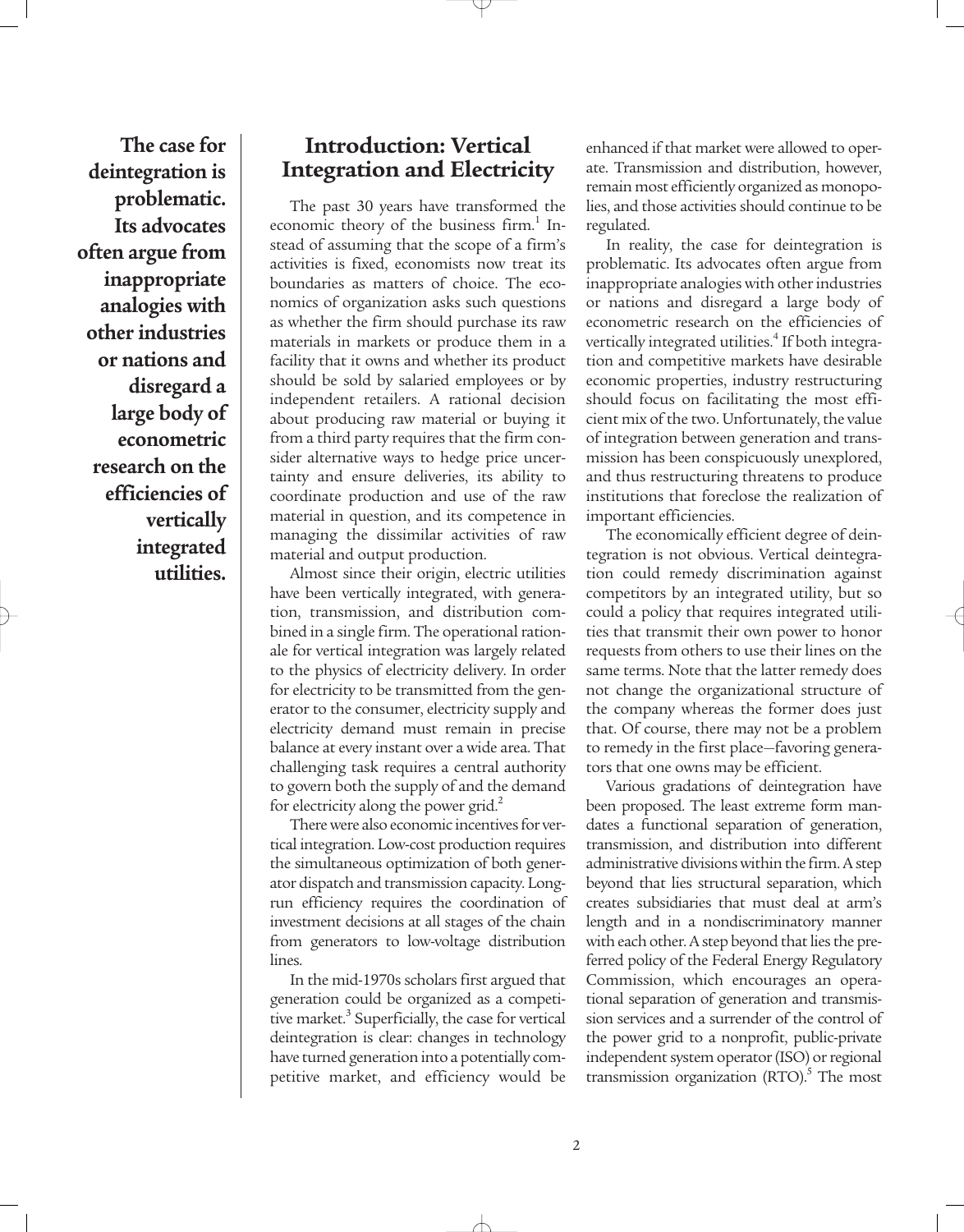extreme deintegration breaks generation and transmission into separate corporations, as occurred in the United Kingdom.

To better understand vertical integration and electricity markets, this paper summarizes the economics of vertical integration and its application to electricity. I then confront the record of economic and legal thought on restructuring with the econometric evidence concerning integration. That research almost unanimously concludes that vertical integration is an efficient form of organization for electric utilities. Research on the role of competitive markets in electricity has been less complete and often less rigorous.

## **The Economics of Vertically Integrated Utilities**

Economic activity can be organized in three basic ways: markets, contracts, or vertical integration. The merits of each vary depending on the nature of the enterprise.

Markets are places or institutions where buyers and sellers compare their valuations of goods. Prices are discovered as information about offers and other market conditions becomes public. The cost of using a market instead of contracts or vertical integration will be lower the easier it is (1) to contact potential counterparties, (2) to compare their offers, and (3) to perform the transaction, whose costs may include the determination of product quality and buyer creditworthiness.

Buyers and sellers are more likely to use markets to exchange relatively standardized goods in situations in which information about their characteristics and the characteristics of counterparties is easy to obtain. The cost of using markets is also affected by the cost associated with changing buyer-seller relationships. Markets characterized by substitutable products and uncommitted buyers and sellers work smoothly. For instance, a seller who stops dealing with buyer A and starts dealing with buyer B does not need to make any investments specific to the relationship with B or lose any that were specific to the relationship with A.

Contracts will supersede markets, however, when a nonstandardized product is particularly valuable, when durable and specific investments are necessary to realize that value, or when the allocation of risk the parties prefer cannot be obtained in the market. For instance, assume a buyer wants a fuel supply with flexible deliveries, which requires that the supplier construct a specialized storage facility the cost of which is unrecoverable if the buyer stops taking fuel from the firm (there are no comparable buyers nearby). The buyer gets value only if the facility is built, and the seller builds it only if the buyer commits to a long relationship. A contract between them may prohibit the buyer from procuring fuel elsewhere and the supplier from selling it to others when the buyer expects delivery.

Vertical integration is an efficient organizational choice if (1) assets are highly specific to a given use or location, (2) assets are utilized in activities that must be coordinated, and (3) if the best uses of an asset depend on contingencies that are hard to predict.<sup>6</sup>

Whether governance of a relationship will be by integration, markets, or contracts depends on the benefits and costs of each option, possibly including the cost of changeover from one to another of the three. Markets may become more attractive if they offer better alternatives than the buyer could self-provide at the same cost or if the cost of using markets decreases (Internet access, for instance, allows quick worldwide shopping with lower risks of nondelivery). The benefits of contracting may likewise rise (health insurance is more valuable to me, for instance, if medicine is more advanced) if its costs become lower (without standardized automobile insurance, for instance, liability risks are so high that I choose not to drive). Integration can become a more attractive organizational form (if the market for a raw material input, for example, becomes more unstable and the costs of writing contracts to manage that instability are prohibitive). It can also become less attractive (for example, if growth of

**Economic activity can be organized in three basic ways: markets, contracts, or vertical integration. The merits of each vary depending on the nature of the enterprise.**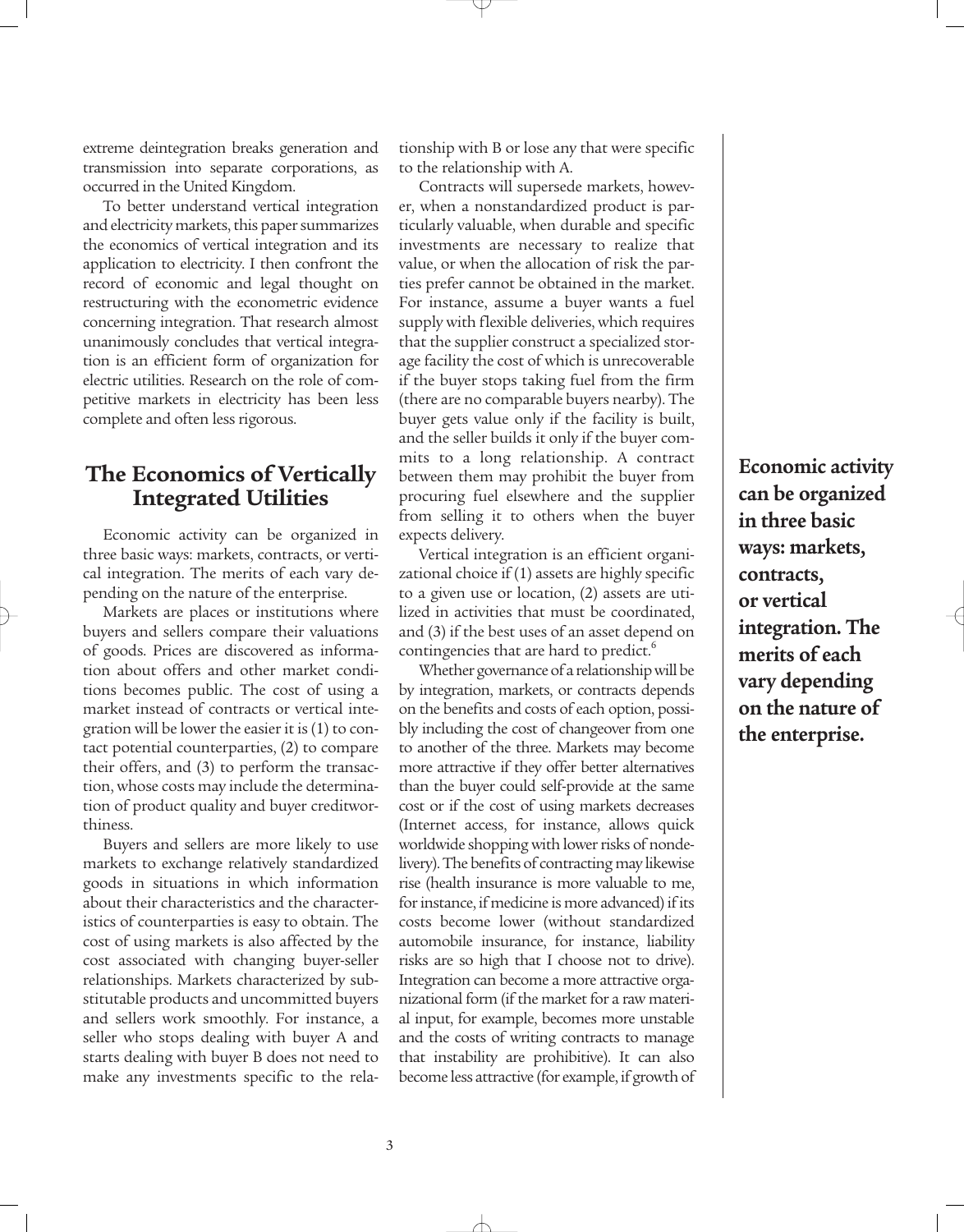an industry implies that external specialist suppliers can make a component more cheaply than users can if they do the job themselves).

#### **Electricity**

Generation, transmission, and distribution of electricity are highly interdependent. With minor exceptions, power cannot be stored and must be produced the instant it is consumed. Failure of generation to meet demand will result in blackouts. The demand for electricity has both random elements and predictable hourly and seasonal characteristics. Efficient response to both predictable and unpredictable events requires centralized operation of generation and transmission.<sup>7</sup>

Electricity can be produced and delivered economically only if highly specialized assets are in place. Distribution lines must physically reach users, and transmission lines must cover the distance between distribution lines and generation. For reliability, some generators must be close to consumers while for economical production others may be more distant. Investment in generation and transmission is a long and costly process, and, once in place, the equipment cannot be cheaply redeployed to some other location or use.

Such characteristics suggest contract or vertical integration as the likely industrial organization for electricity. Contracts govern some vertical relationships in electricity, for example, between a utility and an independent power producer or between a transmission-owning utility and a small municipal utility that depends on the other's lines for deliveries. But even if a highly specific asset is under contract, its owner may act opportunistically (e.g., a generator may attempt to overcharge the utility if it knows that refusal to cooperate will cause a blackout). The utility may, of course, sue the generator, but its probability of success will depend on how a court interprets the details of a complex contract. A contract will be more difficult to negotiate and enforce if there is uncertainty about when the utility will require power from the generator and how much it will require.

Several attributes of electrical service make vertical integration an efficient organizational choice.<sup>8</sup>

- *Vertical Integration and the Hold-Up Problem.* The dedicated nature of electricity assets implies that generators need transmission to get their product to consumers and that transmission assets need generators. Thus either side can "hold up" the other.<sup>9</sup> That is, once assets are in place and independently owned, transmitters might refuse to pay anything above a generating plant's marginal costs and generating firms might accept such demands. Generation requires transmission to reach consumers, the power plant's assets cannot be dedicated to other uses, and the plant itself cannot move to a more lucrative service territory. A solution to this possibility is vertical integration, which ends the fight between generation and transmission over the division of the economic surplus from their interaction.
- *Coordination of Investments in a Complex System.* Vertical integration facilitates the coordination of highly specific and interdependent investments in generation and transmission. The two are substitutes in the production of bulk power (since transmission allows access to a larger universe of power plants) and complements in the delivery of electricity from generators to consumers. Any new facility affects the economic value of all other facilities on the system, and an organization that owns most such facilities may also be most likely to understand their interactions and invest optimally in them.
- *Risk Reduction and Risk Management.* A vertically integrated utility may have less risk than one that operates under long-term contracts with generators. The probability of a blackout will be lower with coordinated operation of a large system. Greater certainty may lower the company's cost of capital, potentially important in such a capital-intensive industry.

**Its characteristics suggest contract or vertical integration as the likely industrial organization for electricity.**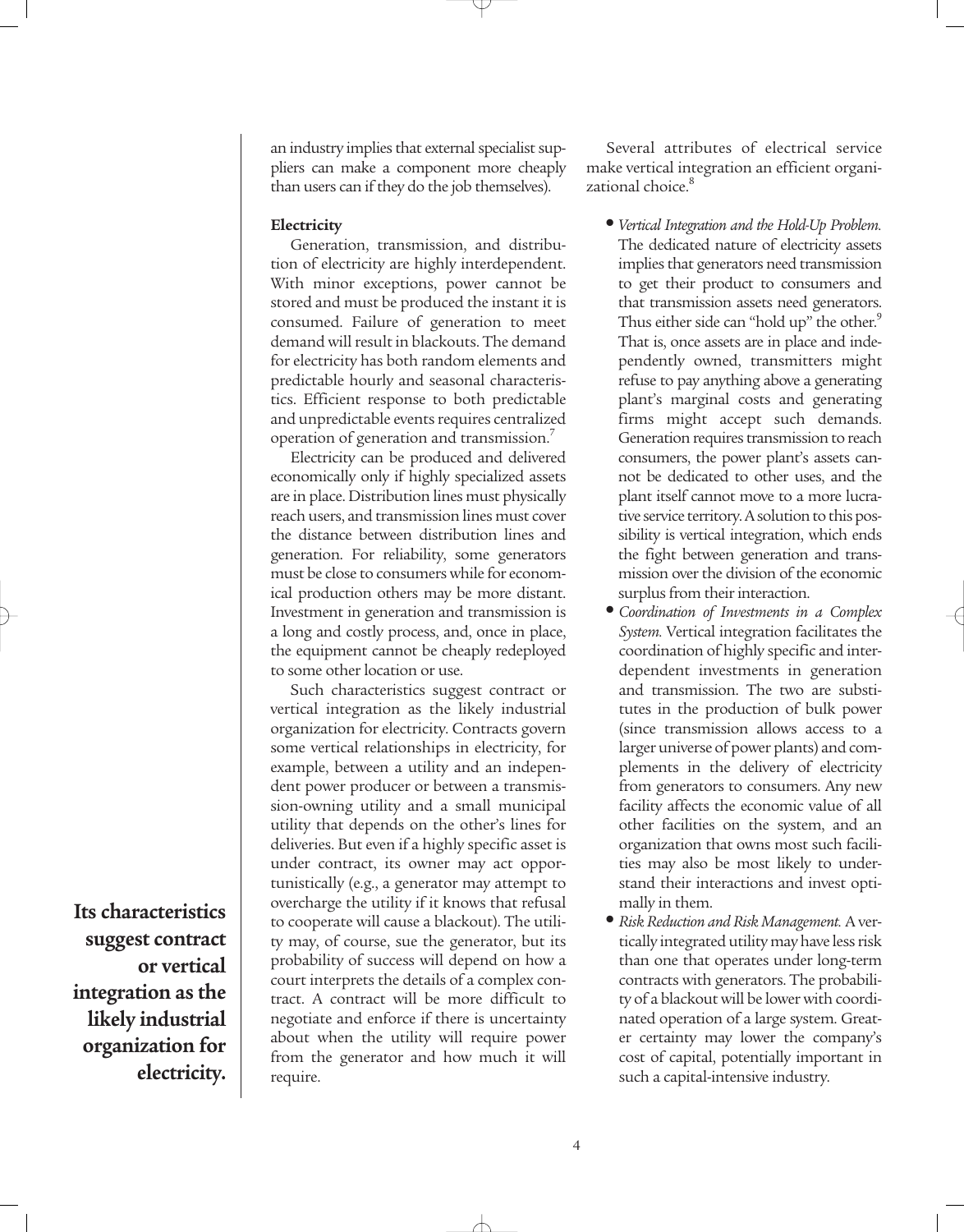#### **Electricity's Changing Environment**

Do changes in the fundamental characteristics of electricity production warrant a reconsideration of vertical integration as the default organizational design? To better understand vertical changes in the electricity sector, first consider the unchanging interface between transmission and distribution, where restructuring has had no substantial impact. Both are highly specific assets, restricted as to location and transferable to nonelectrical uses only at high cost. Competitive duplication of either is costly and sacrifices the scale economies and diminished line losses of larger conductors. The process of transforming voltages across the transmission-distribution interface is little changed, and second-by-second coordination of flows across the grid remains necessary. Vertical integration between transmission and distribution may in fact have become more valuable if the emergence of wholesale markets has increased uncertainty about fluctuating flows across the interface.<sup>10</sup>

Vertical deintegration between generation and transmission is more economically defensible. FERC's "open access" rules (see below) require transmission owners to carry the output of independent power producers (IPPs) in a nondiscriminatory manner. IPPs now make up 45 percent of U.S. generation capacity.<sup>11</sup> Although the assets are highly specific and require coordination, other attributes of electric energy may make markets desirable. It is a homogeneous commodity, it can be centrally traded, and bilateral contracts are common between buyers and sellers who choose not to use the central exchange. Market size is growing with FERC's RTO initiatives, and the technologies of long-distance transmission and wide-area system controls are improving. Finally, economists and others have devised new market institutions to facilitate trade. Some shortterm markets operate under "two-settlement" systems for day-ahead and real-time transactions; ancillary services (load following and reserve generation) can also be traded, and some grids use Locational Marginal Pricing of transmission.<sup>12</sup>

Such facts imply that markets are more desirable today than in the past. They do not, however, by themselves, imply that vertical deintegration is warranted because they do not consider its costs. Deintegration's net value also depends on the benefits of integration that will be forgone. So, the policy question is "What is the optimal degree of deintegration?" American restructuring, however, has not approached the problem this way despite the availability of some relevant research findings.

## **Restructuring and Economics**

Until the 1960s U.S. courts often ruled that vertical mergers by large firms could extend market power at one stage of production into otherwise competitive stages. $^{13}$  In the 1960s and 1970s economists came to the conclusion that the judicial view was generally incorrect.<sup>14</sup> First, a monopolist in one stage of a vertical chain (diamonds) does not need to merge with or acquire other competitive businesses in the chain (jewelry stores) to capture all the monopoly gains possible. The more efficiently the diamonds are retailed, the higher the wholesale price the monopolist can charge and the higher its profit. Second, if vertical mergers or restrictions cannot increase a seller's market power, their probable purpose is to turn the firm into a better competitor by reducing the transaction costs between stages of production.

Regulatory evasion provides a potential exception to this benign view of vertical relationships. In 1973 the Supreme Court decided *Otter Tail Power v. U.S.*, holding that a vertically integrated utility with market power in transmission had violated the antitrust laws by refusing municipal distribution utilities the use of its lines to deliver inexpensive power they had purchased for themselves.<sup>15</sup> Because the municipal utilities had no transmission alternatives, they had to take highercost service from Otter Tail. The Court concluded that the vertically integrated utility

**The facts imply that markets are more desirable today than in the past. They do not, however, by themselves, imply that vertical deintegration is warranted because they do not consider its costs.**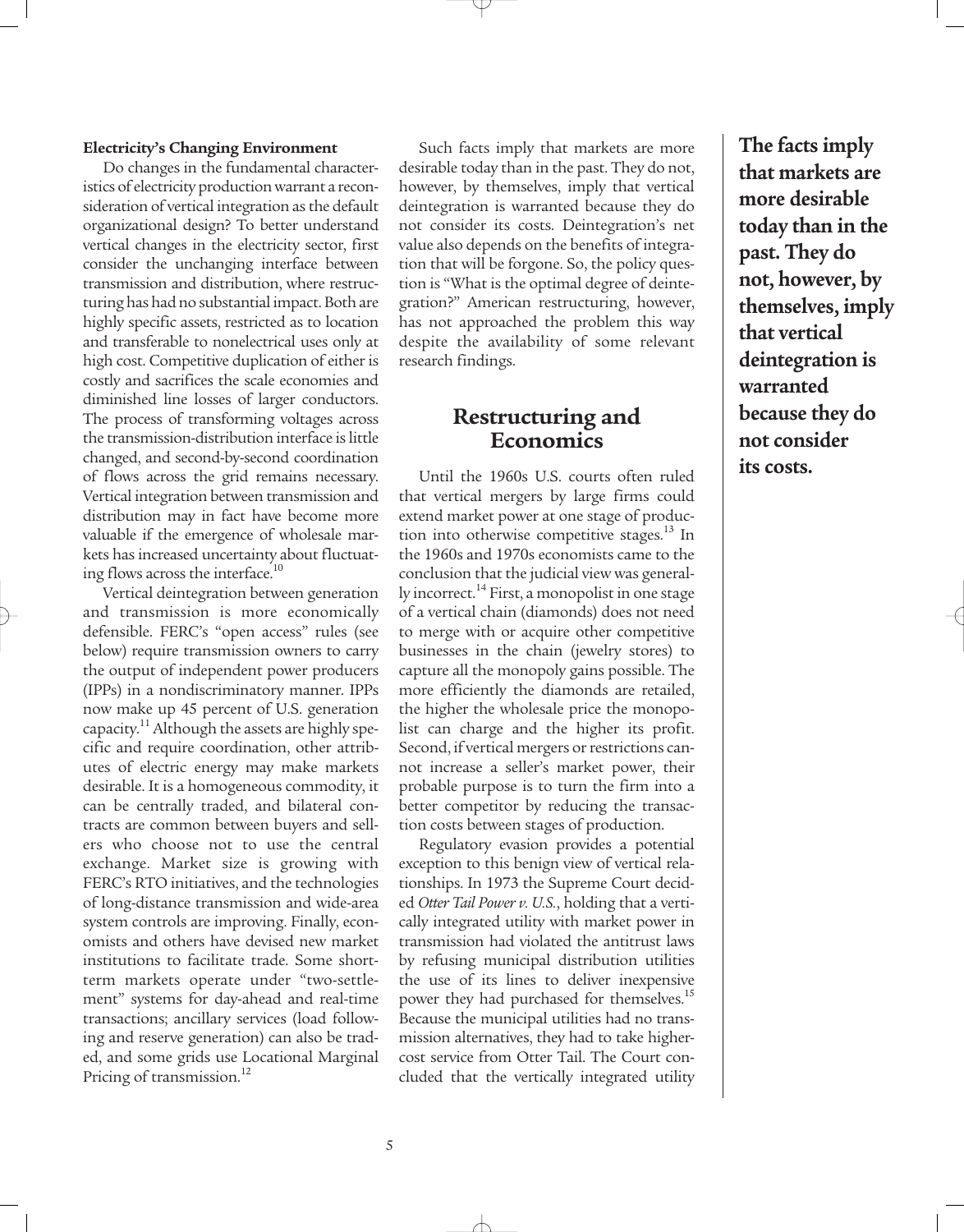**There are at least 11 published studies that investigate the relationship between the vertical integration of electricity generation, transmission, and distribution and utilities' costs. The only study to find that vertical integration worsened economic efficiency is the most questionable on several grounds.** company was attempting to monopolize distribution in its area, when competition for franchises was in fact possible. It further ruled that the government could order Otter Tail to transmit power to the towns if necessary.

Guided by the *Otter Tail* ruling, scholars began to make the case for the vertical deintegration of electricity. Over the 1970s and 1980s lawyers and economists produced several proposals for deintegration, some still cited today.<sup>16</sup> They differ in numerous details, but all begin by considering long-distance transmission and local distribution as natural monopolies. All of them want greater competition between corporate utilities and local governments for franchises to distribute power.

The reasons for encouraging franchise competition are unclear. Distribution is a standardized technology the costs of which, in most areas, are under 15 percent of the delivered cost of power, and few if any *real* savings would result if a small municipality were to take over the operation of lines within its boundaries.<sup>17</sup> The authors of these studies also intended to facilitate the growth of energy markets by introducing competition by nonutilities for contracts with distributors and shared participation in new projects. At the time of their writings, however, continuing technological progress in large power plants and other factors actually made generation an unpromising market.<sup>18</sup>

The radical deintegrations that these authors proposed were based on a belief that even relatively small market benefits were worth pursuing since they could be obtained by the simple (so the authors believed) step of breaking up corporate utilities. In particular, they unanimously asserted without proof that vertical deintegration would produce few if any efficiency losses:

The reduction of competition at the distribution stage might be acceptable if vertical integration made utilities more efficient. That, however, is not the case. Utilities strive to integrate forward to obtain a dependable supply of bulk power. But vertical integration does not

significantly reduce the cost of operation at any stage of the industry.<sup>19</sup>

Some tried to prove their cases by analogy:

[I]n other industries, production has not, for the most part, been integrated with distribution. There is today no compelling reason for such integration in electric power either.<sup>20</sup>

References such as these continue to guide many policymakers. They do so despite the fact that, shortly after these studies were published, economists began attempting to estimate the benefits of vertical integration. Almost uniformly, their findings would contradict the claims these studies made about deintegration.

#### **Econometric Studies of Vertical Integration**

There are at least 11 published studies that investigate the relationship between the vertical integration of electricity generation, transmission, and distribution and utilities' costs. $21$ They cover the United States and Japan, both of which are served by regulated, vertically integrated corporate utilities with assigned territories. Their data cover subsets of years between 1970 and 1997, all taken from utilities' annual filings with regulatory agencies under standardized reporting systems.<sup>22</sup>

The Appendix to this paper summarizes their methods and findings.<sup>23</sup> The only study to find that vertical integration worsened economic efficiency is the most questionable on several grounds.<sup>24</sup> Only one author finds no statistically significant economic advantages to integrated generation, transmission, and distribution.<sup>25</sup> Because the authors utilize different samples and research techniques, it is impossible to compare their numerical estimates of the savings from integration, but with the exceptions mentioned above they are all significantly positive.<sup>26</sup>

#### **Vertical Integration, Fuel Supplies, and Generator Performance**

Research on electricity generation, trans-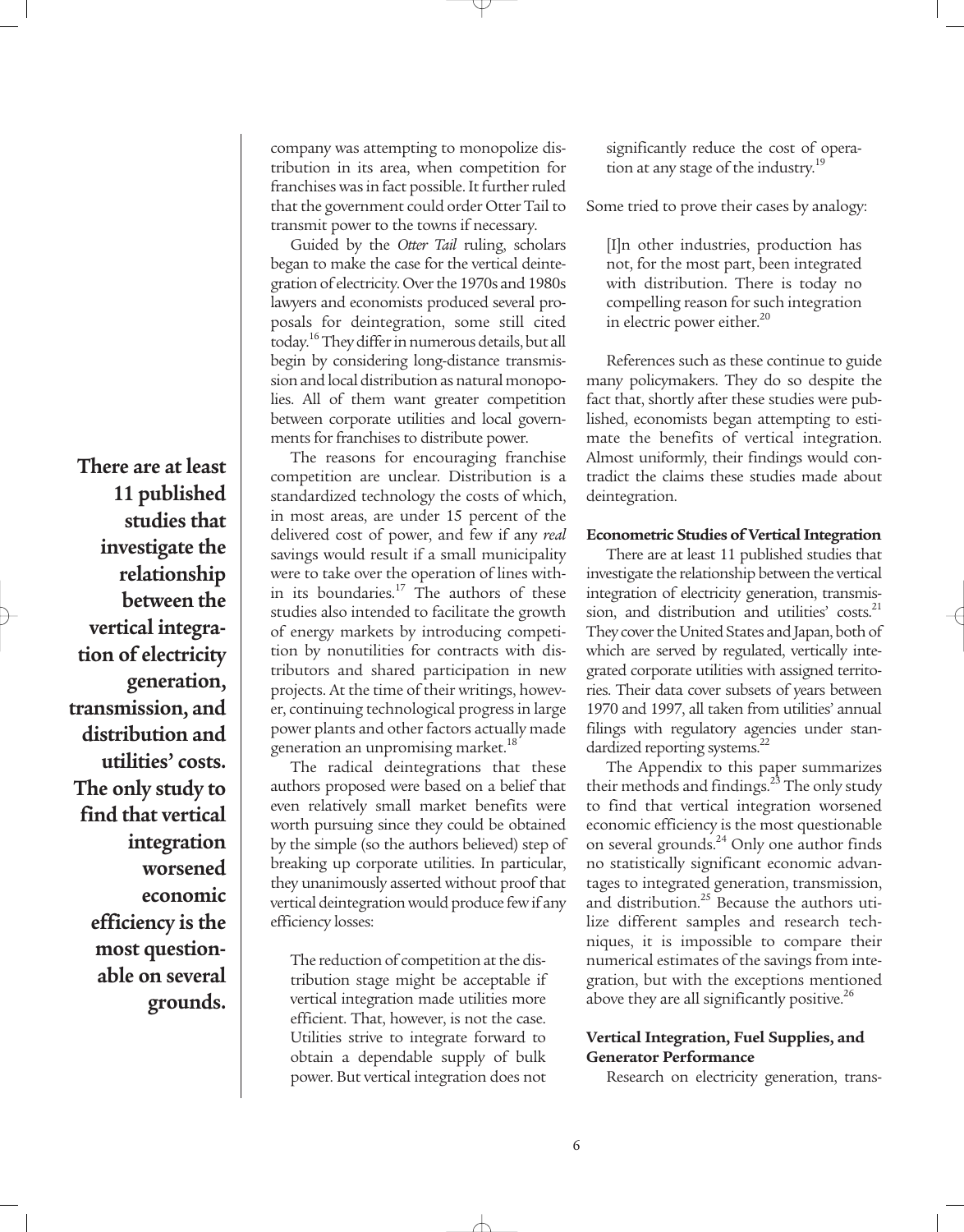mission, and distribution primarily concerns the effects of vertical integration on production cost. Research on the integration of fuel supplies and the outsourcing of generator engineering and construction, by contrast, is about the transactions costs associated with vertical integration.<sup>27</sup> For example, MIT economist Paul Joskow has examined the factors that may incline a coal-fired generator to enter into long-term contracts for coal from mining companies rather than to purchase coal from a third party.<sup>28</sup> The more particular the needs of the power plant or the coal producer, the more likely—in theory—that coal production and consumption will be integrated within the same firm. Greater specificity (in either the generator or the coal supply) should be more likely to entail integration between the mine and the utility. His findings are generally consistent with this theory:

- Only a small amount of coal is traded in spot markets, and trades are primarily in the East, where there are more mines and more generators than in the West.<sup>29</sup>
- Mine-mouth plants are more often designed to burn a specific type of coal than are non-mine-mouth plants, and more likely to be integrated with utilityowned mines.<sup>30</sup>
- Coal supply contracts are on average 12 years longer for unintegrated minemouth plants than for plants not located there. Longer-term contracts tend to exist for the generator's full requirements and they contain complex market-based price adjustment terms.<sup>31</sup>
- Long-term contracts are more common in the West, where a plant must burn low-sulfur coal compatible with the details of a generator's engineering, than they are in the East, which has numerous interchangeable coal sources.<sup>32</sup>

Regulation can change the costs and benefits of the integration of mining and power generation. Economist John Filer found that the most important factor influencing the decision to integrate is the presence of a fuel cost adjustment provision in rates, which might allow utilities to opportunistically overstate the costs of mining to obtain higher rates.33 Likewise, economist John Gonzales found that productivity is lower in utilityowned coal mines than in independent ones. Some utility-owned mines, however, are unregulated, and their productivity is the same as that of independent mines. $34$  By contrast, economist Joe Kerkvliet found that vertically integrated mines were more technically efficient than unintegrated ones. With a given mix of inputs, Kerkvliet argued, an integrated mine would produce more than an unintegrated one, other things being equal.<sup>35</sup>

Generator performance provides a more indirect but less conclusive test of the transaction-cost model. Economists Paul Joskow and Richard Schmalensee examined the operational heat rates and unit availability of low-pressure "subcritical" and high-pressure "supercritical" coal-fired units. Their regressions included indicator variables for the four utilities that were the largest owners of these plants, which performed their own design and engineering work; the other utilities outsourced those functions. For both types of generators, two of the four integrated owners enjoyed significantly better availability and heat rates than average, while the other two companies were at the average.<sup>36</sup>

#### **Vertical Integration and Reliability**

There are no publicly available studies that estimate the actual or potential impact of vertical deintegration on reliability. Noteworthy outages are rare in the United States, and reliability analysts are justifiably more interested in their proximate causes (equipment malfunction, trees touching lines, etc.) than in their relationships to changes in industry structure.

Structural changes in the industry such as vertical deintegration, the formation of RTOs, the growth of existing wholesale markets, and direct access of final customers to nonutility suppliers could affect system reliability. All of those changes make operations more complex and possibly riskier, but there is no clear way

**There are no publicly available studies that estimate the actual or potential impact of vertical deintegration on reliability.**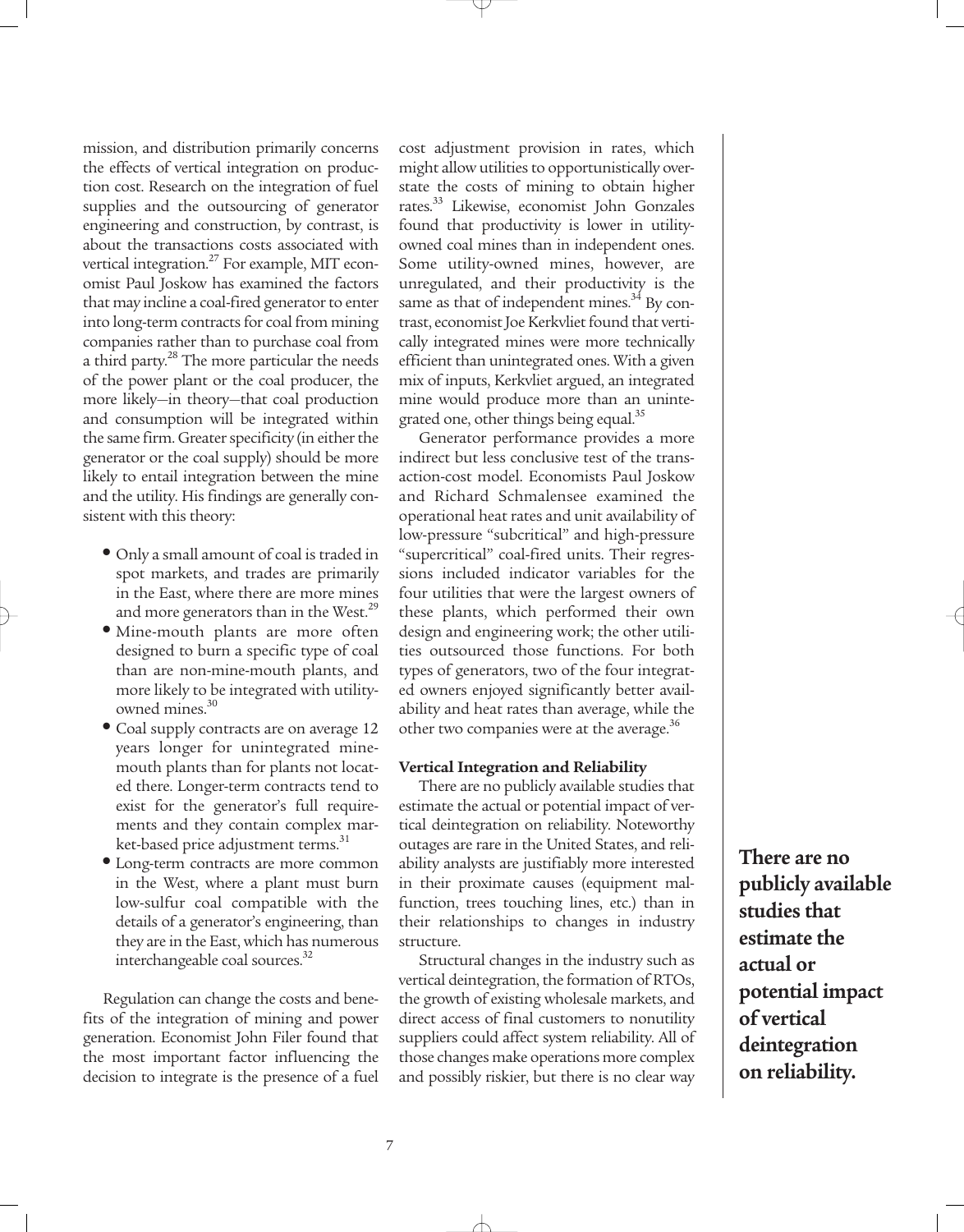**The case for deintegration and restructuring has implicitly been founded on a belief that the savings and other benefits obtainable from markets exceed those that are associated with vertical integration.**

to apportion the causation of outages among them. Concerns have also been expressed that more extensive restructuring will adversely affect investment in transmission because cost recovery may be at risk if unforeseen market changes leave a new line underutilized. These effects could worsen already-existing problems that have been caused by 20 years of low transmission investment.<sup>37</sup>

The North American Electric Reliability Council has for some time been concerned about the effects of restructuring on reliability.<sup>38</sup> Its annual reliability assessments discuss the consequences in general terms:

The responsibility for coordinating operations between generating plants and transmission systems traditionally has been assigned to the utility transmission system operators and system planners. Administrative separation [i.e., vertical deintegration of generation and transmission] as well as the growing number of [independent power producers] demands a more standardized and formal understanding of the bulk electric grid control and reliability criteria by all.<sup>35</sup>

NERC also sees inefficiencies resulting from uncoordinated planning and investment decisions:

The close coordination of generation and transmission planning is diminishing as vertically integrated utilities divest their generation assets and most new generation is being proposed and developed by independent power producers. Once new generation is announced the necessary transmission additions to support it must still be designed, coordinated with other generation and transmission, and constructed. Since these activities are no longer carried out within a single organization, more time will need to be allowed to coordinate and perform these tasks to properly integrate the new generation to ensure reliability before it can come into service.<sup>40</sup>

NERC's concerns about operating difficulties may be justified, but its reports do not discuss any actual outages or operating crises that it believes were caused by vertical deintegration or increased reliance on markets. The organization's data, however, show increases of several hundred percent between 1998 and 2004 in emergencies that required the use of extraordinary procedures for redispatch and curtailment known as Transmission Loading  $Relief.<sup>41</sup>$ 

The increase in TLR probably has multiple causes. There has certainly been increased stress on the transmission system due to low investment in new and upgraded facilities. NERC also blames changes in the pattern of grid use, as systems designed for predictable transfers between utility-owned generation and captive loads have been required to accommodate the less predictable flow patterns that result from market transactions. $42$ Some observers worry that a vertically integrated utility can exercise market power if it calls for TLR in a nonemergency situation. That's because TLR protocols on capacity reservation and service curtailment can at times give priority to the transmission owner's own generation over transactions by competitors that use the same lines. Attorney Diana Moss concludes that determining whether emergencies or market power explain TLR growth will require further research.<sup>43</sup> If vertically integrated utilities actually do invoke TLR for strategic reasons, however, it will more likely be as a consequence of the particular TLR rules in effect than of vertical integration itself.

Moss's work more generally addresses potential conflicts between competition and reliability that may have been aggravated by deintegration and market growth. She recognizes, however, that inefficiency and threats to reliability can also result from the absence of market forces. For example, if transmission is sold at regulated rates that recover average cost rather than priced in a market to reflect its scarcity, there may be little investment in new lines, and those that are actually built may be inefficiently located.<sup>44</sup> By con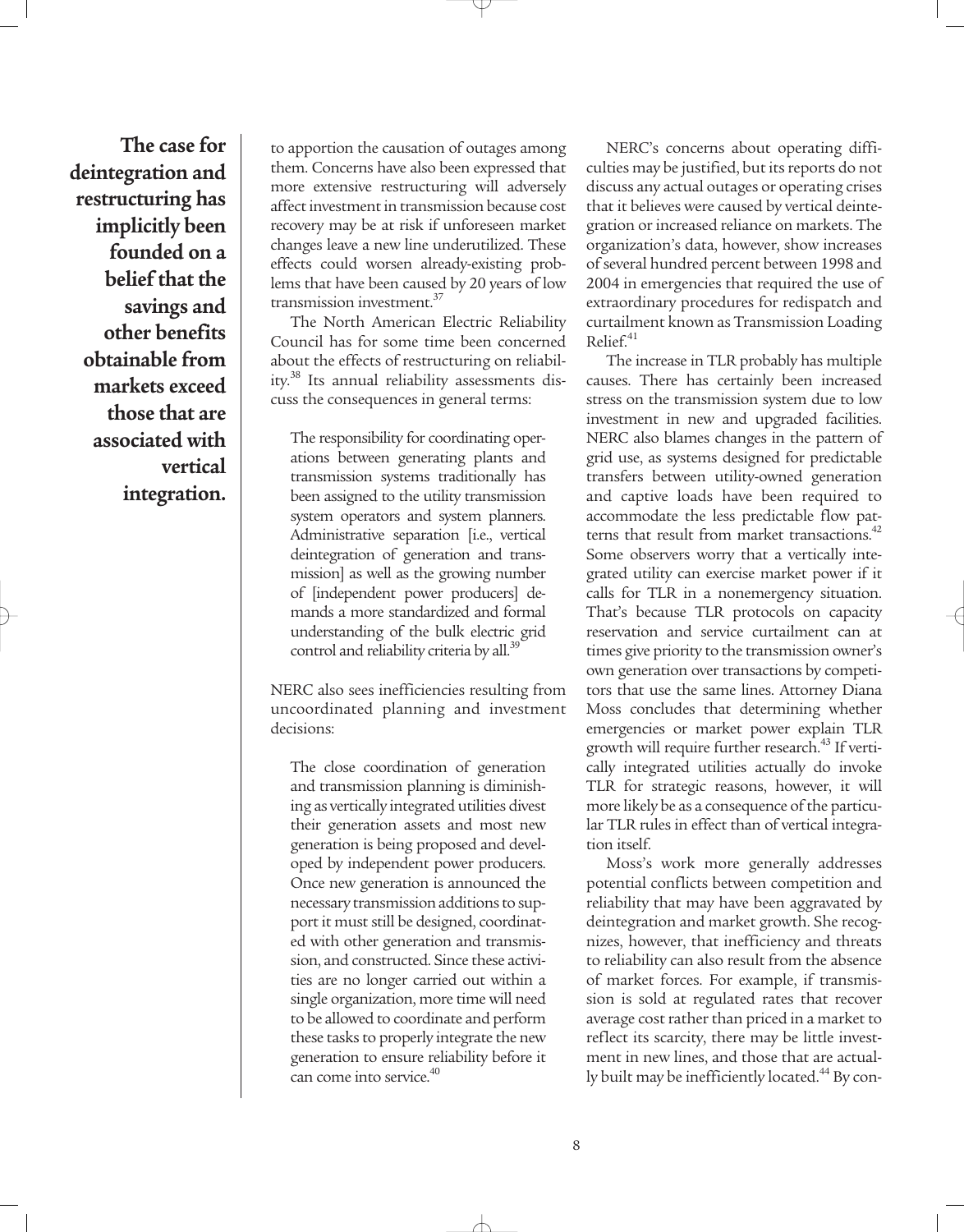trast, NERC appears to believe that engineering standards should generally take precedence over market outcomes:

[Due to vertical deintegration] generation additions cannot be planned in an integrated fashion with transmission expansion, resulting in sub-optimal transmission expansion in some areas. Generation is not locating close to demand centers, but rather is locating close to a fuel supply, adequate cooling water, and a transmission line interconnection.<sup>45</sup>

The interrelationship between investments in generation and transmission leads NERC to favor planning by utilities over reliance on markets. Beyond this statement, however, NERC provides no discussion about which decisions it thinks are best made in markets. In electricity, the choice between planning and markets is a matter of degree: vertical integration and centralized planning yield reductions in operating costs, but markets may at times provide other sources of cost reduction benefits that outweigh the losses from less comprehensive planning.

An alternative perspective that emphasizes the benefits of independent transmission, however, has recently surfaced at FERC, which is considering several proposals to allow "participant funding" of additions to RTO grids by generators and others.<sup>46</sup> One of the most important proposals was a 2002 application to form SEtrans, an RTO in the Southeast, which envisioned participant funding as one of two types of transmission investment.47 The SEtrans applicants argued that lines linking new generators to the grid should generally be funded by the new participants in the system because the benefits accrued primarily to those parties. Some other lines (often planned by the RTO) would bring more general benefits in the forms of increased reliability and improved access to markets. Their costs would be prorated ("rolled in") according to agreed-upon formulas.

SEtrans had good reason to propose participant funding. Its area contained fuel supplies and generator sites that might produce power for distant consumers, but those generators would add little to system reliability. Further, some people argue that mandatory cost sharing might allow inefficient transmission investments that would not be made if beneficiaries had to bear their full costs.

One representative of a large utility in SEtrans saw the failures of past planning as further reason to institute participant funding. In his view, the ability of grid planners to make efficient long-run choices is doubtful. Seeing that today's industry faces unprecedented uncertainty about load growth, market development, new technologies, and fuel prices, he said, "We cannot optimally plan the transmission grid any longer, and we should not try and pretend that we can."<sup>48</sup> That statement is well-founded. A centrally planned RTO must choose which lines to build or upgrade from numerous alternatives, each of which might be consistent with reliability. Participant funding leaves those decisions to the market, where pressure to make efficient choices may be greater. Lines that create benefits for the entire region might still best remain under the ownership of vertically integrated utilities.

Harvard economist William Hogan, however, has raised concerns about a participant funding scheme. He observed that a "freerider" problem might well arise if some lines were funded by new participants while others were funded by all users as a group. That's because an entity that would normally propose a participant-funded line may prefer to wait until its absence begins to affect reliability, at which time the RTO might authorize collective funding.<sup>49</sup> Thus far, the search for a clear distinction between lines that should be participant funded and those needed for reliability has produced no operational criteria for making that distinction. $50$ 

#### **Summary**

The movement to restructure electricity began with generalities about the desirability

**The North American Electric Reliability Council has for some time been concerned about the effects of restructuring on reliability.**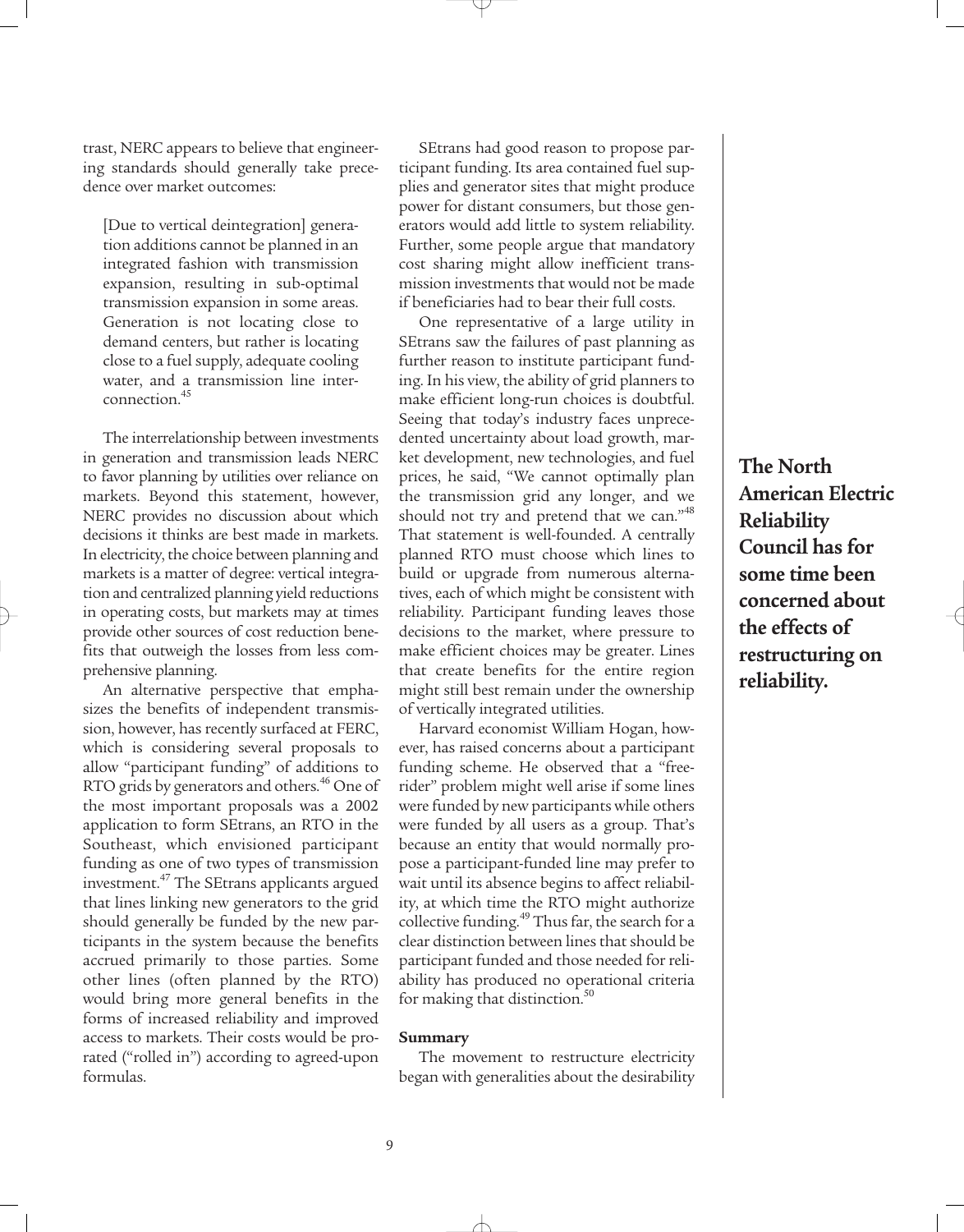of markets coupled with claims that vertical integration in utilities was either unimportant or that its effects could easily be duplicated in markets. The econometric evidence, however, makes clear that there are substantial economic advantages associated with vertical integration.

The case for deintegration and restructuring has implicitly been founded on a belief that the savings and other benefits obtainable from markets exceed those that are associated with vertical integration. It is quite possible that utilities invest or operate inefficiently. Rate of return regulation may induce them to overcapitalize or to extend themselves excessively into unregulated businesses. As regulated monopolies, they may feel less pressure to cut costs than do firms in competitive markets.

If rate of return regulation is retained during the process of vertical deintegration, however, deintegration by itself is unlikely to produce more efficient operation or investment. Performance-based or price cap regulations are less drastic alternatives to deintegration and have shown some success in practice. Moreover, the latter reforms are easily reversible—deintegration is much more difficult to reverse.

If markets for generation are superior to vertically integrated operations, can their benefits be obtained by policies that also maintain the benefits of integration? Such questions have gone largely unasked as the U.S. industry restructures.

### **Deintegration in California**

The campaign for vertical deintegration went into high gear on April 20, 1994, when the California Public Utilities Commission instituted a rulemaking on electricity.<sup>51</sup> Its radical proposal to allow consumers "direct access" to suppliers of their choice generated volumes of testimony from interest groups, most of which is no longer available on the Internet.<sup>52</sup> The CPUC held hearings in 1994 and early 1995 and issued its initial order in December 1995. The California legislature enacted that order into law in September 1996 and established the California Power Exchange (PX)—the market in which wholesale power was to be traded—and the Independent System Operators to facilitate the new regulatory regime. The newly created electricity market opened for business on April 1, 1998.<sup>53</sup>

Perhaps the most frequently expressed opinion on vertical integration before the CPUC was that it was undesirable in a regulated world. In a deregulated system, vertical integration was thought to facilitate the exercise of market power by utilities. Testifying for municipal utilities, economics professor William Shepherd either rejected or was unaware of the research discussed in the previous section of this paper. He claimed that, in order to achieve economies of scale and scope, "[t]here may need to be separation of the core functions into distinct entities."<sup>54</sup> Shepherd provided no evidence, however, that integrated utilities failed to exhibit economies of scale and scope. Others proposed radical restructurings along the same lines, not necessarily restricted to California. They included energy law professor Richard Pierce, who failed to mention any possible costs of deintegration in a scheme to separate generation from transmission and transmission from distribution.<sup>55</sup> The trade press was full of similar arguments.<sup>56</sup>

The two founders of independent power producer AES attempted to make the quantitative case for vertical deintegration by citing the postprivatization drop in UK generation costs, but they failed to identify the key factor in that drop: lower fuel prices.<sup>57</sup> They also described but failed to cite an "analysis [that] suggests divestiture of generation will lower overall costs per kWh by 15 percent" and an unpublished consultants' report that the saving would be from 20 to 40 percent.<sup>58</sup> Perhaps the most surprising views were those of economist Irwin Stelzer, the retired founder of a consulting firm whose clients include many integrated utilities. He asserted that competition was impossible as long as utilities were vertically integrated and proposed that utili-

**generation are superior to vertically integrated operations, can their benefits be obtained by policies that also maintain the benefits of integration? Such questions have gone largely unasked as the U.S. industry restructures.** 

**If markets for**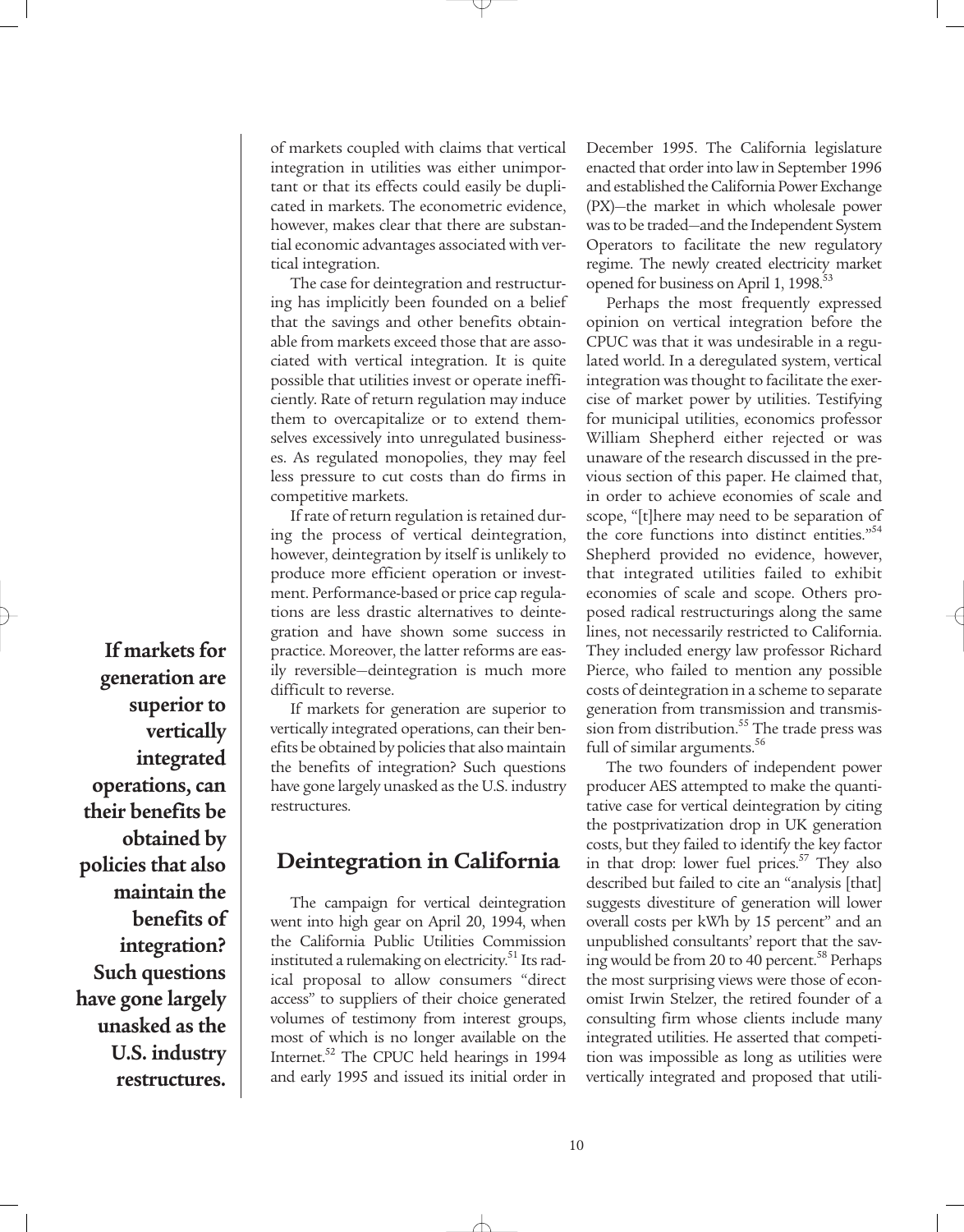ties deintegrate as a precondition for stranded cost recovery.<sup>59</sup> None of those people even brought up the possibility that integration could also be beneficial.

A few experts were a bit less hostile to vertical integration. Two economists from the University of California Energy Institute wrote:

If the vertically integrated utilities remain largely intact . . . their coordination abilities could enhance reliability and reduce transaction costs. However, the utilities would also have a correspondingly large capacity for the exercise of [horizontal] market power. If the utilities are dismantled along the lines of the UK model, then new mechanisms for coordination would have to be developed.<sup>60</sup>

MIT engineering professor Marja Ilic and her associates described the requirements for operating methods and software that had yet to be developed if an ISO in a vertically deintegrated system was to operate a well-functioning set of wholesale and direct access markets for both energy and ancillary services.<sup>61</sup> And only two analyses by economists prior to the opening of California's markets brought up any of the econometric studies of integration discussed above. $62$  Both of them provided cautionary discussions on the value of integration, and one noted that prior to deintegration its advocates should show that "cost savings exceed foregone economies."<sup>63</sup>

After more than a year of hearings and negotiations, the CPUC issued its initial decision in December 1995. The wholesale power market and retail access aspects of that decision would be altered before markets opened, but its generation divestiture provisions would remain. They required that the state's two largest corporate utilities divest themselves of 50 percent of their fossil fuel generating capacity located in California.<sup>64</sup> A commission majority justified this radical step by stating (without evidence) that "the vertically integrated electric utility is not compatible with the institutions of a competitive market for electric services" and that utility structure is "rooted in the past and incompatible with emerging markets."<sup>65</sup> The decision cited no testimony or other evidence regarding the benefits of vertical integration or the possible costs of a breakup.

The utilities accepted the decision primarily because it would guarantee revenue to recover the costs associated with the construction of power plants that had yet to be recovered through the rate base (so-called stranded costs) and allow the utilities to maintain some competitive advantages even after direct access began.66 The 1996 legislation authorizing the PX, ISO, rate freeze, and stranded cost recovery imposed the same divestiture requirements, again with no discussion of the costs and benefits of integration.<sup>67</sup>

California then applied to FERC for approval of its market-based PX and ISOmanaged transmission system. Testimony before FERC's market-based rate proceedings emphasized the ability of vertically integrated utilities to leverage market power from transmission to generation and distribution. The standards for market-based rates require an applicant to delineate geographic markets for short-term energy and capacity, and possibly other commodities. The applicant must then show that it (in this case, California's three large corporate utilities as a group) controls a small enough part of the market and that its power over price is minimal. The utilities, however, were unable to meet FERC's standards. Intervenors (protesting parties) compounded the problem with testimony claiming that the utilities' horizontal dominance of generation left them ideally suited to use their transmission to exercise vertical market power, and that even independent operation of the transmission system (the ISO) might not suffice to neutralize it, at least prior to actual divestiture of the generating plants. The utilities responded by proposing additional market power mitigation measures, including an independent monitor and special contracts for the pricing of generation required to operate for reliability.<sup>68</sup> The utilities were the only parties one would expect to defend vertical integration, and in more normal circum-

**Only two analyses by economists prior to the opening of California's markets brought up any of the econometric studies of integration.**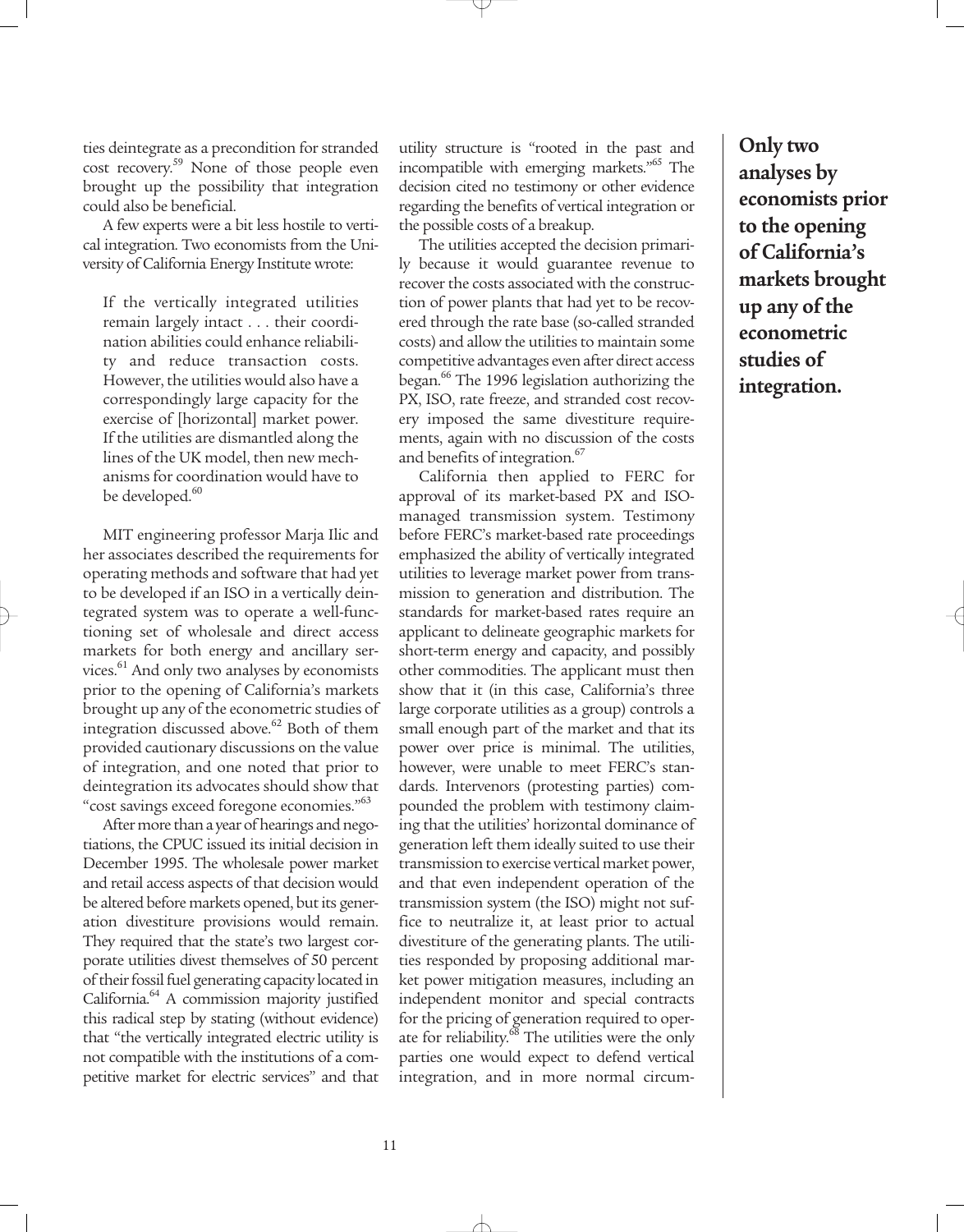**Prior to the opening of California's markets, most interested parties viewed vertical integration as a tool for the exercise of market power by utilities.** 

stances they might have done so. Here, however, stranded costs were their prime concern and they would reluctantly accept vertical deintegration as the price for recovering them. Thus the record at FERC is essentially devoid of any discussion of vertical integration beyond conjectures about market power.

In sum, prior to the opening of California's markets, most interested parties viewed vertical integration as a tool for the exercise of market power by utilities. The utilities also enjoyed horizontal market power as owners of most existing generation. Regulators and others believed that the combination of divestiture and an ISO might suffice to mitigate both types of market power; particularly during the limited time California gave its utilities to recover most of their stranded costs.<sup>69</sup>

The CPUC required the two largest utilities to divest half of their in-state gas-fired plants, but ultimately they chose to divest all of them to six different independent power producers and marketers.<sup>70</sup> By FERC's standards for horizontal market power, the area was now sufficiently competitive that the prices arising at the PX and ISO would not be subject to further regulation. $71$ 

The reforms initiated by the CPUC set the stage for the crisis that was to follow. During the two years of the operation of the new California market, prices hovered near marginal cost. By the spring of 2000, however, they had begun their rise to crisis levels. Numerous factors contributed to the problem and are still the subject of litigation and academic debate.<sup>72</sup> One possible factor that simple measures of seller concentration could not predict was market power exercised by the owners of divested generation. If generation is near its limits, transmission is scarce, and demand is highly inelastic, a single generator might move the market price with a small change in output, and others would have reason to bid above their marginal costs as well.<sup>73</sup>

#### **Vertical Integration after the California Collapse**

Three years after California's markets began operating, its Power Exchange was bankrupt and its utilities in disastrous shape. Only after their deintegration did economists begin rethinking the relationship between vertical integration and market power. This time their conclusions were quite different.

New models showed that integration could actually constrain rather than enhance a generation owner's market power. A generator required to serve final demand has little reason to cut the output of plants that it owns unless it can obtain power more cheaply from a market.<sup>74</sup> Forward contracts that commit generators and users to fixed delivery prices likewise diminish the incentive for a generator to exercise market power with its uncommitted plants.<sup>75</sup> Vertical deintegration was not solely responsible for California's problems, but a consensus arose that it facilitated the exercise of market power by owners of the divested plants in ways that would not have happened if the utilities had remained vertically integrated.<sup>76</sup> As this was happening, the utilities began their long journey back to financial health and found themselves with an opportunity to vertically reintegrate.

Between 1998 and 2003 a binge of merchant power-plant construction had left many nonutility generators either bankrupt or in poor financial health. The markets they had expected to materialize as states restructured had largely failed to appear. Over those years, total U.S. generation increased from roughly 800 GW to 1,000 GW; 150 GW of that increase had been built by Independent Power Producers.<sup>77</sup>

Over only 10 years, the ownership structure of generation had changed dramatically. In the mid-1990s approximately 90 percent of generating capacity was owned by utilities. Today, new plants and divestitures have left only 55 percent of the national total under cost-based regulation. Approximately 60 percent of the remainder is owned by unregulated affiliates of utilities. Overoptimism from all parties allowed IPPs (usually under project finance) to be funded largely by debt. By 2004, 90 GW of them had been turned back to lenders, 23 GW had been bought by private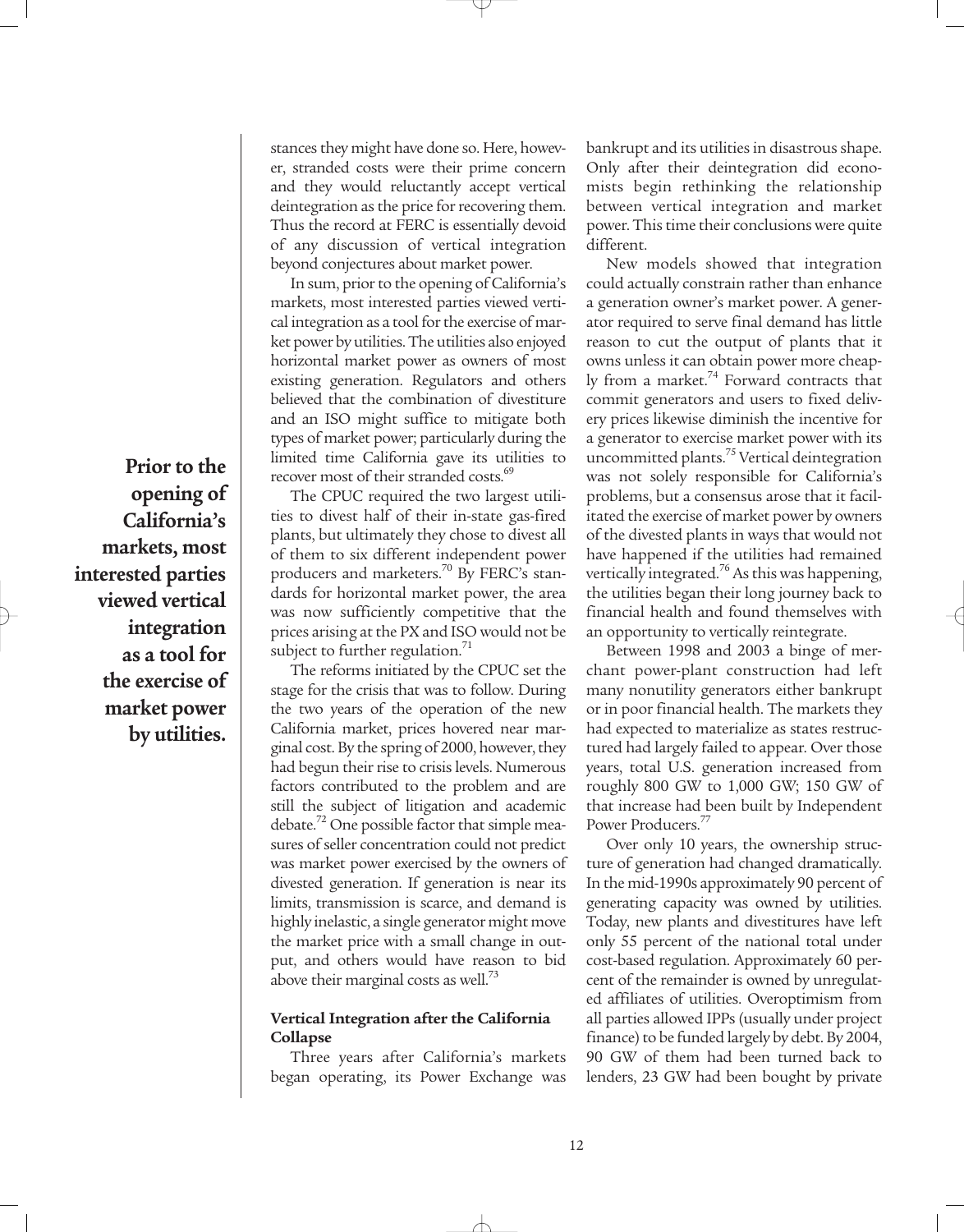investors, and 10 GW had been purchased or repurchased by regulated utilities.<sup>78</sup> Those changes may be evidence that vertical integration is returning to the industry.

As the finances of the IPP sector deteriorate, the distressed assets have often been priced so attractively that purchase by utilities or their affiliates is clearly efficient. According to some observers, however, these purchases raise antitrust concerns because they needlessly reconcentrate suppliers in regional energy markets.<sup>79</sup>

Vertical integration is also being pursued more directly. Two of California's three large utilities are building new generation and the third is applying to the CPUC for permission to do the same. Under new state laws, California intends to reregulate and reverticalize utilities in hopes of avoiding a repetition of the 2000-01 crisis.<sup>80</sup> Utilities must now file short-term and long-term resource plans with state regulators, who approve individual investments, set reserve requirements, and impose "renewable" resource quotas on them. California utilities are also attempting to slow the growth of distributed generation (very small facilities on end-user sites). They claim that restriction of its scope is necessary for reliability, while others claim that the utilities are trying to eliminate competitors.<sup>81</sup>

#### **Lessons Learned about Vertical Integration**

There has been little pressure for reintegration by either utilities or the public in those states where deintegration has been accompanied by relatively successful market outcomes (e.g., Texas, Massachusetts, and New York). These market outcomes may reflect no more than temporarily advantageous supply and demand situations, as California's did during its first two years. In particular, there are no available research findings about the effects of either deintegration or RTO membership on the operating efficiency of utilities. One recent study has shown that fuel efficiency has increased for both divested generators and utility-owned units, with the largest improvements occurring in those generators that were divested to utility affiliates.<sup>82</sup>

It may be possible to perform studies comparing utilities before and after they became members of RTOs. The only available related study is by economists Magali Delmas and Yesim Tokat, who found that deregulation of retail access has a generally negative effect on utilities' productive efficiency.<sup>83</sup> Consistent with the predictions of organization theory, they found that vertically integrated utilities that supply the full requirements of their retail customers experience smaller efficiency losses from the opening of retail markets, and so do those that purchase their entire power supplies on wholesale markets. Utilities that must mix market purchases with internal production suffer efficiency losses greater than those at the extremes.

California's performance has brought a general agreement on the value of requiring transitional contracts between utilities and the owners of divested generation.<sup>84</sup> A transition from integration to unbundling gives rise to new price risks for both generators and retailers because generators sell at the wholesale price while retail rates are usually fixed. In an integrated utility, these cancel out, but a deintegrated system will probably require contracts to allocate the obligations and risks.<sup>85</sup> Such contracts may be difficult to formulate because independent plants can obtain capital more cheaply if their contracts contain commitments for both prices and outputs, while utilities prefer discretion about their economic dispatchability under changing fuel prices and system conditions. Utility CEO John Rowe and his coauthors believe that a major difference between California and Rowe's utilities in Philadelphia and Chicago was that regulators in his states allowed divestitures to be determined by the utilities themselves, and they also allowed contracts and hedging.<sup>86</sup>

Rowe also discusses the value of a properly planned transition. In Pennsylvania, the time paths of stranded cost recovery were determined in settlements with individual utilities and surcharges to their rates were set in advance. Only one of Pennsylvania's utilities

**There has been little pressure for reintegration by either utilities or the public in those states where deintegration has been accompanied by relatively successful market outcomes.**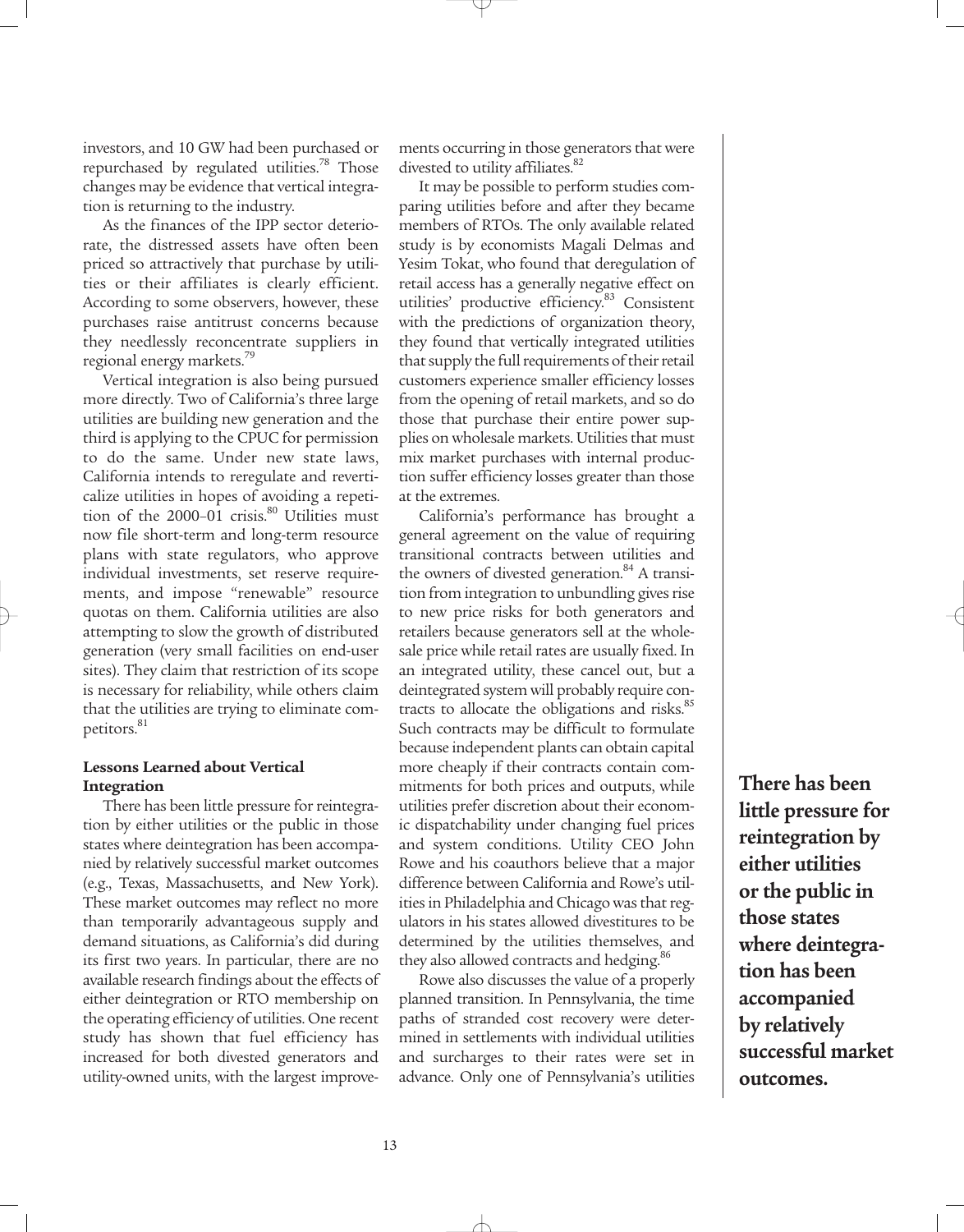**Some retrospective studies have asked why restructuring attracted so much support, given its goal of moving a vital industry into largely unknown territory.** chose to divest.87 Instead of a discontinuous institutional break like California's, the regional transmission organization known as the PJM (so called because it is an interconnected system incorporating utility service in Pennsylvania, New Jersey, and Maryland, although it also manages utility service in parts of Delaware, Illinois, Indiana, Kentucky, Michigan, North Carolina, Ohio, Tennessee, Virginia, West Virginia, and the District of Columbia) imposed wholesale markets on a "tight" centrally dispatched regional power pool that had operating and settlement mechanisms in place. As a further safeguard, generators were required to submit only cost-based bids during the first year after PJM's markets opened. New York, however, offers a potential counterexample to Pennsylvania. Its regulators increased utilities' uncertainty by requiring divestitures prior to formulating any stranded cost policy. They did, however, allow (but not require) contracts between utilities and owners of the divested plants.<sup>88</sup> Most of those contracts will expire in the near future.

Partial vertical integration may be a sound strategy for utilities that expect to serve substantial amounts of load that have chosen not to leave regulated service.<sup>89</sup> In the future, many utilities will have some customers who obtain their own power supplies and others who are either "captives" legally prohibited from using the market or who choose not to do so. Economist Jamie Read observes that their "provider of last resort" functions are no longer expected to be transitional, and vertically deintegrated utilities must design efficient procurement plans for their core customers.<sup>90</sup> Utilities that have sold their power plants and lost their safe monopolies will have lower-quality credit, which will affect their decisions to build generation or buy energy. Read sees reverticalization by asset ownership at one extreme, providing the hedge that only physical assets can provide but also inviting regulatory scrutiny about prudence. That scrutiny will be more likely if the load served by these assets chooses to depart.

An alternative to reintegration is a portfolio model in which the utility holds nothing but contracts and uses the spot market to provide for any excess load or to dispose of excess contracted power.<sup>91</sup> California's utilities are in transition toward an intermediate mix between the two, but one that will be heavily weighted in favor of utility-owned assets and longer-term contracts. Utilities will have a continuing interest in well-functioning bulk power markets, although the degree of interest may depend on whether existing customers can also depart and use those markets.

#### **Summary**

Some retrospective studies have asked why restructuring attracted so much support, given its goal of moving a vital industry into largely unknown territory. A slower opening of markets to direct access by large customers would certainly have been feasible. As the difficulties of administering the limited market were resolved, transactions could have been opened to smaller customers. The market's scope would have been market determined rather than regulator imposed. $92$  A few economists even question whether markets should have been opened at all. Richard Rosen has attempted to make a qualitative showing that the cost of creating and using markets in a deintegrated system is probably not worth the economies of integration that were sacrificed.<sup>93</sup> Rosen believes that many industry analysts were blinded to the costs of massive restructuring by a long-standing and sometimes justifiable dissatisfaction with the performance of regulation.<sup>94</sup> Other economists argue that restructuring has been a success in most states and nations that have carried it out. Lynne Kiesling believes that deintegration itself can and should be market driven:

The encouragement of restructuring of utilities created substantial flexibility in Pennsylvania's electricity market. Divestiture is likely to occur to some extent as a part of restructuring, when utilities refine their "core competencies." Allowing retention of at least some generation capacity enables com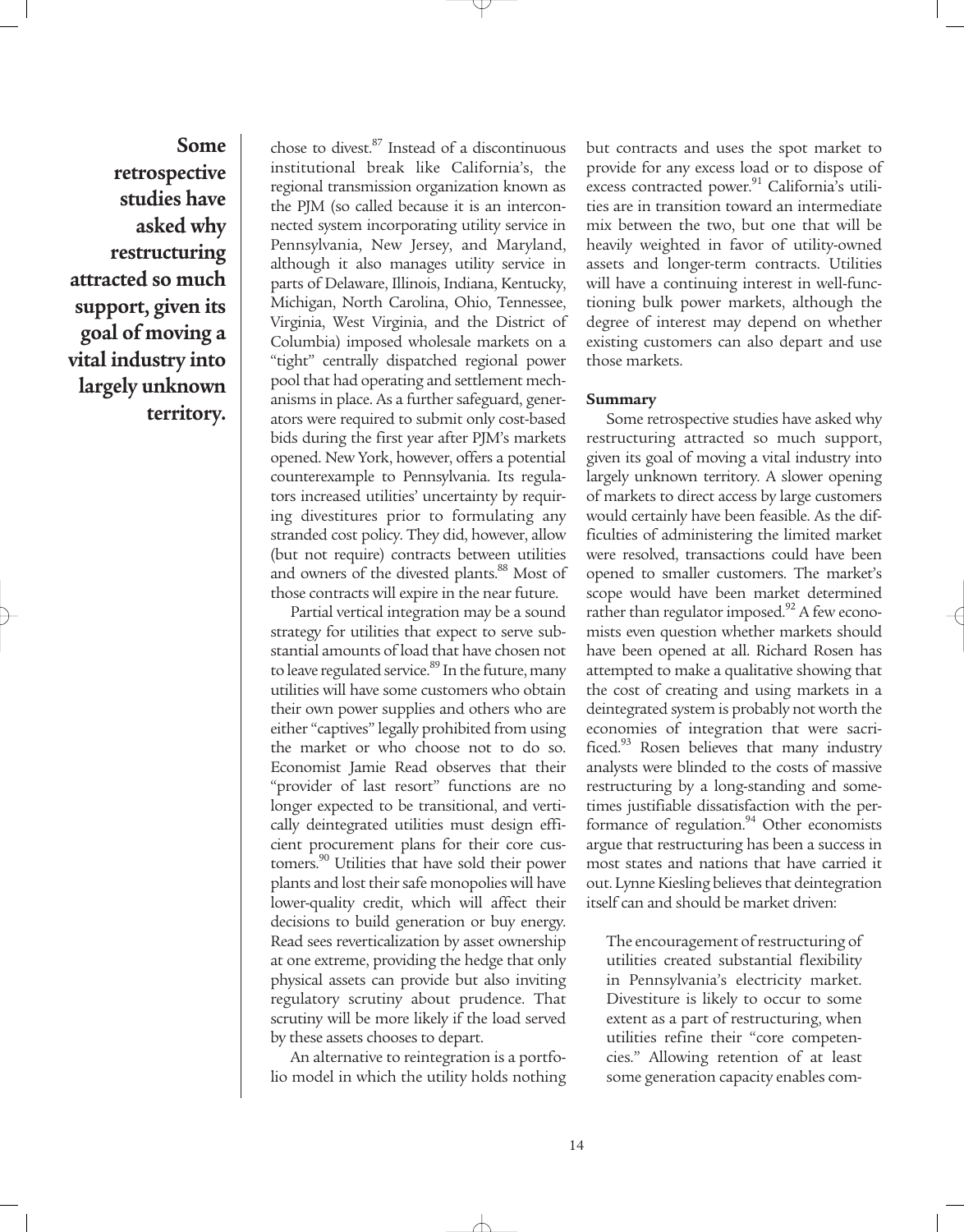panies and consumers to reap the benefits of vertical integration where they exist.<sup>95</sup>

The California restructuring process could have been a forum for reasoned discussion on the future of vertically integrated utilities. The old view held that integration was an obstacle to competition and the coming of energy markets would allow regulators to specialize in what they allegedly did well—controlling natural monopolies. The market could be left to do what regulators probably did poorly applying competitive pressure to produce and invest efficiently.

The newer view holds that the continued existence of vertical integration is evidence of its efficiency. The fact that generation was technologically separable from other aspects of power delivery did not imply that separation was economically desirable.

Economists had a great deal to say about the efficient design of energy markets during the restructuring, but the design of utility organizations has been primarily a political question. In California the utilities' prime interests lay in recovering stranded costs and positioning themselves for post-transition competition. After they made the bargains that brought the PX, ISO, and divestiture, there were no parties interested in undoing the political compromise by attempting to make the case that some degree of continuing vertical integration might in reality be efficient.

During the 2000–01 crisis, energy prices in the California spot markets tracked shortterm energy prices at other locations in the West quite closely. The major difference was that California's utilities had a far greater exposure to this market than utilities that remained integrated, and the CPUC did not allow them to use other risk management tools. Utilities elsewhere in the West would appear in the short-term markets as either buyers or sellers depending on the day's operating conditions, but California's utilities would always be massive buyers.

The state's disastrous transition was a failed gamble by utilities that for the next five years demand would not catch up with the state's largely unchanged generation capacity. At the peak of the crisis, the state government signed long-term contracts for nearly all of the power that its insolvent unities could not generate from resources that they still owned. A few weeks after the signing, supply and demand conditions changed and energy prices fell below those in the contracts, but by then California's utilities were in effect reintegrated.

Over three years, California regulators were given two lessons on the hazards of thoughtless decisions about integration: a quick divestiture aggravated the effects of dependence on highly volatile energy markets, and a panic-driven reintegration through state contracts brought very high but stable prices. Those lessons about integration went either unlearned or misinterpreted, and new laws continue to expand the scope of state activity in utility planning.

## **Transmission Operations in a Restructured Industry**

The regulatory restructuring undertaken in the electricity sector has been more ambitious than the regulatory restructurings undertaken in other industrial sectors. That's because, in the case of electricity, both market institutions *and* governance institutions have been subject to politically induced change.<sup>96</sup>

The previous section described the changes in industrial organization in California. This section describes changes in the transmission system's governance institutions. Robust wholesale markets require that buyers and sellers have access to a wide region, but access had historically been obstructed by both utilities and regulators. Utilities preferred monopolies in their service territories and external transactions only with other utilities, and prior to 1992 FERC had no powers to order them to transmit for eligible third parties.

Regulated transmission rates also stood in the way. When two transmission-owning utilities traded power, a fictitious "contract path"

**The regulatory restructuring undertaken in the electricity sector has been more ambitious than the regulatory restructurings undertaken in other industrial sectors.**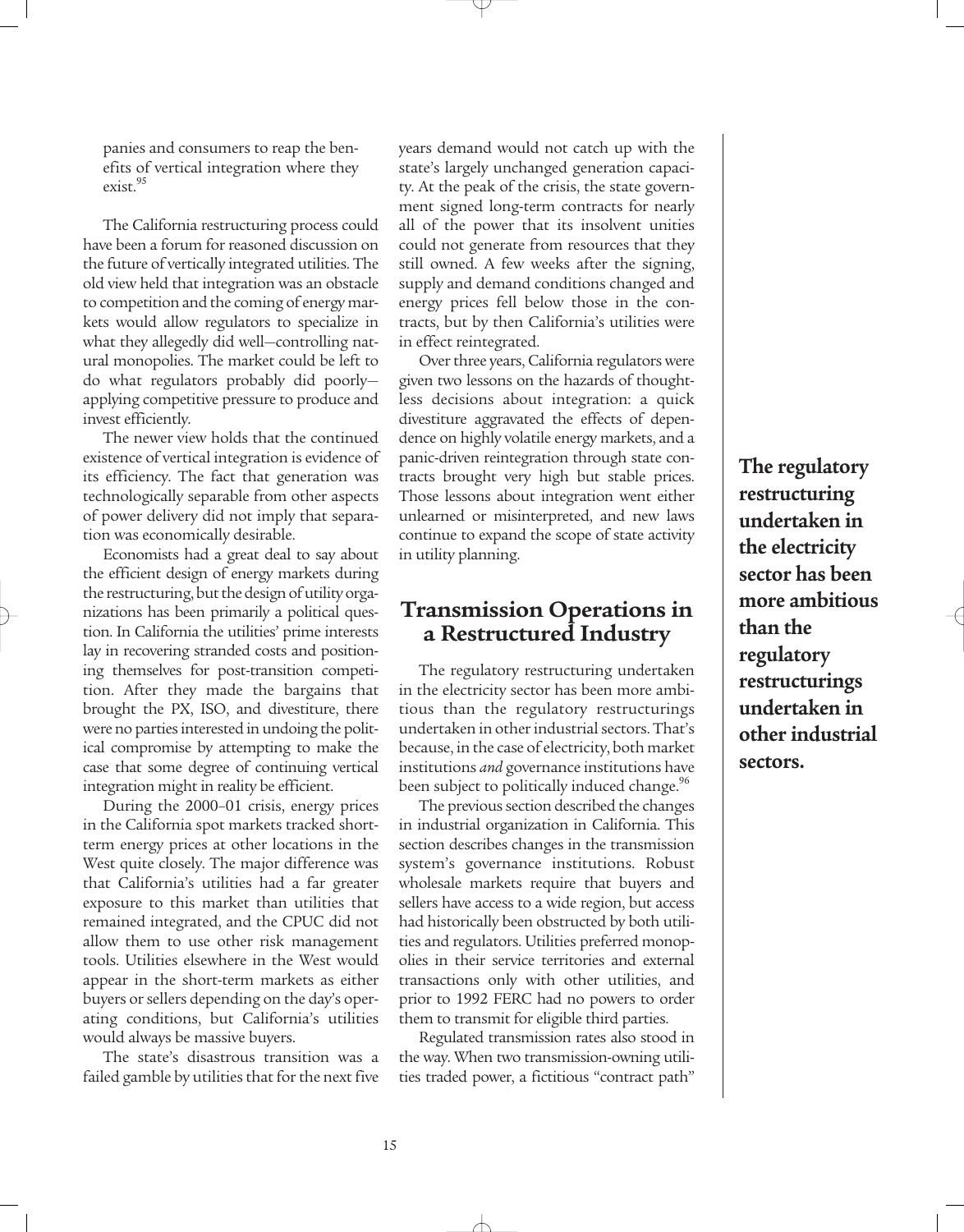between them would determine the allocation of transmission charges. In reality, the power flowed everywhere in the region, but as long as transactions were few and excess transmission capacity was common, they could neglect the consequences of power flows along the grid. Regulators set transmission charges on an average cost basis, and principles of nondiscrimination treated utilities on the contract path symmetrically. If utility A sent power to utility C on a contract path that went through B, C would be expected to pay both A's and B's filed transmission charges. From a regional standpoint, this was only a slight alteration in power flows, but under contract path ratemaking the cost of transmission over multiple systems was a barrier to the growth of markets.

In late 1995 FERC began to study open access transmission policy. FERC embodied its findings in Order 888 of  $1996.97$  It expressed the commission's preference for ISOs that met certain standards of independence but did not compel their formation. FERC would consider proposals for both nonprofit and for-profit ISOs, but stated that the latter could not be closely affiliated with generation. FERC then held technical conferences at which corporate utilities envisioned ISOs as regulated corporations while public entities preferred that they take the form of nonprofit entities.

Economists were quick to weigh in. MIT economist Paul Joskow envisioned a nonprofit joint venture whose board of directors would contain representatives of utilities, nonutility generators, regulators, and "others representing the public interest."<sup>98</sup> The appropriate functions of an ISO were also debated, with Harvard's William Hogan favoring locational marginal pricing of transmission and full integration with a PX. Some attendees, however, were concerned that they were planning the details of an institution that had never before existed, and that once such an institution was in place it could not adjust to changes in technology and markets.<sup>99</sup>

#### **Transmission in California**

At the same time that FERC was formulating Order 888, the CPUC released its December 1995 decision on restructuring.<sup>100</sup> Virtually all interested parties, including competitive producers and traders, agreed with its plans for an ISO. They believed that if the utilities continued to operate transmission they would schedule the flow of electricity on the grid in order to advantage themselves against competitors. The ISO, on the other hand, would take no market positions and have no interests in load or generation. A separate institution, the Power Exchange, would administer the energy markets, and bilateral transactions outside the PX were possible for all parties other than the utilities. The ISO would integrate PX and bilateral transactions and administer a zonal pricing system for transmission. The decision took no position on whether it should be a regulated corporation, a nonprofit, or a governmental operation.<sup>101</sup>

After having helped to create the design of the PX and ISO, in mid-1996 California's utilities applied to FERC for market-based rates and argued that those markets were sufficiently competitive that their prices would satisfy its "just and reasonable" legal standard. The PX and ISO would both be nonprofit institutions, governed by boards of interest group representatives.<sup>102</sup>

Economists on all sides had much to say about California's market designs and transmission pricing, but none questioned the institutional structures being proposed.<sup>103</sup> Only one economist, Dennis Carlton of the University of Chicago, testified as to the governance rules and independence of ISOs. The Sacramento Municipal Utility District retained Carlton to argue that transmission-owning utilities would dominate the ISO (their personnel were in some cases the only ones knowledgeable enough to operate it) and that they would use that knowledge to advantage their own generation. Acting as planners at the ISO, the utilities would not want to build transmission that would decrease the value of their generators, many of which were "must-run" units whose operation was at times required for reliability. Carlton also questioned the voting rule that required a two-thirds majority, since it

**on all sides had much to say about California's market designs and transmission pricing, but none questioned the institutional structures being proposed.**

**Economists**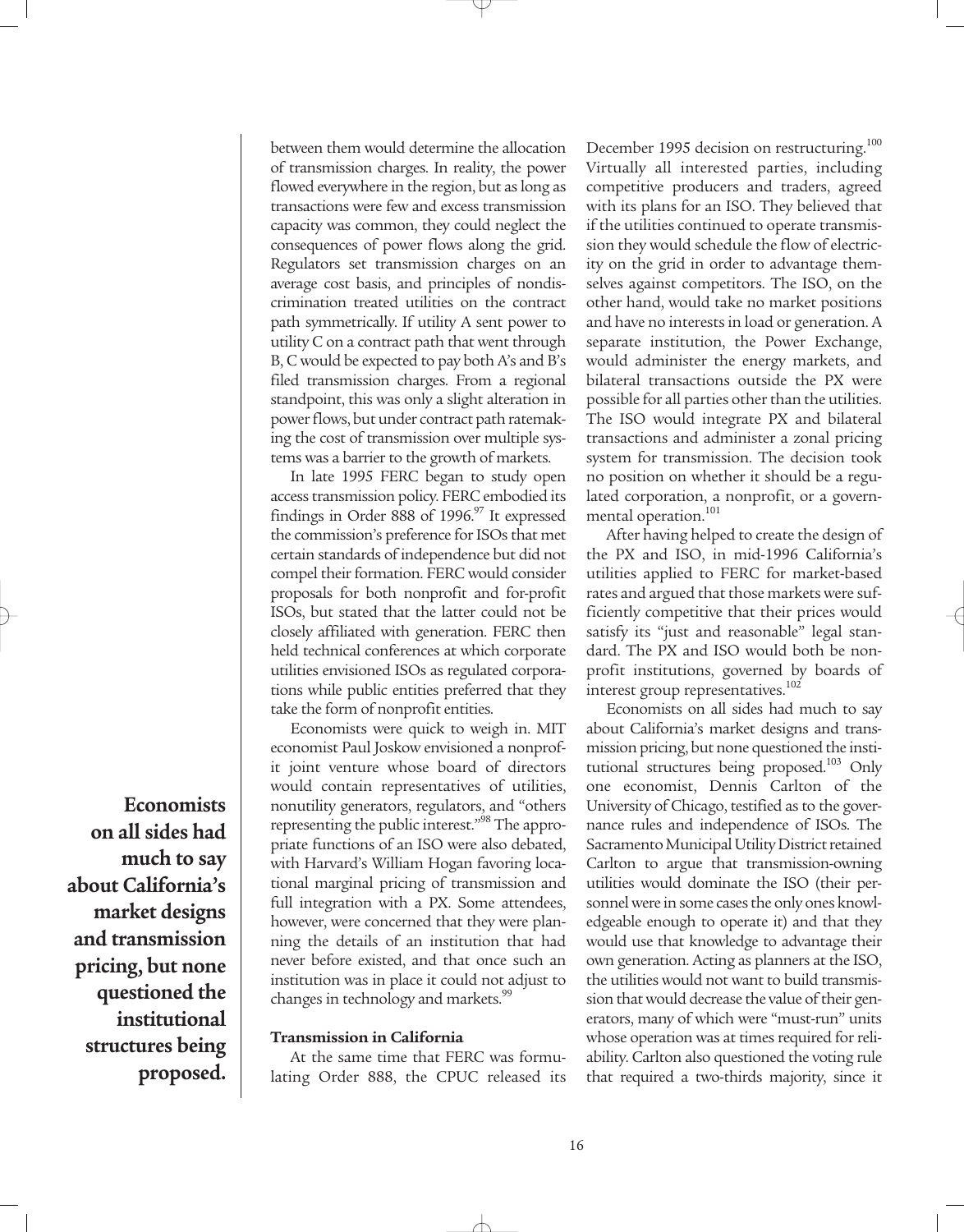would allow utilities to form coalitions with allies to veto proposals beneficial to a majority of the board.<sup>104</sup> Municipal utilities including Sacramento's also protested that in the "collaborative" process to form the ISO and PX, the only parties allowed to vote were the three corporate utilities.<sup>105</sup>

Shortly after the ISO began operation, the president of the CPUC told a trade journal that the CPUC actually believed that transmission divestiture and the formation of a single transmission-only corporation would have been a superior alternative to ISOs. "Political reality," however, stood in the way because a divestiture would have been legally difficult and would have required three to five years and extensive financing.<sup>106</sup> This episode further points up the difficulty of designing rational economic institutions in a political setting. At the time, there were no prospective transmission-only firms in existence to offer expert testimony favoring such a structure.<sup>107</sup> Ten years later, a few transmission-only companies exist, but they operate under ISOs whose governance is heavily influenced by the remaining integrated utilities.<sup>108</sup>

#### **Cost/Benefit Studies and Order 2000**

Two years after the formation of ISOs in California and the Northeast, only one other ISO had opened, in Texas. FERC's interest in regional coordination remained strong, but its legal ability to compel membership in RTOs is still in doubt.

On December 17, 1999, the commission issued Order 2000, which offered additional inducements to join RTOs. Still faced with resistance, FERC next proposed a set of regional RTOs, and in 2001 it commissioned a cost/benefit study of ISOs and the markets that would result. The study estimated that the RTO markets would create benefits in the form of lowered production costs with a present value of \$40.9 billion between 2002 and 2021, approximately a 2 percent annual saving over their base case.<sup>109</sup> Critics quickly determined that the model's assumptions about technology, as opposed to markets, drove

most of its results. Approximately 85 percent of the alleged benefits came from its assumptions about the increased efficiency of new generation. Some of the remainder was due to assumptions that reserve margins could decline from 15 to 13 percent and that transmission transfer capability would increase by 5 percent per year at no cost.<sup>110</sup>

One of the most important flaws in this and most later studies was the lack of any description of the trading institutions that were being assumed and how those trading institutions might affect the calculation. The benefit estimate in the FERC study, for instance, was the solution of a linear programming problem, derived from a model of least-cost dispatch rather than a model of the operating practices that might occur in actual markets. Moreover, the study's authors determined that the cost of forming RTOs would be between \$1 billion and \$5.75 billion.<sup>111</sup> If 85 percent of their projected benefits are in fact due to improved generator efficiency, this implies that RTOs may not be worth forming. In practice, those costs have proven quite high and have been increasing over time. Between 2000 and 2003, the operation and maintenance costs of RTOs and ISOs in California rose by approximately 35 percent; in New York they rose by 100 percent; and in the PJM they rose by 250 percent. The corresponding figures per megawatt-hour of electricity were 23 percent, 73 percent, and 181 percent. All of those ISOs had initiated their basic market operations before or during 2000.<sup>112</sup> Their setup costs ranged from \$250 million to \$500 million.<sup>113</sup>

A substantial number of other studies have used methods similar to FERC's. In 1996 a group of pro-market organizations examined a least-cost dispatch model for wholesale power markets and estimated a saving of up to 40 percent.<sup>114</sup> The U.S. Energy Information Administration estimated savings of 8 to 15 percent from competitive markets, again on the basis of dispatch algorithms.<sup>115</sup> A number of others exist, most of little individual interest.<sup>116</sup> Their complex modeling techniques and large data requirements make it extreme**Two years after the formation of ISOs in California and the Northeast, only one other ISO had opened, in Texas.**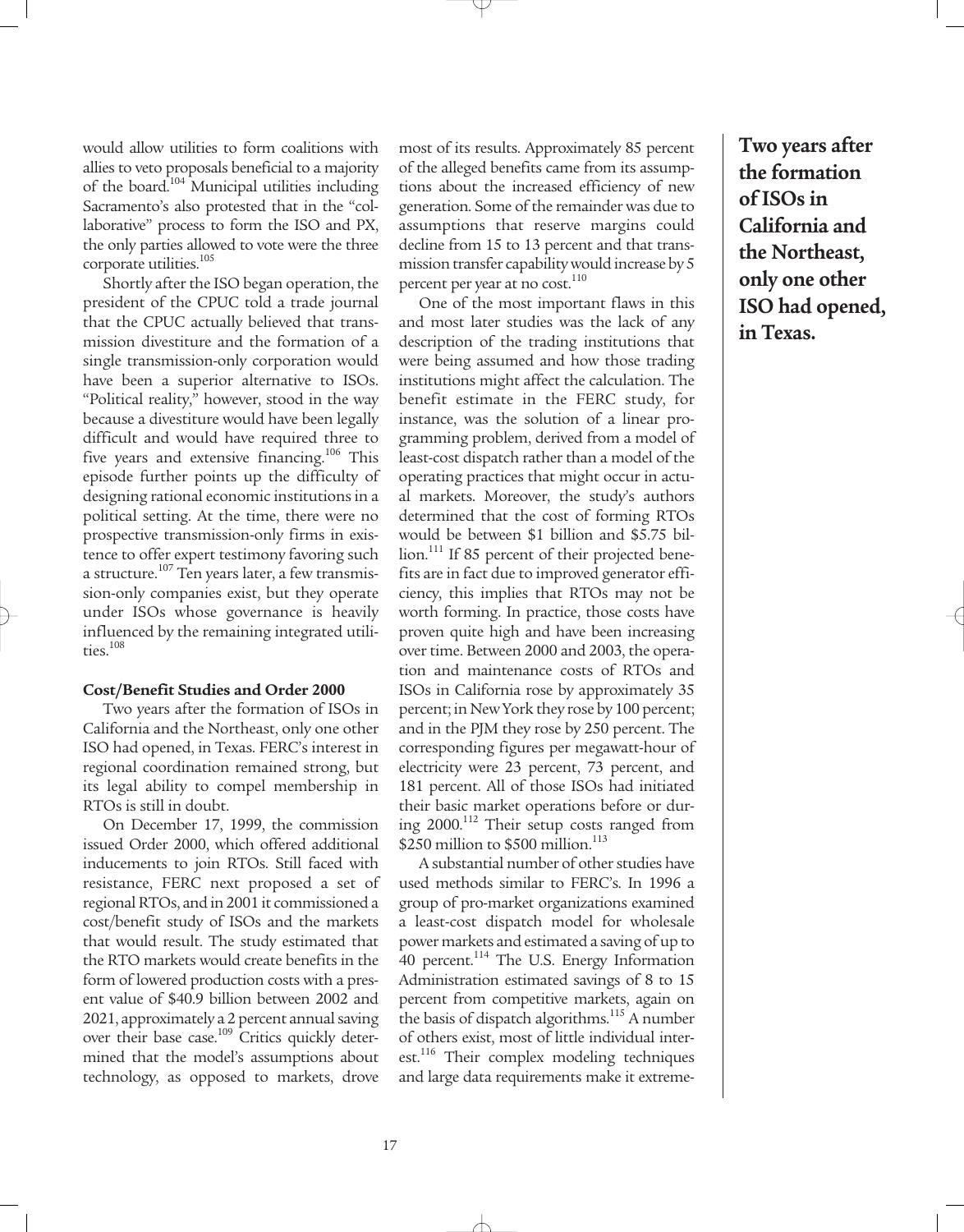**The quality of the decisions that an ISO's governing board makes will be critical to the success of the markets it operates, but no experts on voting or committee structures provided input during proceedings on ISO designs.** ly difficult to pinpoint the reasons for their differing results.<sup>117</sup>

Even if we accept the calculations as accurate, many of their treatments of economic efficiency are theoretically questionable. Often they identify increased efficiency with decreased customer bills, but some (possibly much) of that decrease must be netted against the loss of wealth by generators, whose incomes will be lower. The only study that adequately accounts for the transfer is economist Ellen Wolfe's work on the proposed RTO West. She estimates a 2004 reduction in marginal costs of \$1.3 billion, from which lowered generation revenues of \$900 million must be subtracted. The report is also noteworthy because unlike others it analyzes the situation with and without a specific institutional innovation—the RTO's proposed locational pricing system for trans $mission.<sup>118</sup>$ 

#### **Profits, Voting, and Monitors**

FERC Orders 888 and 2000 state that FERC will consider applications by both nonprofit and profit-seeking ISOs or RTOs. The original ISO proposals (made at a FERC technical conference) by economists William Hogan and Paul Joskow envisioned a nonprofit organization with representative government. They said little about the difficulties in governance such an organization might actually encounter (and which California's ISO did see during the 2000–01 crisis). Neither they nor FERC gave noticeable weight to economists' findings of more efficient operations by profit-seeking firms in other industries that contained a mix of them and nonprofit organizations (e.g., hospitals).<sup>119</sup> On the other side, supporters of nonprofit organizations largely disregard the efficiency findings and conclude that an investor-owned transmission company with even minimal interests in generation will act monopolistically. This author's work is the only work to examine the nonprofit controversy in the light of recent developments in organizational and financial economics.<sup>120</sup> My case for the efficiency of investor-owned

transmission firms is based on several applications of principal/agent theory and the economic theory of voting.

Economists and political scientists have extensively analyzed rules for collective choice.<sup>121</sup> Their work has shown the innate imperfections of nearly all voting systems in aggregating individual preferences and the general impossibility of controlling strategic voting. That work, however, has also shown that some decisionmaking mechanisms are superior to others in important ways, such as the ability of the person who sets the agenda to influence results by choosing a sequence of votes.

The quality of the decisions that an ISO's governing board makes will be critical to the success of the markets it operates, but no experts on voting or committee structures provided input during proceedings on ISO designs. The literature, however, suggests that the constellation of interest groups on an ISO board may render it relatively vulnerable to manipulation by strategic voting.<sup>122</sup> "Nonprofit" ISOs may show no profit in their books, but the votes of their governors affect the wealth of the interests they represent. Some of California's difficulties in 2000–01 stemmed from the growing inability of its ISO's governors to reach decisions, which ultimately led FERC to order a reconstitution of the board, which has since been ruled an impermissible extension of the commission's authority. $^{123}$ 

Economists with an understanding of corporate organization and collective choice could have usefully contributed to the RTO debate in a third area. Order 2000 requires that all RTO applicants include a description of their proposed market monitoring institutions (MMIs). These institutions use market data to detect activities believed to be exercises of market power, have further powers of investigation, and are also charged with pointing out any flaws they might find in market design. Existing MMIs have produced numerous reports and testimonies of varying quality, a discussion of which is beyond the scope of this paper.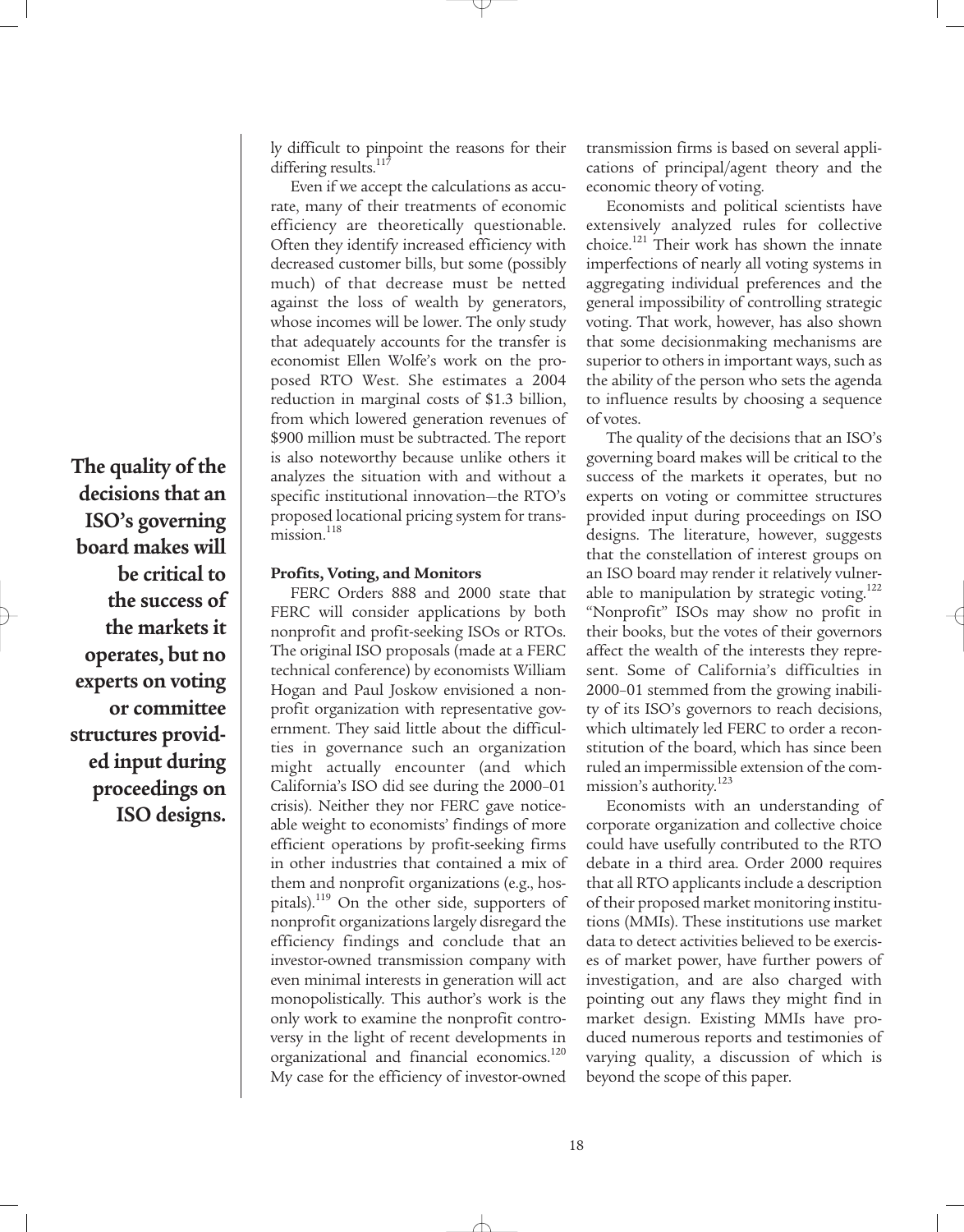MMIs are both political and economic institutions. They were not suggested by FERC or by consumer groups. Instead, they were originally proposed by the California utilities as amendments to their PX and ISO applications after FERC ruled them ineligible for market-based rates. In some cases MMIs are staffed by RTO employees and in others by appointed committees of external experts. Their functions are at least in part political.

Economists often disagree over whether certain behavior is anti-competitive, but all MMI reports on record have been unanimous. <sup>124</sup> California's MMIs reported some seller scheduling practices as anti-competitive attempts to raise price by submitting bids that did not reflect their true demands. They made no similar reports about attempts by utilities, however, to submit false schedules whose effect would be to lower prices.<sup>125</sup> In another vein, arbitrage between the dayahead and real-time markets known as virtual bidding (simultaneous buy and sell orders in the two markets) is a generally desirable and efficient practice. PJM's monitors were not under pressure from utilities to keep prices artificially low, and they encouraged virtual bidding. California's monitors were under such pressure, understood that virtual trading would interfere with attempts to manipulate prices downward, and made the practice illegal. Economists have yet to perform an impartial study of the costs and benefits of alternative methods of monitoring the competitive behavior of markets. Had they done so, market monitoring might be less politicized than it is today.

#### **Summary**

Economists have provided significant input on the details of RTO market design, and their contributions have undoubtedly improved market performance.<sup>126</sup> Whether by accident or intent, their contributions to the design of RTOs and their governance were minimal. Over the past 40 years there have been significant advances in the analysis of organizations, transaction costs, and collective choice that were directly applicable to the

design of ISOs and RTOs. That new learning has convinced much of the economics profession that the design of institutions is as important as the design of markets themselves, and that economics offers insights that could not have been obtained from any other discipline. It might have been quite useful at the outset for economists to simply remind FERC and others that rational persons in nonprofit organizations will seek to advantage themselves just as they would in for-profit ones. Instead, much of U.S. electricity is now governed by organizations for which there are no precedents in any industrial context as important as electricity. Where those organizations have been stressed, as in California, they have failed to produce coherent policy.

## **Conclusion**

The analysis of vertical integration became an integral part of economic theory only quite recently. As this happened, economists came to understand that vertical integration often had desirable effects on economic efficiency because it reduced the costs of coordinating economic activities relative to the alternatives of markets or contracts. Vertical integration became a common organizational form in electricity because of technological requirements that supply equal demand at all times everywhere on a network. In addition, the industry's specialized plants were less vulnerable to opportunistic conduct if they were owned by the same organization rather than under contract.

The old economic view saw vertical integration as a tool that a monopolist could use to extract profit from competitive activities. Modern theorists discredited that argument in unregulated situations, but it might still apply to regulated ones. In the 1970s and 1980s lawyers and economists created a literature that made the case for vertical deintegration of utilities by simply assuming that integration served no useful function. If true, the separation of generation from transmis**Much of U.S. electricity is now governed by organizations for which there are no precedents in any industrial context as important as electricity. Where those organizations have been stressed, as in California, they have failed to produce coherent policy.**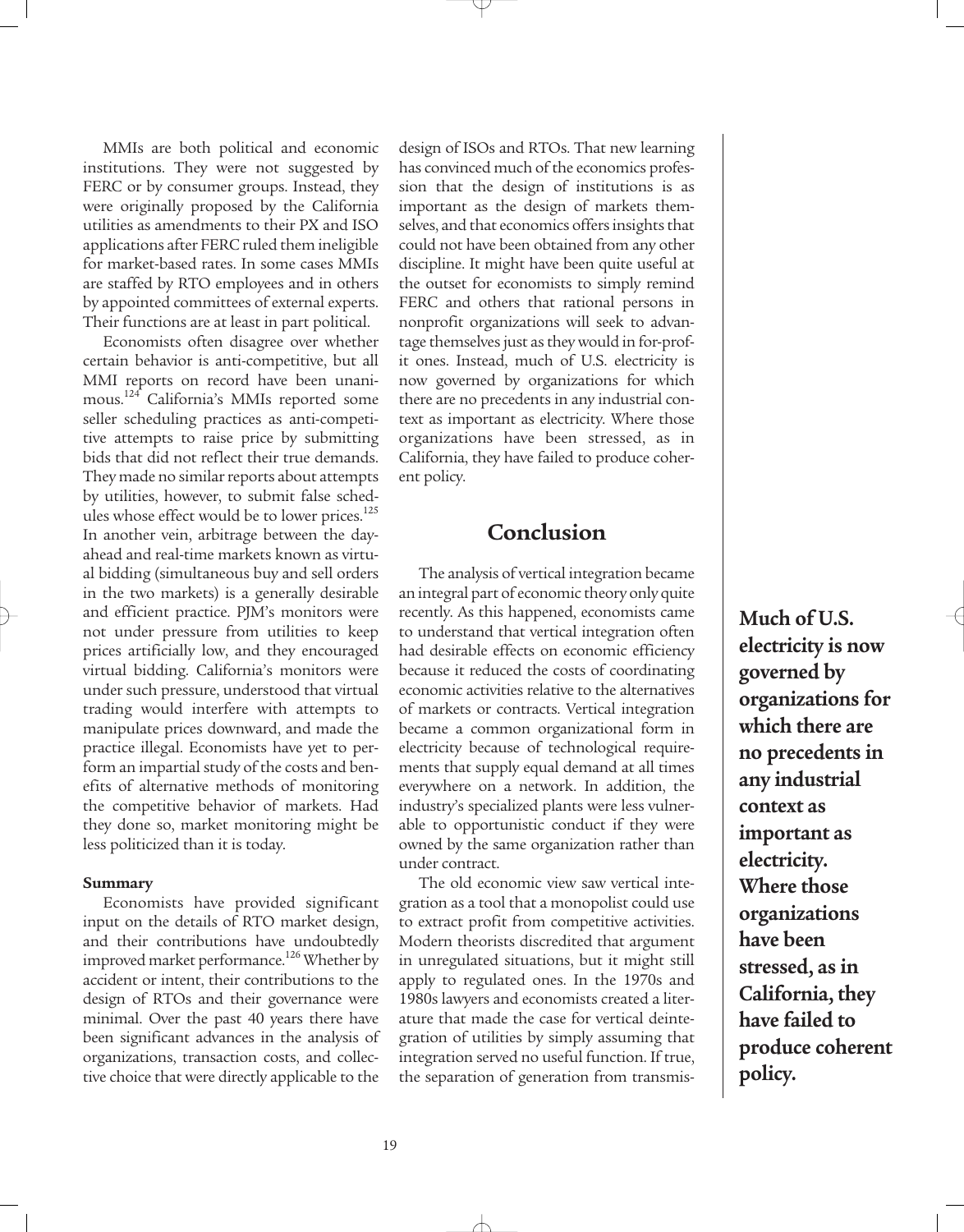**Politics saw to it that the most important thing for the market to decide would be off limits—what the market itself would actually look like.**

sion could bring the benefits of competition at no cost in efficiency. Econometric research proved that this was not so. Studies in the 1980s and 1990s almost invariably concluded that vertical integration produced efficiencies that would be lost in a breakup. These economies of integration applied to both the generation-transmission interface and to the ownership of generators and fuel supplies.

This scholarship was almost totally forgotten as California and other states began to restructure their power industries in the mid-1990s. A few economists argued that there were both costs and benefits to vertical integration and a rule of reason was needed. Many others simply chose to assert that integration was worse than useless. If not constrained, transmission monopolists integrated into power production could destroy the benefits of competitive generation. The ISO came into being as a midway point between full integration and full deintegration.

In California ISOs were supplemented by divestiture. Generators that would often set market prices at the PX and ISO were sold off without contracts that would have given the utilities security of supply and prices. Two years after California's markets began operation, the growing imbalance of supply and demand combined with a constellation of other forces to bring about a pricing crisis. In its aftermath, utilities and regulators are investigating the possibilities for reverticalizing utilities, possibly with a separation of core and noncore customers.

The ISO and RTO were envisioned as institutions that could operate and price regional power flows efficiently. They were also charged with administering markets for portions of that power. A series of questionable quantitative studies estimated that large benefits would be forthcoming, but the studies were calculations of optimum dispatch rather than projections of the behavior of markets. Numerous interested parties were concerned about discrimination by transmission owners, but the ISO concept was formulated without an adequate appreciation of

the economic incentives of the institution's managers and clients.

Some economic experts displayed the same naiveté as noneconomists in their expectation that nonprofit organizations would operate benignly and efficiently. There was never a real debate over whether RTOs should be for-profit or nonprofit, in large part because the nonprofit ISO was a politically expedient compromise rather than a thoughtfully planned institution. As economists would have predicted, ISOs governed by representatives of interest groups have at times had difficulty reaching coherent decisions and have instituted highly imperfect and politicized monitoring procedures.

If economists and others had better understood the significance of vertical integration in the industry, restructuring would have produced better policies and better institutions. Contracts and vertical integration are substitutes, but California left its utilities to divest their plants and rely on short-term markets without any hedging possibilities. Markets have virtues, but the question of whether or not to rely on them is really a question about the costs and benefits of vertical integration. Economists have a great deal of useful knowledge in this area, but they have played at best a peripheral role in the design of the institutions that will determine the industry's future.

Ultimately, the question of how best to organize the electricity industry is a question that should be answered through trial and error by market actors, rather than be decided by politics. Unfortunately, while longerterm power contract markets arose almost spontaneously during the 1970s and 1980s, short-term electricity markets that balance hourly supply and demand require some planning and design prior to the start of operations, which renders some governmental role unavoidable. Decades of scholarship on vertical integration were largely ignored in the restructuring and market design process, and both producers and consumers will pay for that neglect for some time to come. As states and regions reorganized their institu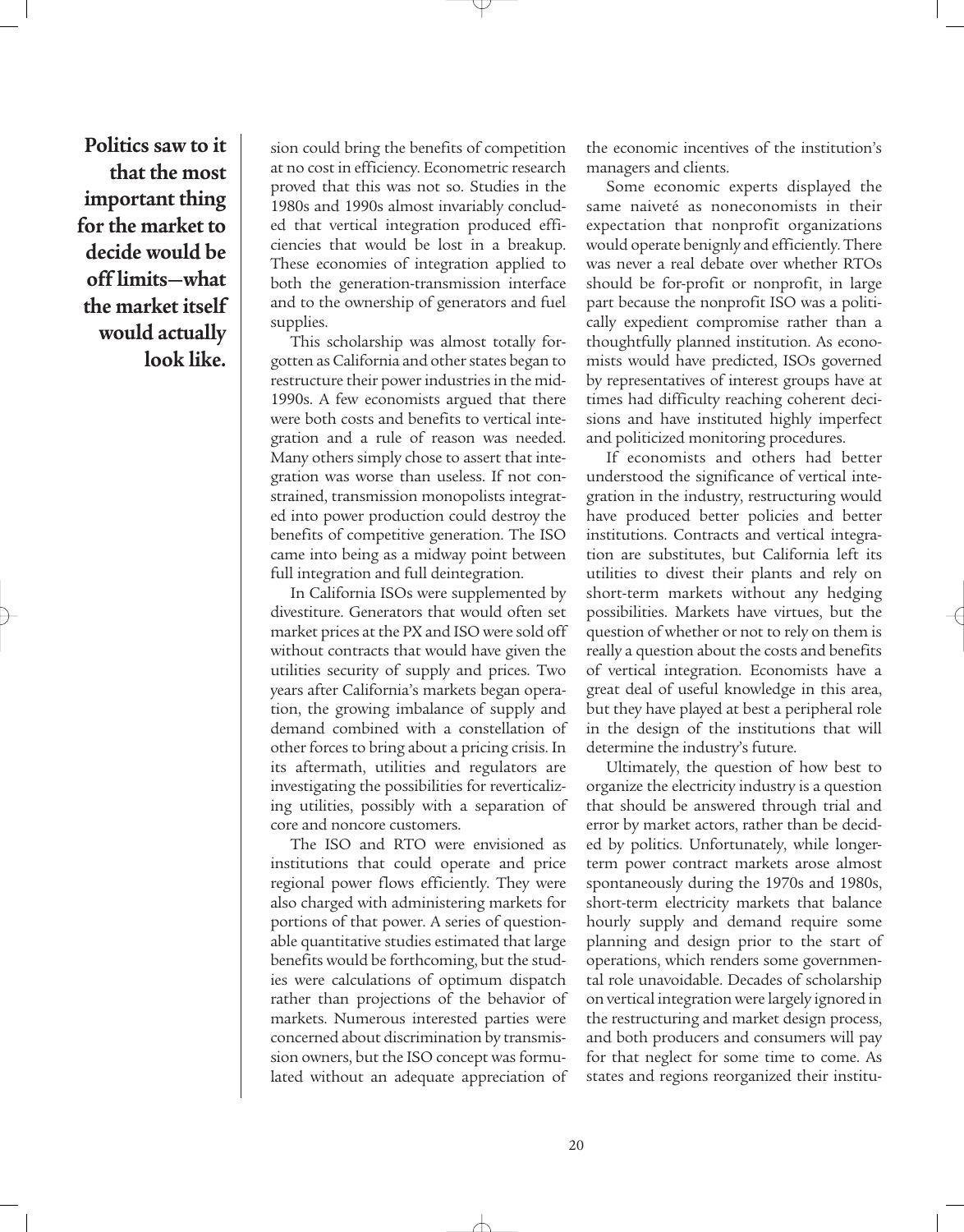tions, almost every interested party went on record as favoring one or another type of market, and regulators often heard that they should "let the market decide." But politics

saw to it that the most important thing for the market to decide would be off limits what the market itself would actually look like.

| Author<br>(date)                     | Sample and<br>Data Year                                                   | Method                                                                                                                                                                                                                                 | Findings                                                                                                                                                                                                                                                                                    | Comments                                                                                                                                                                                        |
|--------------------------------------|---------------------------------------------------------------------------|----------------------------------------------------------------------------------------------------------------------------------------------------------------------------------------------------------------------------------------|---------------------------------------------------------------------------------------------------------------------------------------------------------------------------------------------------------------------------------------------------------------------------------------------|-------------------------------------------------------------------------------------------------------------------------------------------------------------------------------------------------|
| Henderson<br>$(1985)^{127}$          | 160 U.S. utilities,<br>most vertically<br>integrated, 1970                | Marginal cost of steam, hydro, and<br>purchased power is used as energy<br>transfer price in estimate of trans-<br>log cost function that includes labor,<br>capital, and energy; tests coefficients<br>for separability               | Estimate of model that<br>excludes produced power<br>yields, downwardly biased<br>estimate of scale<br>economies; concludes<br>costs are not separable<br>due to vertical economies                                                                                                         | Only addresses effect<br>of generation costs on<br>transmission/<br>distribution<br>and not reverse                                                                                             |
| Roberts<br>$(1986)^{128}$            | 65 U.S. electric-<br>only utilities, no<br>holding company<br>units, 1978 | Estimates translog cost function for<br>distribution to examine effects of<br>territory size and density, tests for<br>separability of distribution from<br>generation and transmission                                                | Coefficient restrictions implied<br>by separability of distribution<br>and generation/transmission<br>costs are rejected (author<br>notes this in passing since<br>study was intended to esti-<br>mate effects of service area<br>density)                                                  | Article primarily about<br>effects of territorial size<br>and customer density<br>on distribution cost;<br>does not contain infor-<br>mation for numerical<br>estimate of integration<br>effect |
| Eftekhari<br>$(1989)^{129}$          | $61$ U.S. non-<br>nuclear utilities,<br>1986                              | Estimates multioutput translog cost<br>function with labor, capital, fuel<br>inputs                                                                                                                                                    | Finds very few economies of<br>scale but substantial<br>diseconomies of joint pro-<br>duction; concludes that<br>smaller, vertically deintegrated<br>utilities would be more efficient                                                                                                      | Variables said to measure<br>output include number<br>of ultimate customers,<br>fraction of generated<br>power they buy, and<br>statistically unreliable<br>measure of interchange              |
| Kaserman &<br>Mayo<br>$(1991)^{130}$ | 74 U.S. electric-<br>only utilities,<br>vertically<br>integrated, 1981    | Estimates quadratic multiproduct cost<br>function that allows tests of<br>economies of scope between<br>generation and transmission/<br>distribution                                                                                   | Finds 12 % cost savings from<br>vertical integration for average-<br>sized utilities; extremely small<br>utilities are the only ones not to<br>benefit from it.                                                                                                                             | Estimates of scope<br>economies require use<br>of a sample containing<br>distribution-only<br>utilities                                                                                         |
| Gilsdorf<br>$(1995)^{131}$           | 72 U.S. vertically<br>integrated utilities,<br>1985                       | Estimates translog cost function for<br>generation and transmission/<br>distribution [combined], with fuel,<br>capital, and labor costs, also customer<br>density, capacity utilization, and percent<br>of sales to ultimate customers | Performs Evans-Heckman<br>subadditivity test for those<br>utilities whose location on<br>estimated function has normal<br>economic properties [20 were<br>excluded]; fails to reject null<br>hypothesis of additivity for any<br>utilities; also finds stage-specific<br>economies of scale | Author notes that failure<br>to pass subadditivity test<br>need not support a<br>divestiture policy, since<br>there may be economies<br>of scope between stages<br>without subadditivity        |

## **Appendix: Summary of Vertical Integration Studies**

 $\neq$ 

*Continued on next page*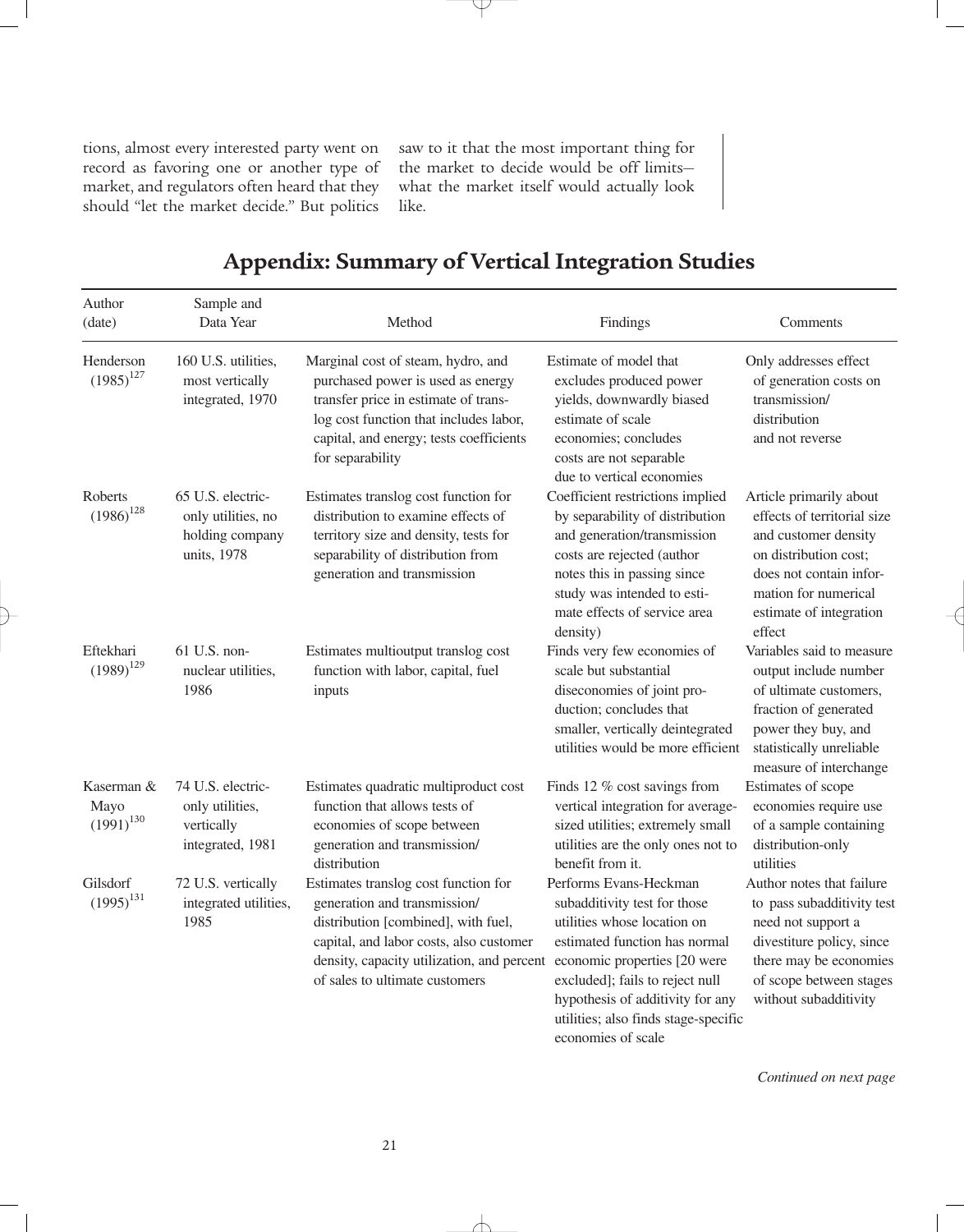# **Summary of Vertical Integration Studies (***Continued***)**

Y.

| Author<br>(date)                       | Sample and<br>Data Year                                                             | Method                                                                                                                                                                                                                                                           | Findings                                                                                                                                                                                                                                       | Comments                                                                                                                                                                                                                           |
|----------------------------------------|-------------------------------------------------------------------------------------|------------------------------------------------------------------------------------------------------------------------------------------------------------------------------------------------------------------------------------------------------------------|------------------------------------------------------------------------------------------------------------------------------------------------------------------------------------------------------------------------------------------------|------------------------------------------------------------------------------------------------------------------------------------------------------------------------------------------------------------------------------------|
| Lee $(1995)^{132}$                     | 70 U.S. "electric<br>utility firms,"<br>1990                                        | Estimates translog production functions<br>for generation, transmission,<br>distribution; also estimates final output<br>as function of all variables                                                                                                            | Tests for complete separability of Also estimates efficiency<br>generation, transmission, and<br>distribution, and for separability<br>of generation and distribution<br>alone; all null hypotheses of no<br>separability rejected             | losses from various<br>forms of deintegration<br>between 4.1 and 18.6<br>percent                                                                                                                                                   |
| Hayashi<br>et al.<br>$(1997)^{133}$    | 50 U.S. electric<br>utilities, annual<br>data 1983-1987                             | Estimates translog cost functions for<br>generation and transmission/<br>distribution, and for total                                                                                                                                                             | Rejects null hypothesis of cost<br>separability; also finds that both<br>large and small firms operate in<br>range of scale economies in<br>generation                                                                                         | Estimates economies of<br>vertical integration for<br>firms ranging from 9.2<br>percent to 24.2 percent                                                                                                                            |
| Thompson<br>$(1997)^{134}$             | 83-85 U.S. "all<br>major investor-<br>owned utilities"<br>1977, 1982, 1987,<br>1992 | Estimates translog cost function with<br>input prices and number of<br>customers, territory size, and sales<br>at different voltages                                                                                                                             | Rejects separability of either<br>distribution or power supply<br>from remaining utility services<br>over entire time period                                                                                                                   | Finds that in later years<br>the difference between<br>unrestricted and restrict-<br>ed estimates is smaller<br>but remains significant                                                                                            |
| Goto &<br>Nemoto<br>$(1999)^{135}$     | 9 Japanese vertically<br>integrated electric<br>utilities, annual<br>data 1980-1997 | Estimates shadow cost and input<br>demands from Symmetric Generalized<br>McFadden (SGM) function, inputs<br>include purchased power; tests for<br>effect of generation capital on trans-<br>mission/distribution costs and esti-<br>mates allocative distortions | Finds that generation enters<br>transmission/distribution cost<br>function positively in<br>unintegrated case; concludes<br>that unintegrated costs are<br>higher because of overinvest-<br>ment in generation relative to<br>integrated firms | Method also allows<br>estimation of allocative<br>distortions in input mix;<br>finds that average per-<br>centage that costs could<br>be reduced over sample<br>period ranges from<br>0.13 % to 2.97 % for<br>individual utilities |
| Kwoka<br>${\left( 2002\right) }^{136}$ | 147 U.S. corporate<br>utilities, some<br>unintegrated, 1989                         | Estimates quadratic cost function in<br>generation and distribution to test<br>for economies of scope                                                                                                                                                            | Negative interaction term<br>between generation and<br>distribution cost is evidence<br>of complementarity; comparison<br>with standalone costs indicates<br>that only very small utilities<br>show diseconomies of vertical<br>integration    | Concludes that most<br>utilities have chosen to<br>operate where they can<br>best realize these<br>economies, with<br>generation close to but<br>less than distribution<br>output                                                  |
| Nemoto<br>& Goto<br>$(2004)^{137}$     | 9 vertically<br>integrated Japanese<br>utilities, annual data<br>1980-1999          | Estimates SGM for variable and fixed<br>costs on assumption that capital is<br>incompletely adjusted to optimum                                                                                                                                                  | Compares variable costs for<br>integrated and standalone pro-<br>duction of stages; finds average<br>economies of integration over<br>period for individual companies<br>range from 4.5 % to 13.9 %                                            | Authors note questions<br>about their additive<br>allocation of capital<br>between stages, state<br>need to verify that<br>observed cost structures<br>are sufficient for natural<br>monopoly                                      |

 $\rightarrow$ 

 $\overline{\phantom{a}}$ 

 $\overline{\mathcal{A}}$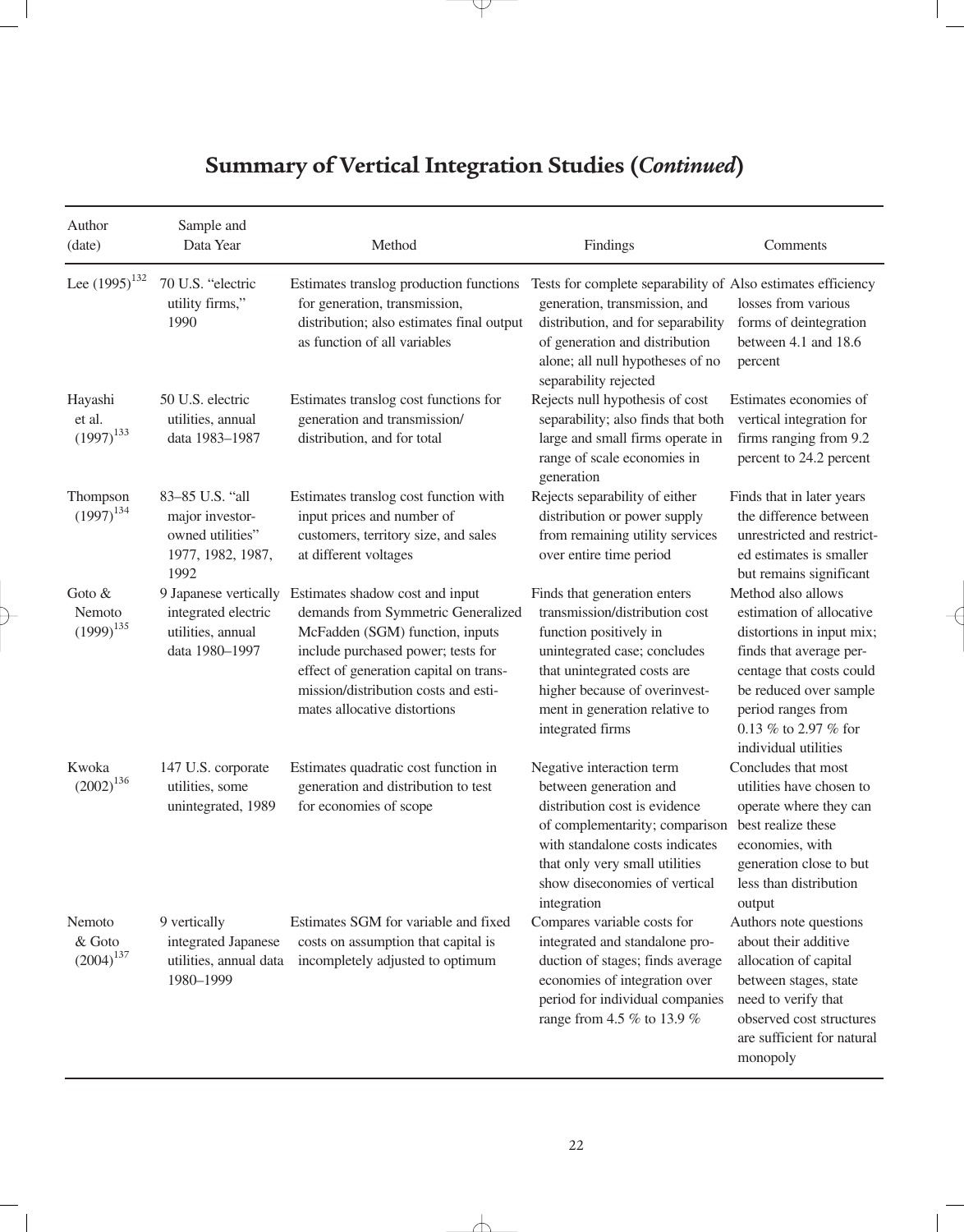### **Notes**

1. The traditional topics of efficient input choice, profitable output choice, and optimal competitive strategy are now subsumed in a more general theory of economic organizations. A contemporary textbook that follows this approach is James A. Brickley, Clifford Smith Jr., and Jerold Zimmerman, *Managerial Economics and Organizational Architecture*, 3d ed. (New York: McGraw-Hill Irwin, 2002).

2. Demand is managed centrally and automatically by relays that cut off (black out) customers in defined geographic areas when imbalances between supply and demand occur that cannot be remedied from backup generation.

3. See, e.g., Leonard W. Weiss, "Antitrust in the Electric Power Industry," in *Promoting Competition in Regulated Markets*, ed. Almarin Phillips (Washington: Brookings Institution, 1975), pp. 138–73.

4. Regarding other nations, deintegration is sometimes posited as an explanation for the fall in power costs after the formation of the United Kingdom's markets; see, for instance, Roger Sant and Roger Naill, "Let's Make Electricity Generation More Competitive," *Electricity Journal* 7 (October 1994): 49–72. Shortly after the UK market was organized, real fuel prices decreased by 20 percent (coal) and 45 percent (gas) while labor productivity doubled. Increases in productivity are more likely a consequence of privatization than of deintegration. David Newbery, "Privatisation and Liberalisation of Network Utilities, *European Economic Review* 41 (1997): 374.

5. RTOs have superseded ISOs in FERC's terminology. Although their legal definitions differ, the text uses them interchangeably.

6. Oliver Williamson, "The Vertical Integration of Production: Market Failure Considerations," *American Economic Review* 61 (May 1971): 112–23; and Brickley, Smith, and Zimmerman, p. 531.

7. Small on-site "distributed generation," however, can be scheduled by its users under certain conditions.

8. John Landon, "Theories of Vertical Integration and Their Application to the Electric Utility Industry," *Antitrust Bulletin* 28 (Spring 1983): 101–30. For application of transaction-cost economics to the restructuring of other energy industries (and also electricity), see Samuel Van Vactor, *Flipping the Switch: The Transformation of Energy Markets* (Ph.D. Dissertation, University of Cambridge, 2004).

9. Oliver E. Williamson, "Franchise Bidding for

Natural Monopolies—In General and with Respect to CATV," *Bell Journal of Economics and Management Science* 7, no. 1 (1976): 73–104.

10. In the United States, the lines on the two sides of the interface between a large transmissionowning utility and a small municipal distribution utility are separately owned. Power deliveries are usually under an all-requirements contract. If the municipal system owns generation elsewhere, the transmission operator integrates its output into the regional system and accounts for it in the price of deliveries to the city. The contracts governing this relationship limit the options of both parties with effects similar to those of vertical integration.

11. U.S. Federal Energy Regulatory Commission (FERC), "Minutes of Technical Conference on Public Utilities' Acquisition and Disposition of Merchant Generating Assets," Docket No. PL04- 9-000, June 10, 2004, p. 5, available in eLibrary at www.ferc.gov.

12. LMP is a computer algorithm that assigns prices to locations on the grid that correspond to differences in the marginal cost of producing power at those locations. If at point A the cost is 5 cents per kilowatt-hour and at B it is 11 cents, then the implied value of additional transmission capacity between them is 6 cents. If production capacity were available and transmission were unconstrained, then B would get all of its power from the cheaper plant at A and save 6 cents on every kWh delivered. The 6-cent difference in their LMPs is the value per kWh of increasing the capacity of that link. There are financial instruments known as firm transmission rights (FTR) or congestion revenue rights (CRR) that allow their holders to hedge against unpredictable changes in LMP as system conditions change.

13. The key case is *Brown Shoe Co. v. U.S.*, 310 U.S. 294 (1962). There the Supreme Court held that a shoe manufacturer's attempt to purchase a chain of retail stores was an attempt to use its market power in manufacturing to monopolize retailing.

14. Richard Posner, *Antitrust Law: An Economic Perspective* (Chicago: University of Chicago Press, 1976), pp. 147–211.

15. 410 U.S. 366. It appears that the Court disregarded numerous facts that might have led it to a different decision. See Andrew Kleit and Robert Michaels, "Antitrust, Regulation, and Rent-Seeking: The Past and Future of *Otter Tail*," *Antitrust Bulletin* 39 (Fall 1994): 689–725.

16. Edward Berlin, Charles Cicchetti, and William Gillen, "Restructuring the Electric Power Industry,"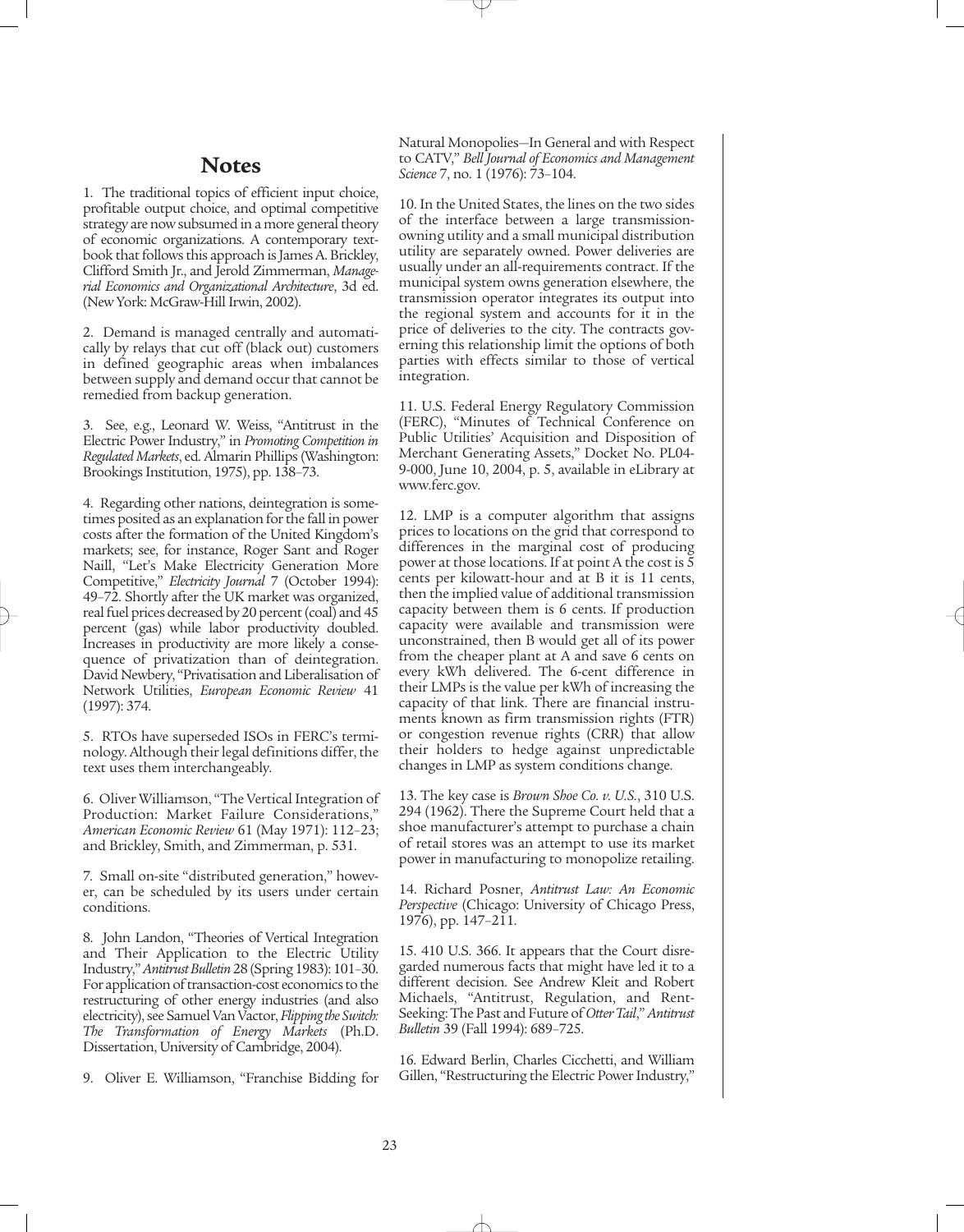in *Electric Power Reform: The Alternatives for Michigan*, ed. William H. Shaker and Wilbert Steffy (Ann Arbor: University of Michigan, Institute of Science and Technology, 1976), pp. 231–35; Matthew Cohen, "Efficiency and Competition in the Electric-Power Industry," *Yale Law Journal* 88 (1979): 1511–49; Philip Fanara Jr., James Suelflow, and Roman Draba, "Energy and Competition: The Saga of Electric Power," *Antitrust Bulletin* 25 (Spring 1980): 125–42; John Landon and David Huettner, "Restructuring the Electric Utility Industry: A Modest Proposal," in *Electric Power Reform: the Alternatives for Michigan*, pp. 217–30; James Meeks, "Concentration in the Electric Power Industry: The Impact of Antitrust Policy," *Columbia Law Review* 72, no. 1 (1972): 64–130; Richard Pierce, "A Proposal to Deregulate the Market for Bulk Power," *Virginia Law Review* 72 (October 1986): 1183–1235; and Weiss.

17. There are, however, opportunities for cities to take advantage of certain legal provisions. Municipal debt in the United States is largely taxexempt, and municipal utilities have priority over corporate utilities in the allocation of inexpensive power from federal dams. The latter fact motivated the requests for transmission service from Otter Tail. Municipal utilities do not pay taxes, but most of them contribute fractions of their gross revenue (usually 10 percent or less) to city budgets and provide local government with free power. Partisans and opponents of public power differ over whether these contributions are larger or smaller than the taxes that a corporate utility would pay.

18. Economies of scale in coal-fired plants were near their highest point, nuclear facilities were still feasible, hydroelectric sites were becoming scarce, and natural gas was in shortage because of price controls. The technologies and laws that allowed independent power production to thrive were not operative at the time of most of these writings.

19. Cohen, p. 1524. His footnoted references are to Meeks, who also provided no useful sources; Weiss, who acknowledged that studies were needed; and prepared testimony by an economist, who still testifies today on behalf of municipal utilities at FERC.

20. Meeks, p. 82. His evidence was to note the existence of power contracts between utilities and between utilities and the federal government.

21. In the United States, a utility's vertical integration can be quantified as its degree of self-sufficiency in generation. Some companies own generation in excess of their own loads, others are purchasing some power at all times, and still oth-

ers are the operating units of holding companies that control several utilities. There are a few unintegrated utilities that generate only for wholesale sales or distribute only purchased power. Several of the researchers exclude the unintegrated systems from their data sets. Some of the samples treat a holding company as a single observation, while others include each of their operating companies. This paper does not discuss some other forms of integration examined by economists. They include cost comparisons between utilities that sell only electricity and those that sell electricity and gas. See John Mayo, "Multiproduct Monopoly, Regulation and Firm Costs," *Southern Economic Journal* 51 (July 1984): 208–18; and Raymond Hartman, "The Efficiency Effects of Electric Utility Mergers: Lessons from Statistical Cost Analysis," *Energy Law Journal* 17, no. 2  $(1996): 425-57$ . This paper also does not discuss estimates of economies of scope due to serving several types of customer. See Douglas Gegax and Kenneth Nowotny, "Competition and the Electric Utility Industry: An Evaluation," *Yale Journal on Regulation* 10 (Winter 1993): 63–87.

22. This is the case in the United States. The authors of the Japanese studies do not comment on the consistency or accuracy of their data, which may mean that they, too, have few such problems.

23. One remaining study is not directly comparable to those on the Appendix. Economist Faye Steiner uses 1986–96 annual data from 19 OECD countries to examine the effects of restructurings. She attempts to explain variation in capacity utilization, deviations of actual from optimal (assumed 15 percent) reserve margins, prices to industrial users, and the ratio of industrial to residential prices, using random effects regressions that include measures of restructuring and privatization. Vertical deintegration is associated with significantly higher rates of generator capacity utilization and smaller deviations of actual from ideal reserves, as is her measure of privatization. She finds that prices to industrial users are not significantly associated with vertical deintegration, but the ratio of industrial to residential price is significantly lower in nations that have unbundled generation and transmission or that have a power pool. Results like these are almost surely sensitive to regression specification, particularly with international data. Her only published results, however, are summaries of single regressions for each of the four performance measures. Faye Steiner, "Regulation, Industry Structure and Performance in the Electricity Supply Industry," OECD Economics Department Working Papers no. 238, April 2000.

24. That study, by economist Hossein Eftekhari,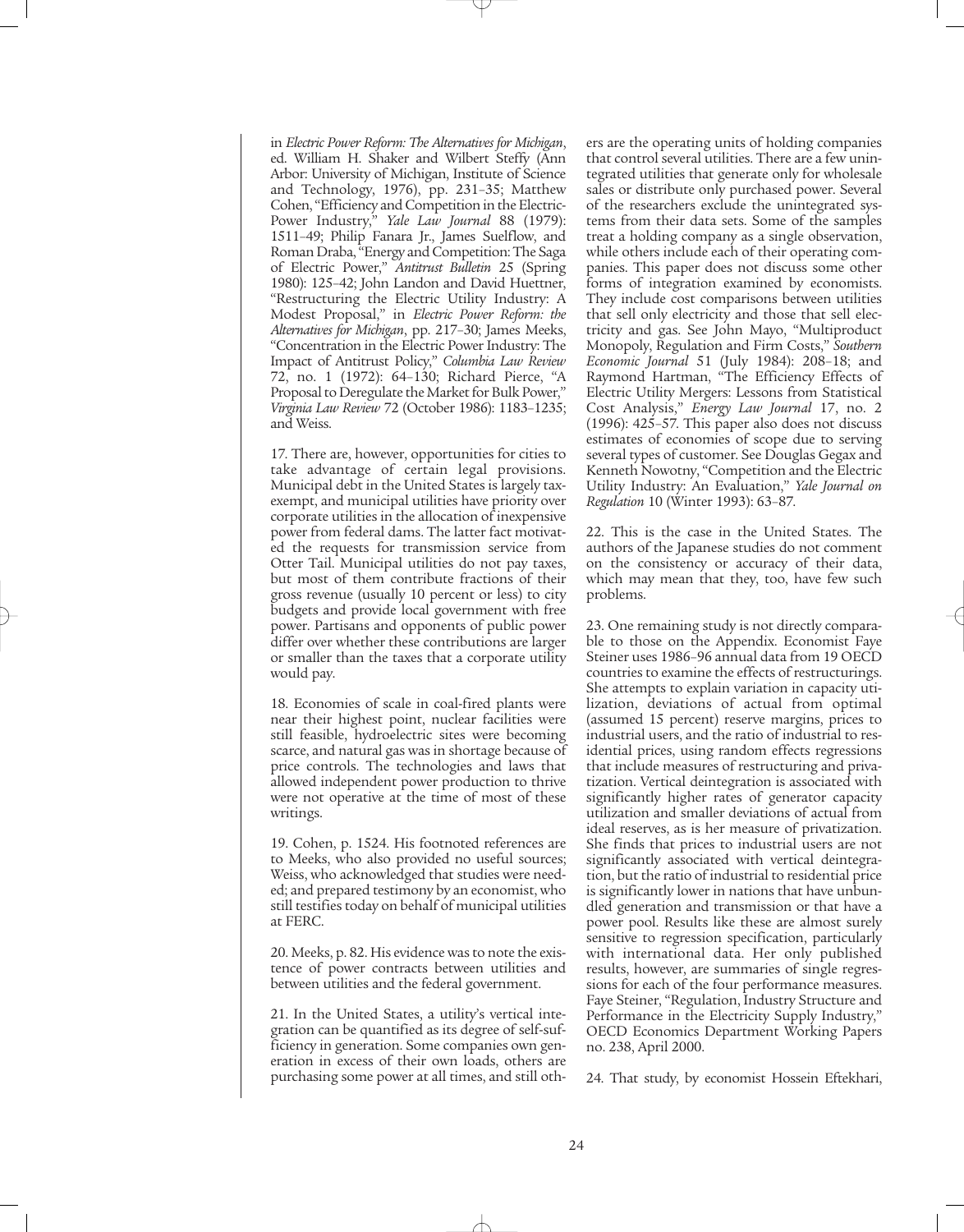defines some variables in unorthodox ways. His measure of interconnection activities includes the algebraic sum of interchanges into and out of a utility's territory, which could be zero for a large trader. One of his output variables is sales to ultimate customers as a fraction of total sales, rather than an amount. In any case, his estimated cost function carries the implication that utilities should always either specialize completely in retail sales or in sales of power to other systems, rather than any mix of the two. Hossein Eftekhari, "Vertical Integration and Power Generation in the United States," *Journal of Economics* 15, no. 1 (1989): 25–31.

25. The author found that there was no cost complementarity to be found in vertical integration. "Cost complementarity" means that the marginal cost of producing one good decreases when output of the other is increased. Keith Gilsdorf's findings of no cost complementarity are still potentially consistent with economies of scope and economies of vertical integration, and his estimates show unexploited returns to scale in generation, transmission, and distribution. Keith Gilsdorf, "Vertical Integration Efficiencies and Electric Utilities: A Cost Complementarity Perspective," *Quarterly Review of Economics and Finance* 34 (Fall 1994): 261–82; and Keith Gilsdorf, "Testing for Subadditivity of Vertically Integrated Electric Utilities," *Southern Economic Journal* 62 (July 1995): 126–39.

26. All of the studies use variants of two basic strategies to estimate vertical economies. The first is to estimate a cost function (usually translog, otherwise quadratic) on the assumption that the output of each stage (generation, transmission, and distribution) is from a multiproduct firm. The sizes and signs of the coefficients of their interaction terms then provide evidence on economies of vertical integration. Some formulations allow tests for economies of scope (i.e., whether the sum of costs of standalone firms producing each of the stages exceeds the cost of final output in an integrated firm) and invariably find them. The second strategy estimates cost or production functions for each stage and then tests for vertical separability by examining whether output of an earlier stage significantly lowers the costs of a later one. If it does, vertical effects are present and the production process is not separable. It is possible but not likely that these results are tainted by selectivity bias. Perhaps integrated utilities have been formed by merger or are tolerated by regulators because of higher efficiency, as suggested in Michael Pollitt, *Ownership and Performance in Electric Utilities* (Oxford: Oxford University Press, 1995), p. 33. The implication is that these estimates should include unobserved characteristics of individual firms that lead some of them to vertically integrate and others not to. Most if not all U.S. utilities have been vertically

integrated since their formation, instead of being created by mergers of generation and distribution operators.

27. In addition to the works discussed below, one study details the range of data on utility operations required to optimize and evaluate a demand-management program and makes clear that a vertically integrated utility minimizes difficulties in obtaining and analyzing those data. See Ren Orans, Chi-Keung Woo, and Brian Horii, "Case Study: Targeting Demand-Side Management for Electricity Transmission and Distribution Benefits," *Managerial and Decision Economics* 15 (1994): 169–75.

28. Paul Joskow, "Vertical Integration and Long-Term Contracts: The Case of Coal-Burning Electric Generating Plants," *Journal of Law, Economics, and Organization* 1 (Spring 1985): 33–80.

29. Ibid., p. 51; and Paul Joskow, "Contract Duration and Relationship-Specific Investments: Evidence from Coal Markets," *American Economic Review* 77 (March 1987): 172. Most generators in the eastern United States operate with pollution control technologies that allow them to burn coal with a range of sulfur content. Those in the West are more often engineered to use low-sulfur coal from a particular mine.

30. Joskow "Vertical Integration and Long-Term Contracts," p. 65.

31. Ibid., p. 54.

32. Keith Crocker and Scott Masten, "Regulation and Administered Contracts Revisited: Lessons of Transaction-Cost Economics for Public Utility Regulation," *Journal of Regulatory Economics*, January 1996, pp. 5–39, citing Joskow, "Contract Duration and Relationship-Specific Investments."

33. John Filer, "Impact of Regulation on Vertical Integration in the Electric Industry," *Review of Industrial Organization* 1 (Fall 1984): 219.

34. John Gonzales, "Efficiency Aspects of Electric Utility Coal Operations," *Energy Economics* 4 (April 1982): 131. He also finds that productivity is lower when a regulated mine operates under a cost-plus contract with the buyer. He cautions readers that his findings do not by themselves make a case for deintegration, since he has not studied the possible benefits of integrated mines.

35. Joe Kerkvliet, "Efficiency and Vertical Integration: The Case of Mine-Mouth Electric Generating Plants," *Journal of Industrial Economics* 39 (September 1991): 467–82.

36. Paul Joskow and Richard Schmalensee, "The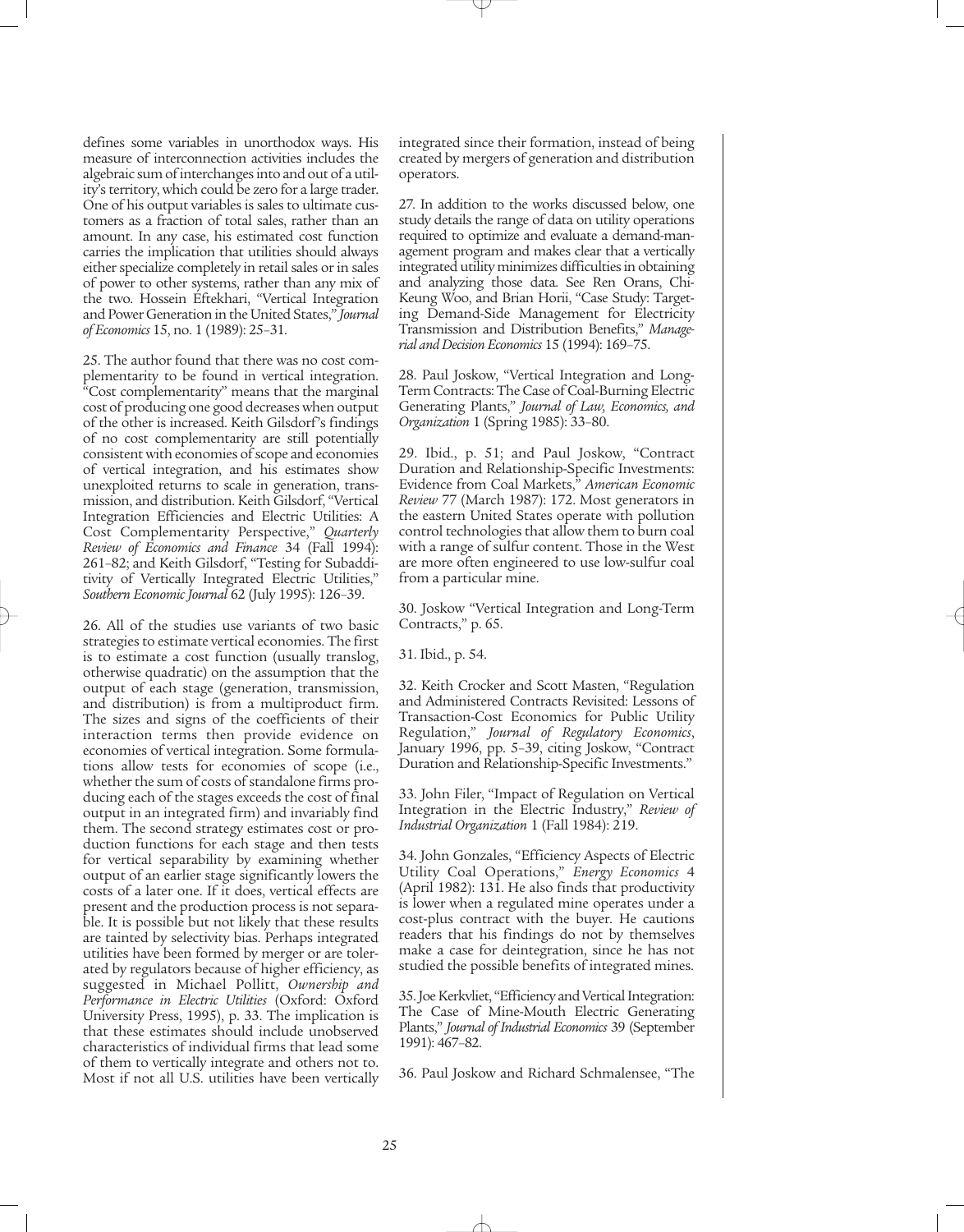Performance of Coal-Burning Electric Generating Units in the United States: 1960–1980," *Journal of Applied Econometrics* 2 (April 1987): 85–109.

37. Eric Hirst, *U.S. Transmission Capacity: Present Status and Future Prospects*, Report prepared for Edison Electric Institute, Washington, 2004, http://www.ehirst.com/PDF/TransmissionCapacit yFinal.pdf; and North American Electric Reliability Council (NERC), *Reliability Assessment*, 1998, p. 7, http://www.nerc.com/~filez/rasreports.html. By most measures, a construction boom in the 1960s and 1970s allowed the industry to enter the 1980s with significant unused transmission capacity. By the early 1990s most of that capacity was in use, thanks to the growth in industry size and the growth of wholesale markets that began in the 1980s. There was, however, no increase in new investments during the 1990s. Since 2003 transmission investment has increased in most parts of the country.

38. NERC is the coordinating agency for 10 regional electric reliability councils that cover most of the continent. Members of those councils include corporate utilities, independent power producers, governmental utilities, and cooperatives. NERC, *Reliability Assessment*, 1997, p. 3, http: //www.nerc.com/~filez/rasreports.html.

39. NERC, *Reliability Assessment*, 1998, p. 38.

40. Ibid., p. 7.

41. The current TLR procedures have been in place since 1997. There are five different levels of emergency. The figures in the text refer to the three most serious ones, whose growth rates have all been high. A graph and source data are available at ftp://www.nerc.com/pub/sys/all\_updl/oc/scs/logs /trends.htm.

42. NERC, *Reliability Assessment*, 2001, p. 25, http://www.nerc.com/~filez/rasreports.html.

43. Diana Moss, "Competition or Reliability in Electricity? What the Coming Policy Shift Means for Restructuring," *Electricity Journal* 17 (March 2004): 25. A small number of transmission-owning utilities have been responsible for a large percentage of TLR incidents. This, however, can reflect either the weakness of their grids or their abundant opportunities to exercise market power.

44. Ibid., p. 17.

45. NERC, *Reliability Assessment*, 2001, p. 25.

46. Participant funding is also embodied in recently issued rules for generator interconnections. See Standardization of Generator Interconnection Procedures and Agreements, 106 FERC & 61,220, 2004.

47. Cleco Power LLC et al., Order Granting Petition for Declaratory Order, Docket No. EL02- 101-000, October 10, 2002. SEtrans withdrew its application in 2003 because of conflicting demands of state regulators and FERC.

48. Bruce Edelston, director of policy and planning, Southern Company, quoted in Bruce Radford, "The Laws of Physics," *Public Utilities Fortnightly*, April 4, 2003, pp. 22–23.

49. William Hogan, "Transmission Market Design," Presentation graphics, April 4, 2003, http://ksg home.harvard.edu/~whogan/trans\_mkt\_design\_0 40403.pdf.

50. A recent unpublished paper proposes use of a demand-revealing mechanism to circumvent freerider problems. Robert Michaels, "The Economics of Participant-Funded Electrical Transmission," Paper presented at Rutgers University 14th Annual Advanced Workshop on Regulation, San Diego, June 2004, http://www.business.fullerton.edu/econom ics/rmichaels/workingPapers/040920%20pf.pdf.

51. California Public Utilities Commission (CPUC), "Order Instituting Rulemaking on the Commission's Proposed Policies Governing Restructuring California's Electric Services Industry and Reforming Regulation," R.94-04-031, April 20, 1994 (unavailable on Internet). This document came to be known as the "Blue Book," from the color of its cover.

52. In 2002 the CPUC decided to remove all of these testimonies and the Blue Book itself from its website for reasons that it has not made public. They are still accessible, however, at the commission's offices.

53. FERC ratified the California experiment by approving market-based rates in California through 1997 and beyond. FERC had to act to enable the California experiment to go forward because the agency has the statutory obligation to regulate "just and reasonable" rates in wholesale transactions. Prior to the coming of markets, this required comparisons of proposed prices and production costs. In the 1980s FERC began allowing rates to be set by market prices in areas where suppliers were unconcentrated enough (according to criteria set by the commission) that competitive conditions would neutralize any market power one of them might try to exert. In the months after the California filings, FERC began to process applications to form exchanges in other parts of the country, particularly the Northeast.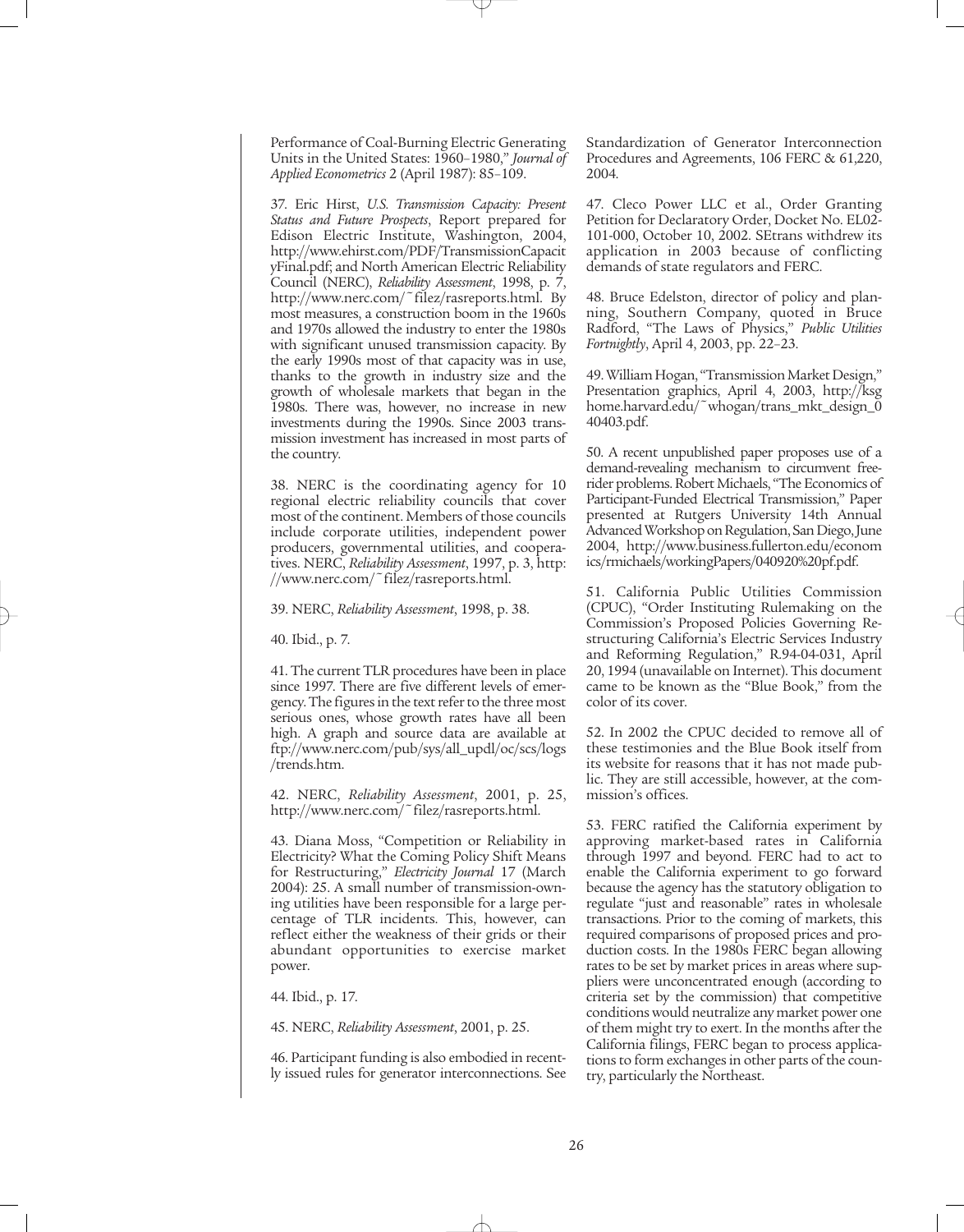54. William Shepherd, "Reviving Regulation and Antitrust," *Electricity Journal* 7 (June 1994): 23. He did not cite any of the research discussed above but warned that existing utilities would claim that vertical separation "will cause large inefficiencies, even when those claims are false."

55. Richard Pierce, "The Advantages of De-integrating the Electricity Industry," *Electricity Journal* 7 (November 1994): 16–21. His earlier writings (Pierce, "A Proposal to Deregulate") did describe the possible benefits of vertical integration but asserted without evidence that deintegration would be worth this cost.

56. For instance, environmental economists David Moskovitz and Douglas Foy proposed to solve the stranded cost problem with a deintegration that included a sale of transmission at premium prices to pay off the stranded costs. David Moskovitz and Douglas Foy, "Looking for Peace in the Middle of a Nervous Breakdown," *Electricity Journal* 7 (November 1994): 22–33. Blank, Gilliam, and Wellinghoff likewise suggested vertical deintegration of corporate utilities and the founding of a nonprofit transmission company in order to pay the utilities' stranded costs and obtain tax advantages. Eric Blank, Rick Gilliam, and John Wellinghoff, "Breaking Up Is Not So Hard to Do: A Disaggregation Proposal," *Electricity Journal* 9 (May 1996): 46–55.

57. See Weiss.

58. Sant and Naill, p. 51. The probable source of the 15 percent figure is Naill and Dudley, whose itemization of savings yields a range of estimates between 5 and 15 percent. Roger Naill and William Dudley, "IPP Leveraged Financing: Unfair Advantage," *Public Utilities Fortnightly*, January 15, 1992, pp. 15–20.

59. Irwin Stelzer, "Vertically Integrated Utilities: The Regulators' Poisoned Chalice," *Electricity Journal* 10 (April 1997): 20–29.

60. Carl Blumstein and James Bushnell, "A Guide to the Blue Book: Issues in California's Electric Industry Restructuring and Reform," *Electricity Journal* 7 (September 1994): 19. At the time of their writing, the concept of an ISO had not yet been developed.

61. Marja Ilic et al., "A Framework for Operations in the Competitive Open Access Environment," *Electricity Journal* 9 (April 1996): 61–69. Problems like those she describes complicated operations in the early years of the ISO and PX.

62. Gegax and Nowotny; and Lawrence Hill, "Is Policy Leading Analysis in Electricity Restructuring?" *Electricity Journal* 10 (July 1997): 50–61. The integration studies are also mentioned in a report by the Consumer Federation of America, a political advocacy group usually sympathetic to regulation. Consumer Federation of America, *All Pain, No Gain: Restructuring and Deregulation in the Interstate Electricity Market*, 2002, http://www.consumerfed.org/allpain. pdf.

63. Hill, p. 53. I have encountered no subsequent citations to this article.

64. CPUC, Decision D.95-12-063, December 20, 1995, p. 98, http://www.cpuc.ca.gov/static/indus try/electric/electric+markets/historical+informa tion. The units in question were gas-fired generators and under normal conditions would set price in the new markets. Ultimately these two utilities chose to sell all of their in-state gas-fired capacity to independent power producers.

65. CPUC, Decision D.95-12-063, pp. 10, 90.

66. One economist from a utility, however, commented, "The record in the CPUC case provided no evidence of a market power problem that needs to be resolved through divestiture." "CPUC Power Exchange Tops List of Latest State Restructuring Plans," *Inside FERC*, December 25, 1995, p. 1. A Southern California Edison vice-president wrote that requiring the divestiture of generation "reduces competition" because it removes a competitor from the market. (It also adds new competitors who buy the units.) Vikram Budhraja, "Policy Choices on the Road to a Competitive Electricity Market," *Electricity Journal* 9 (May 1996): 60.

67. Currently in California Public Utilities Code. The law is still commonly known as Assembly Bill (AB) 1890.

68. FERC, Order Conditionally Authorizing Limited Operation of an Independent System Operator and Power Exchange, Docket Nos. EC96- 19-001 (Oct. 30, 1997); and "California's Three Major IOUs Submit Market Power Mitigation Strategies," *Foster Electric Report*, April 16, 1997, p. 8

69. The law allowed utilities to recover their stranded costs in the difference between frozen retail rates and market-determined wholesale energy costs prior to 2002. Most market power studies submitted to FERC were concerned with monopolistically high prices, but the law's provisions made utilities more interested in low market prices. Some intervenors did express concerns about monopsony (market power of a buyer) and predatory pricing. The law also required utilities to apply any premia between the sales prices and book values of divested plants to stranded costs.

70. The third-largest utility, San Diego Gas &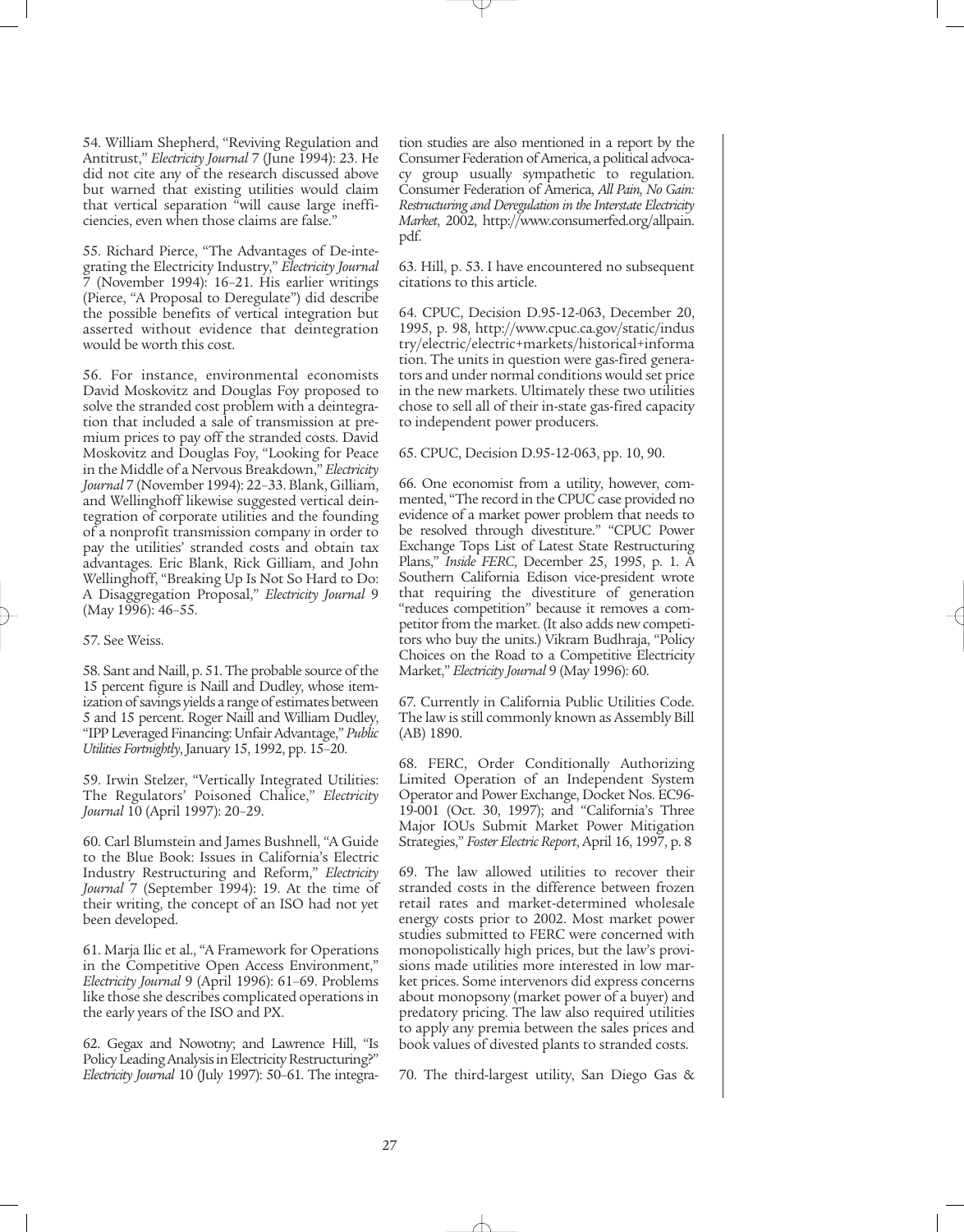Electric, also divested its gas-fired plants as a condition imposed on its later merger with Southern California Gas to form Sempra Energy.

71. FERC utilizes critical values of the Herfindahl-Hirschman Index of supplier concentration, a standard tool of antitrust analysis equal to the sum of squares of the market shares of all competitors. In some models of oligopoly it predicts that increased concentration will lead to higher prices, but in others it does not. See Robert Michaels, "Market Power in Electric Utility Mergers: Access, Energy, and the Guidelines," *Energy Law Journal* 17, no. 2 (1996): 401–24.

72. For an overview of the crisis, see Jerry Taylor and Peter Van Doren, "The California Electricity Crisis: What's Going On, Who's to Blame, and What to Do?" Cato Institute Policy Analysis no. 406, July 3, 2001.

73. Timothy P. Duane, "Regulation's Rationale: Learning from the California Energy Crisis," *Yale Journal on Regulation* 19 (Summer 2002): 508. The CPUC documents he cites are no longer available on the Internet.

74. Frank Wolak, "Measuring Unilateral Market Power in Wholesale Electricity Markets: The California Electricity Market 1998–2000," *American Economic Review* 93 (May 2003a): 425–31; and Frank Wolak, "Diagnosing the California Electricity Crisis," *Electricity Journal* 16 (August 2003b): 11–37.

75. Frank Wolak, "An Empirical Analysis of the Impact of Hedge Contracts on Bidding Behavior in a Competitive Electricity Market," *International Economic Journal* 14 (Summer 2000): 1–39; and James Bushnell and Celeste Saravia, "An Empirical Assessment of the Competitiveness of the New England Electricity Market," University of California Energy Institute Working Paper CSEM-WP101, 2002, http://www.ucei.berkeley.edu/PDF/csemw p101.pdf. This argument contains an unstated assumption that makes it empirically questionable. It assumes that forward contracts are for some reason usually priced below the spot prices that will actually prevail in the future.

76. See Paul Joskow and Edward Kahn, "A Quantitative Analysis of Pricing Behavior in California's Wholesale Electricity Market during Summer 2000," *Energy Journal* 23, no. 4 (2002): 1–35; Severin Borenstein, James Bushnell, and Frank Wolak, "Measuring Market Inefficiencies in California's Restructured Wholesale Electricity Market," *American Economic Review* 92, no. 5 (December 2002): 1376–1405; and Ramteen Sioshansi and Shmuel Oren, "How Good Are Supply Function Equilibrium Models? An Empirical Analysis of the ERCOT Balancing Market,"

Working Paper, University of California Energy Institute, April 2006, http://www.ucei.berkeley. edu/PDF/EPE\_017.pdf. For dissenting views, see Scott Harvey, William Hogan, and Todd Schatzki, "A Hazard Rate Analysis of Mirant's Generating Plant Outages in California," LECG LLC, Cambridge, MA, January 2, 2004, http://ksghome.har vard.edu/~whogan/Harvey\_Hogan\_Schatzki\_Tou louse\_010204.pdf; and Tim Brennan, "Questioning the Conventional Wisdom," *Regulation* 24, no. 3 (Fall 2001): 63–69.

77. FERC, "Minutes of Technical Conference," p. 5.

78. Figures are from testimony by Jone-Lin Wang of Cambridge Energy Research Associates at a FERC technical conference. FERC, "Minutes of Technical Conference," pp. 5–7.

79. See testimonies of Peter Esposito and Diana Moss (antitrust concerns) and Christine Tezak (few antitrust concerns) in FERC, "Minutes of Technical Conference."

80. "California's Electric Utilities File 20-Year Plans with CPUC," *Foster Electric Report*, April 23, 2003, p. 10.

81. Richard Stavros, "Last Big Battle for State Regulators? California Again Is the Proving Ground," *Public Utilities Fortnightly*, October 15, 1999, p. 34.

82. James Bushnell and Catherine Wolfram, "Ownership Change, Incentives and Plant Efficiency," Center for Study of Energy Markets Working Paper 140, March 2005.

83. Magali Delmas and Yesim Tokat, "Deregulation Process, Governance Structures and Efficiency: The U.S. Electric Utility Sector," University of California Energy Institute, Energy Policy and Economics 004, March 2003.

84. Erin Mansur, "Vertical Integration in Restructured Electricity Markets: Measuring Market Efficiency and Firm Conduct," Yale School of Management, Working Paper Series ES, no. 32, 2003, p. 36. He also notes: "These results do not imply that divesting powerplants was a poor decision. However, it does caution regulators that, if they do require divestiture, then they also enable firms to sign contracts that will limit incentives to distort the market."

85. Newbery, p. 6. The British contracts ran for three years. He also makes the interesting point that although many electricity industries have been restructured successfully, they all started with substantial spare capacity (p. 10). California began with enough excess capacity that for its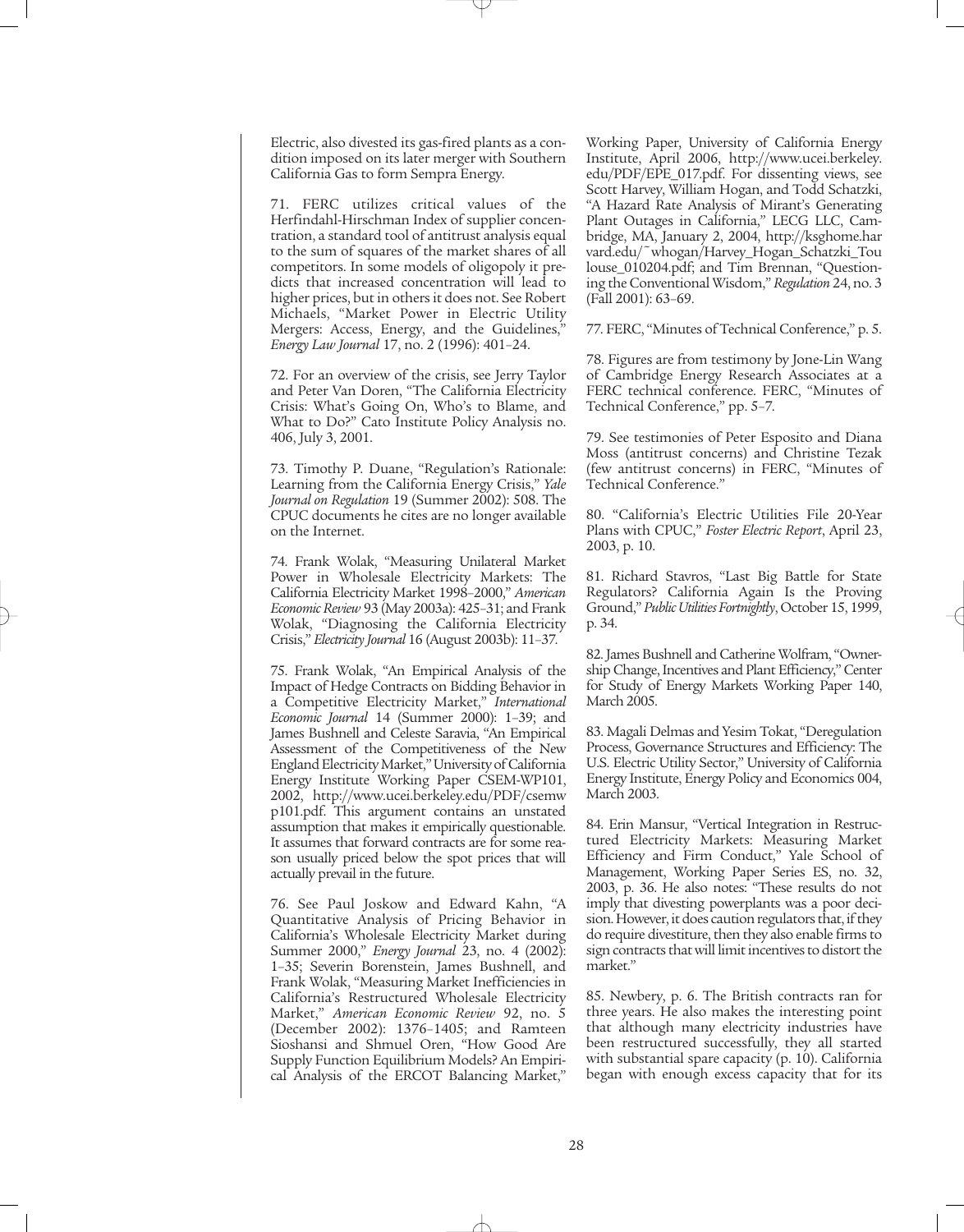first two years many generators could not cover their full costs at market prices. A rare constellation of events destroyed that excess more quickly than the state's utilities expected it would.

86. John Rowe, Janet Szczypinski, and Peter Thornton, "Competition without Chaos," AEI-Brookings Joint Center for Regulatory Studies Working Paper no. 01-07, June 2001, http://ssrn. com/abstract=286415. Rowe's Chicago utility divested its fossil and nuclear plants, while the Philadelphia company divested only nuclear. Along these lines, Green and Newbery supported deintegration for large British suppliers but not for small utilities in Scotland. Richard Green and David M. Newbery, "Competition in the Electricity Industry in England and Wales," *Oxford Review of Economic Policy* 13, no. 1 (1997): 27–46. As in California, retail rates in Pennsylvania were capped.

87. That utility, GPU, encountered financial problems when wholesale rates rose and customers in its area began abandoning direct access to return to its capped retail rates. State regulators refused to grant the company relief, saying that GPU should live with the consequences of divestiture and refusal to hedge. "To Avoid California Experience, GPU Wants to Collect over Rate Caps," *Electric Utility Week*, January 22, 2001, p. 16.

88. "New York Rebuts Idea of Bad Summer," *Power Markets Week*, January 29, 2001, p. 16.

89. Lynne Kiesling, "Getting Electricity Deregulation Right: How Other States and Nations Have Avoided California's Mistakes," Reason Public Policy Institute Study no. 281, May, 2001, p. 23, http://www.rppi.org/ps281.pdf.

90. Jamie Read, "Re-Verticalizing Electricity," Presentation graphics to Harvard Electricity Policy Group, June 4, 2004, http://www.ksg.har vard.edu/hepg/Papers/Read.Reverticalizing.Elect ricity.060404.pdf.

91. Read also suggests that a utility could auction the right to serve its residual load to an independent organization.

92. Experts initially viewed the breakup of American Telephone and Telegraph as valuable to only a handful of large businesses with extensive telecommunications requirements. Within two years, new service providers were selling to individual residences.

93. Richard Rosen, "Can Electric Utility Restructuring Meet the Challenges It Has Created?" Tellus Institute, Boston, 2000, p. 32, http://www.tellus. org/energy/publications/restructchallenge.pdf. He also notes some potentially harmful externalities that have not yet been realized. For example, he questions whether the choice of new generation investments should be in the hands of parties who do not bear the risks of excessive reliance on natural gas.

94. Ibid., p. 112.

95. Kiesling, p. 23.

96. Robert Michaels, "The Governance of Transmission Operators," *Energy Law Journal* 20, no. 2 (1999): 233–62.

97. FERC, Order No. 888, FERC Statutes and Regulations & 31,036, 1996.

98. "FERC Wrestles with Implementation of Independent System Operators," *Electric Utility Week*, January 29, 1996, p. 7. State regulators would not appear on boards, but many other interests would. The trade press (a transcript of the conference is unavailable) does not discuss the reasoning behind Joskow's choice of a nonprofit.

99. "Most Industry Participants Voice Strong Support for ISOs," *Foster Electric Report*, February 7, 1996, p. 12.

100. CPUC, Decision D.95-12-063, December 20, 1995, http://www.cpuc.ca.gov/static/industry/elec tric/electric+markets/historical+information/d95 12063/index.htm.

101. Ibid., p. 60.

102. "California's Three Major IOUs Submit Market Power Mitigation Strategies," *Foster Electric Report*, April 16, 1997, p. 8. Above the PX and ISO would be a newly created Electricity Oversight Board, whose jurisdictional conflicts with FERC were generally resolved in the latter's favor and which ceased to have many meaningful functions as the market crisis grew.

103. Della Valle gives a fuller discussion of the legal and financial issues in divestiture, as well as a taxonomy of the forms it might take. Anna Della Valle, "Separating Transmission from Generation: What's Required and Why," *Electricity Journal* 10 (March 1997): 83–90.

104. Dennis W. Carlton, Prepared statement on behalf of the Sacramento Municipal Utility District, FERC Dockets ER96-1663-000 et al., filed September 13, 1996. See also "FERC: Calif. Must Run vs. Market Power," *Electricity Daily*, September 13, 1996; and "Most California Utility-Owned Thermal Plants Deemed 'Must-Run' by ISO Board," *Electric Utility Week*, July 21, 1997, p. 11. Must-run units would be a continuing prob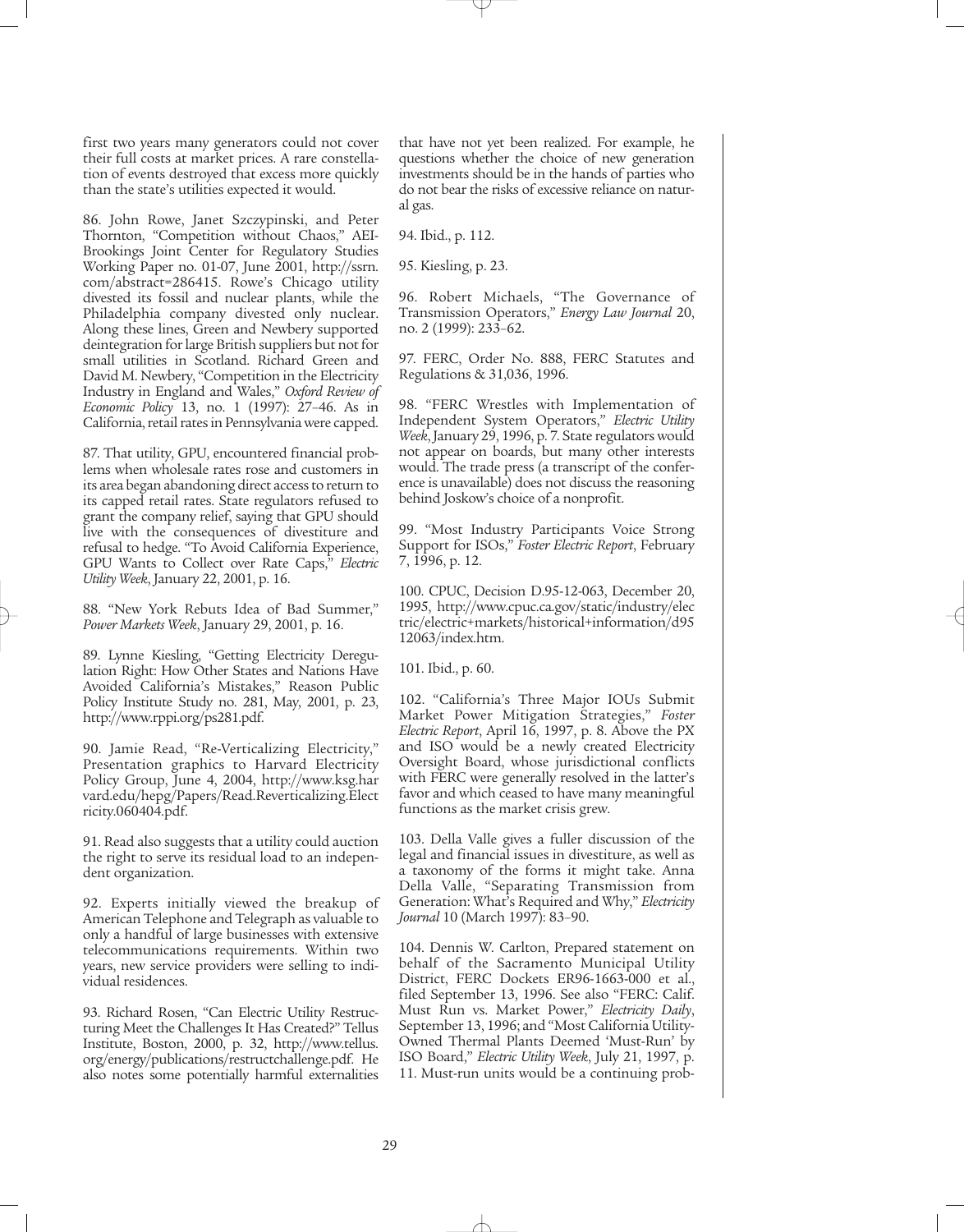lem for the ISO, even after the utilities agreed on contracts to set the price of their power. In 1997 the ISO governing board classified 14,500 MW (one-third of the state's power supply) as mustrun, a figure which has since fallen.

105. "Various Parties Protest the California IOU's ISO and Power Exchange Proposals," *Foster Electric Report*, June 26, 1996, p. 1.

106. "California PUC's Conlon Urges Transmission Sales, Not ISOs, as Market Power Cure," *Electric Utility Week*, July 28, 1997, p. 10. Note that California's political reality became FERC's preferred institutional form. FERC, however, probably does not have the power to order divestitures.

107. Enron Capital and Trade Resources, a marketer, sponsored testimony at the CPUC by Richard Tabors proposing a transmission-only entity. The research underlying that testimony appears in Chitru Fernando et al., "Unbundling the U.S. Electric Power Industry: A Blueprint for Change," Risk Management and Decision Processes Center Working Paper 95-03-05, Wharton School, University of Pennsylvania, 1995, http:// www.tca-us.com/Publications/RUEI.pdf.

108. They include American Transmission Company in the Midwest, http://www.atcllc.com, and Trans-Elect, which operates regional systems in Michigan and Canada and is prime contractor for the expansion of Path 15 between northern and southern California, http://www.trans-elect.com.

109. ICF Consulting, *Economic Assessment of RTO Policy*, Report to FERC, February 26, 2002, p. 7, http://www.ferc.gov/industries/electric/indusact/rto/cost/02-26-02-report.pdf. The assumed discount rate was 6.97 percent. Several other scenarios were posited, all of which provided annual benefits ranging from 0 to 3 percent.

110. Thomas Lenard, "FERC's Flawed Assessment of the Benefits and Costs of Regional Transmission Organizations," *Electricity Journal* 15 (May 2002): 74–78.

#### 111. ICF Consulting, p. 79.

112. Margot Lutzenheiser, "Comparative Analysis of ISO/RTO Costs," Presentation graphics from American Public Power Association National Conference, June 21, 2004, pp. 3–4, available from author at www.ppcpdx.org. The total percentages were calculated from figures on a graph. Data are given for the per mWh costs, but these also include maintenance while the others are only "operating costs." In unpublished correspondence, PJM has argued that Lutzenhiser's figures are too high since they include extraordinary expenses in connection with expansion of membership that should not be included in operating costs.

113. Vito Stagliano, "The Life and Death of Regional Transmission Organizations," *Electricity Journal* 14 (December 2001): 23.

114. Michael Maloney, Robert McCormick, and Raymond Sauer, "Consumer Choice, Consumer Value: An Analysis of Retail Competition in America's Electric Industry," Citizens for a Sound Economy Foundation, 1997, http://www.cse.org.

115. U.S. Energy Information Administration, *Electricity Prices in a Competitive Environment: Marginal Cost Pricing of Generation Services and Financial Status of Electric Utilities, A Preliminary Analysis through 2015*, DOE/EIA-0614, 1997, p. ix, http://tonto.eia.doe. gov/FTPROOT/electricity/0614.pdf. The report estimated that prices could fall by as much as 24 percent under conditions of "*intense* competition" with sellers aggressively cutting prices.

116. One recent study has shown largely negative consequences of an RTO. It was prepared by ICF Consulting for the three corporate utilities that would be operating under the proposed Grid-Florida operator. See *Cost-Benefit Study of the Proposed GridFlorida RTO*, December 12, 2005, http: //www.icfconsulting.com/Markets/Energy/doc\_fil es/gridflorida-rto-report.pdf.

117. John Clapp and Margaret McGrath, "Comparing Apples and Oranges: RTO Cost-Benefit Studies Are Difficult to Reconcile," *Public Utilities Fortnightly*, September 15, 2002, pp. 32–37.

118. Ellen Wolfe, "RTO West Benefit/Cost Study, Final Report Presented to RTO West Filing Utilities," Tabors Caramanis & Associates, 2002, p. vii. This report is also the only one of its kind that estimates the spillover benefits to other regions that will result from the changeover in RTO West's territory.

119. A summary of research on for-profit and nonprofit institutions appears in Henry Hansmann, *The Ownership of Enterprise* (Cambridge, MA: Harvard University Press, 1996). In one of many similar articles, lawyers Angle and Cannon assert in their text that for-profit institutions will watch costs more closely and be more innovative than nonprofits. The only authorities they cite are two FERC commissioners, neither of whom was an economist. Stephen Angle and George Cannon Jr., "Independent Transmission Companies: The For-Profit Alternative in Competitive Electric Markets," *Energy Law Journal* 19, no. 2 (1998): 229–79.

120. Michaels, "The Governance of Transmission Operators."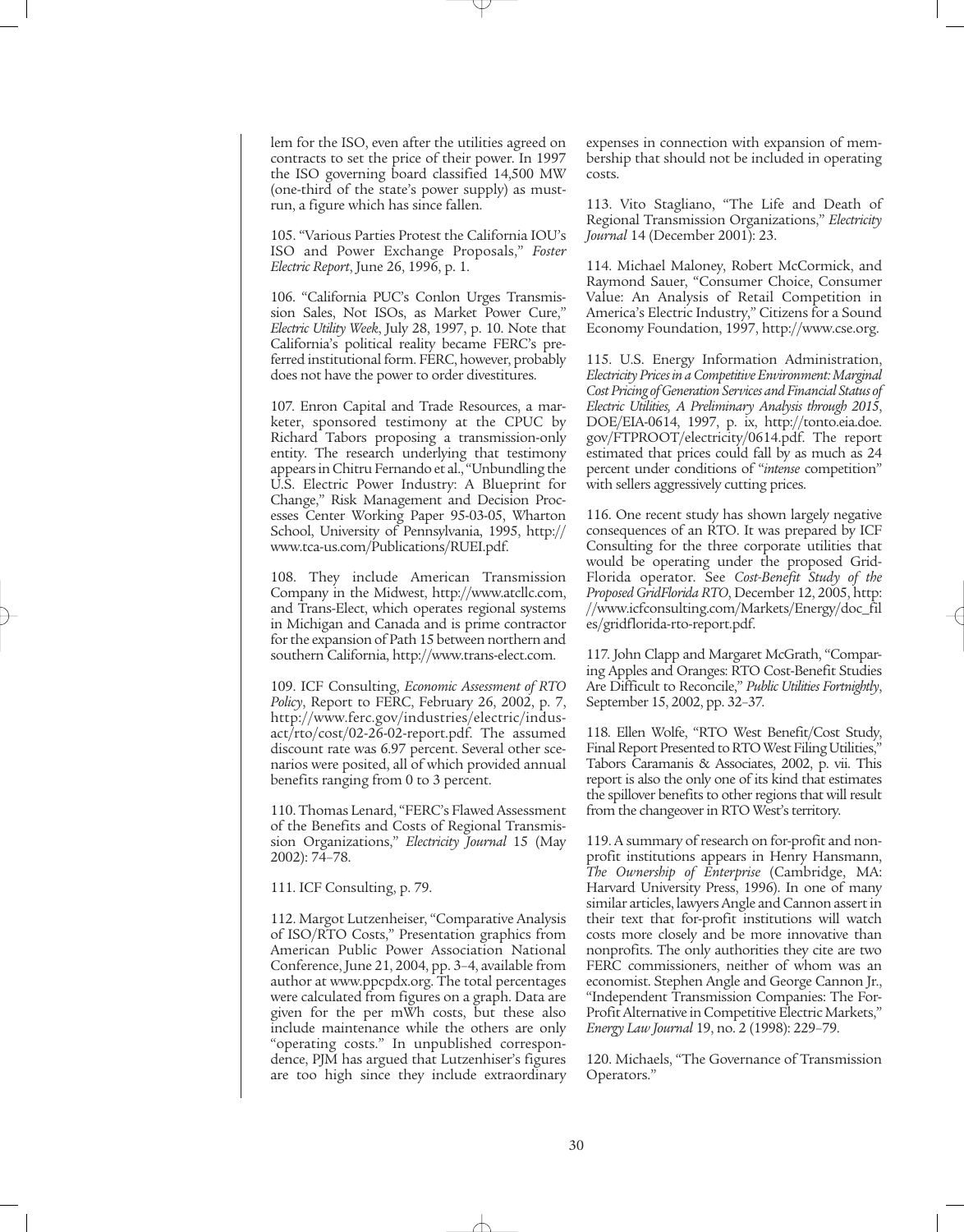121. James Buchanan and Gordon Tullock, *The Calculus of Consent* (Ann Arbor: University of Michigan Press, 1965); William Riker, *The Theory of Political Coalitions* (New Haven, CT: Yale University Press, 1962); and Donald Saari, *The Geometry of Voting* (New York and Berlin: Springer-Verlag, 1994).

122. Michaels, "The Governance of Transmission Operators."

123. *California Independent System Operator v. FERC*, 372 F.3d 395 (2004)

124. Robert Michaels, "Watching the Watchers: Can RTO Market Monitors Really Be Independent?" *Public Utilities Fortnightly*, July 15, 2003, pp. 35–38.

125. In one of their reports the California PX's monitors went so far as to explain how utilities could modify their bidding strategies to improve their chances of success in lowering market prices.

126. For a summary, see Robert Wilson, "Architecture of Power Markets," *Econometrica* 70 (July 2002): 1299–1340.

127. Stephen Henderson, "Cost Estimation for Vertically Integrated Firms: The Case of Electricity," in *Analyzing the Impact of Regulatory Change in Public Utilities*, ed. Michael Crew (Lexington, MA: Lexington Books, 1985), pp. 75–94. This table was originally published in Robert J. Michaels, "Vertical Integration: The Economics that Electricity Forgot," *Electricity Journal* 17 (December 2004): 16–17.

128. Mark Roberts, "Economies of Density and Size in the Production and Delivery of Electric Power," *Land Economics* 62 (November 1986): 378–86.

129. Hossein Eftekhari, "Vertical Integration and

Power Generation in the United States," *Journal of Economics* 15, no. 1 (1989): 25–31.

130. David Kaserman and John Mayo, "The Measurement of Vertical Economies and the Efficient Structure of the Electric Utility Industry," *Journal of Industrial Economics* 39 (September 1991): 483–502.

131. Keith Gilsdorf, "Testing for Subadditivity of Vertically Integrated Electric Utilities," *Southern Economic Journal* 62 (July 1995): 126–39.

132. Byung-Joo Lee, "Separability Test for the Electricity Supply Industry," *Journal of Applied Econometrics* 10 (January–March 1995): 49–60.

133. Paul Hayashi et al., "Vertical Economies: The Case of the U.S. Electric Industry, 1983–87," *Southern Economic Journal* 63 (January 1997): 710–25.

134. Herbert Thompson Jr., "Cost Efficiency in Power Procurement and Delivery Service in the Electric Utility Industry," *Land Economics* 73, no. 3 (1997): 287–301.

135. Mika Goto and Jiro Nemoto, "Analysis of Cost Structure by Multi-Product Symmetric Generalized McFadden Cost Function: Economies of Vertical Integration of Japanese Electric Power Companies," (in Japanese) *Denryoku Keizai Kenkyu (Electricity Economic Studies)* 42 (1999): 1–13.

136. John Kwoka, "Vertical Economies in Electric Power: Evidence on Integration and Its Alternatives," *International Journal of Industrial Organization* 20 (2002): 653–71.

137. Jiro Nemoto and Mika Goto, "Technological Externalities and Economies of Vertical Integration in the Electric Utility Industry," *International Journal of Industrial Organization* 22 (2004): 676–81.